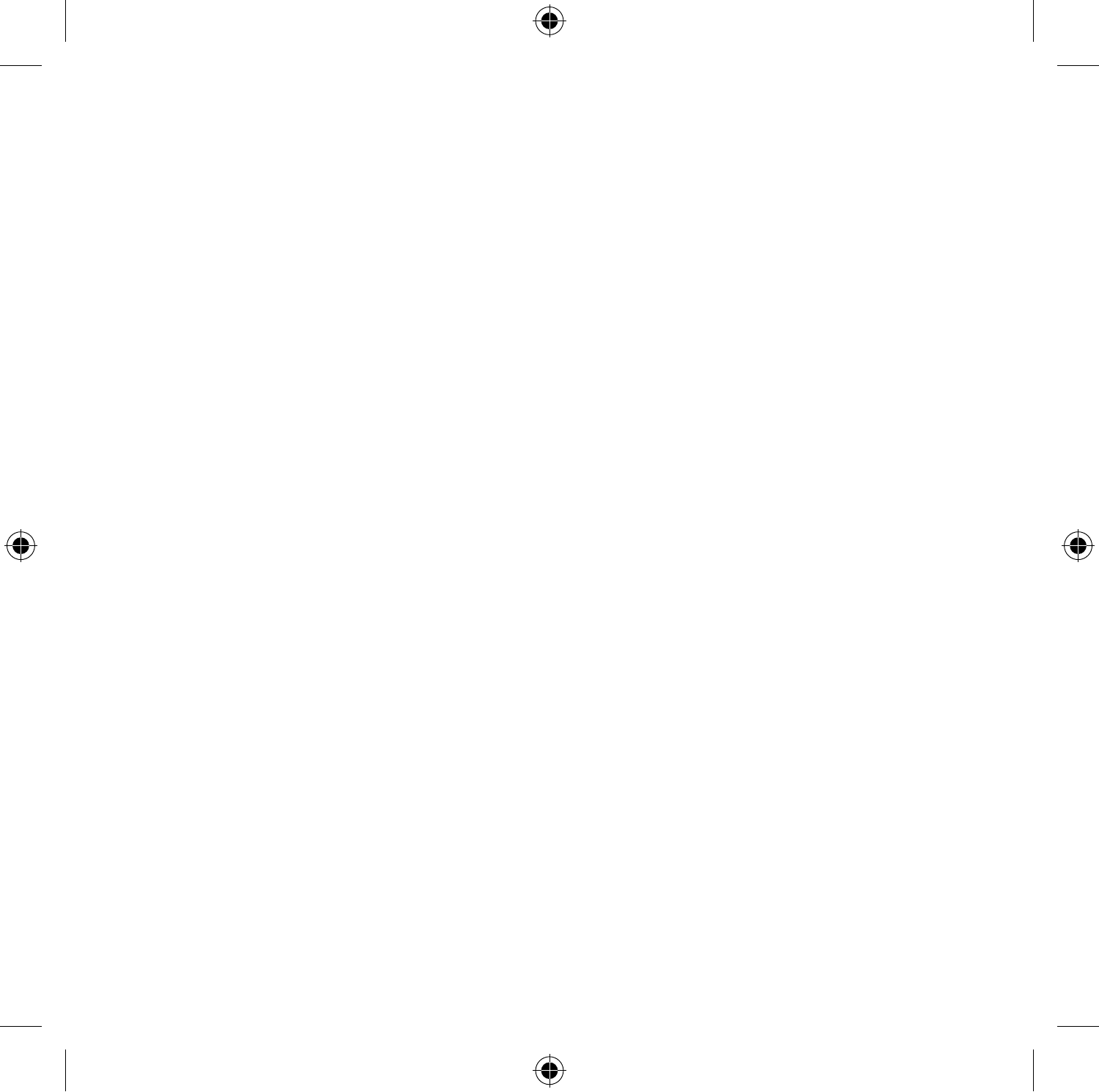## **Overview**

To turn on the device, press and hold the  $\uparrow$ for a few seconds.



## **For more information**

Visit **www.lg.com/ca\_en** to view the user guide and more information.



#### **Do NOT attempt to remove the back cover.**

This device has a non-removable battery. Do not attempt to remove the back cover. Doing so may severely damage the battery and device, which could cause overheating, fire, and injury.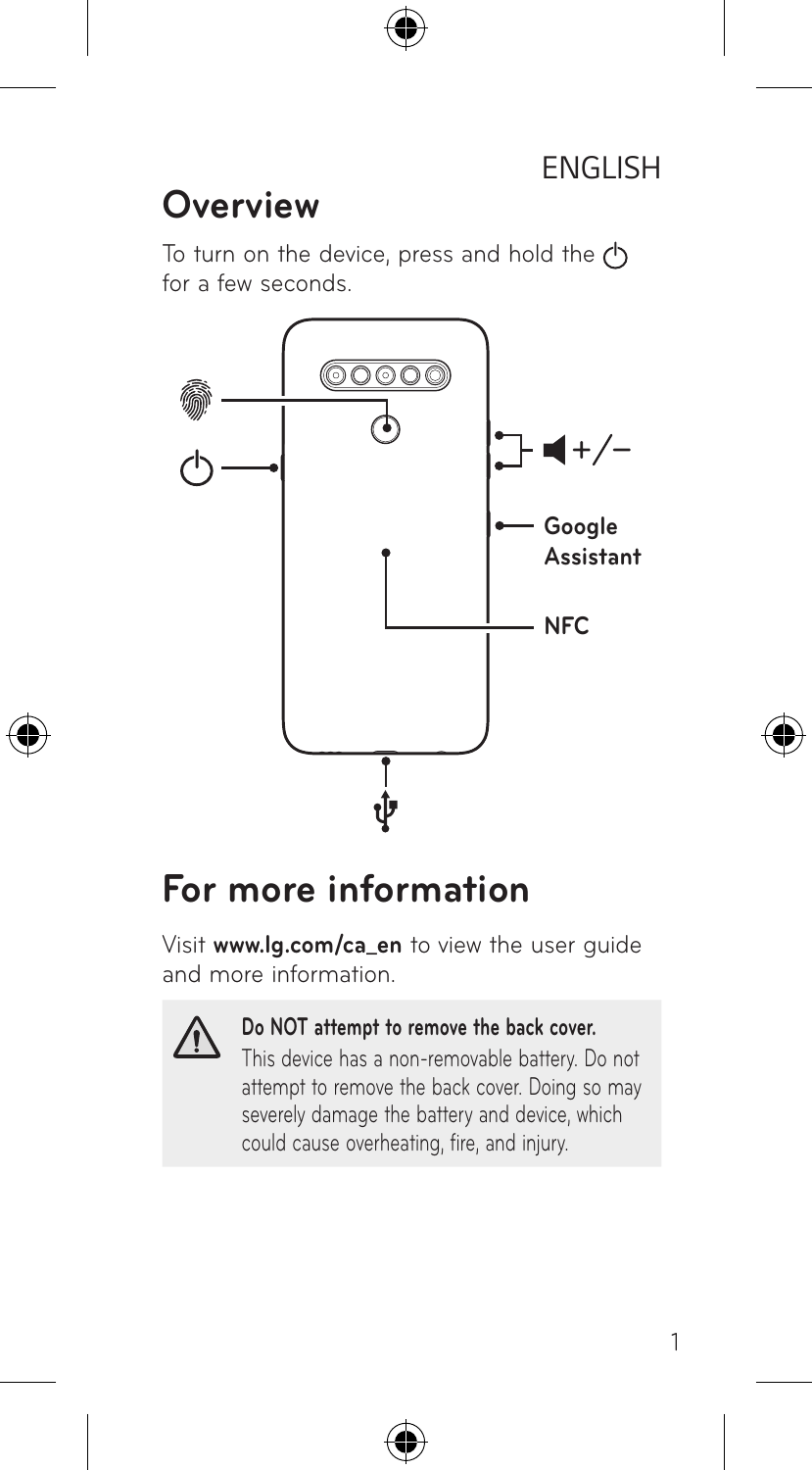| ___ |  |
|-----|--|
|     |  |
|     |  |

#### **Restarting the device**

If the device becomes unresponsive, simply press and hold the Volume Down key and Power .<br>key at the same time until the device restarts.

| _____ |  |
|-------|--|
|       |  |

• Screen-protective film or accessories may interfere with the proximity sensor.

## **Installing the SIM card and memory card**

Insert the SIM card and memory card with their gold-coloured contacts facing downwards as shown in the figure.

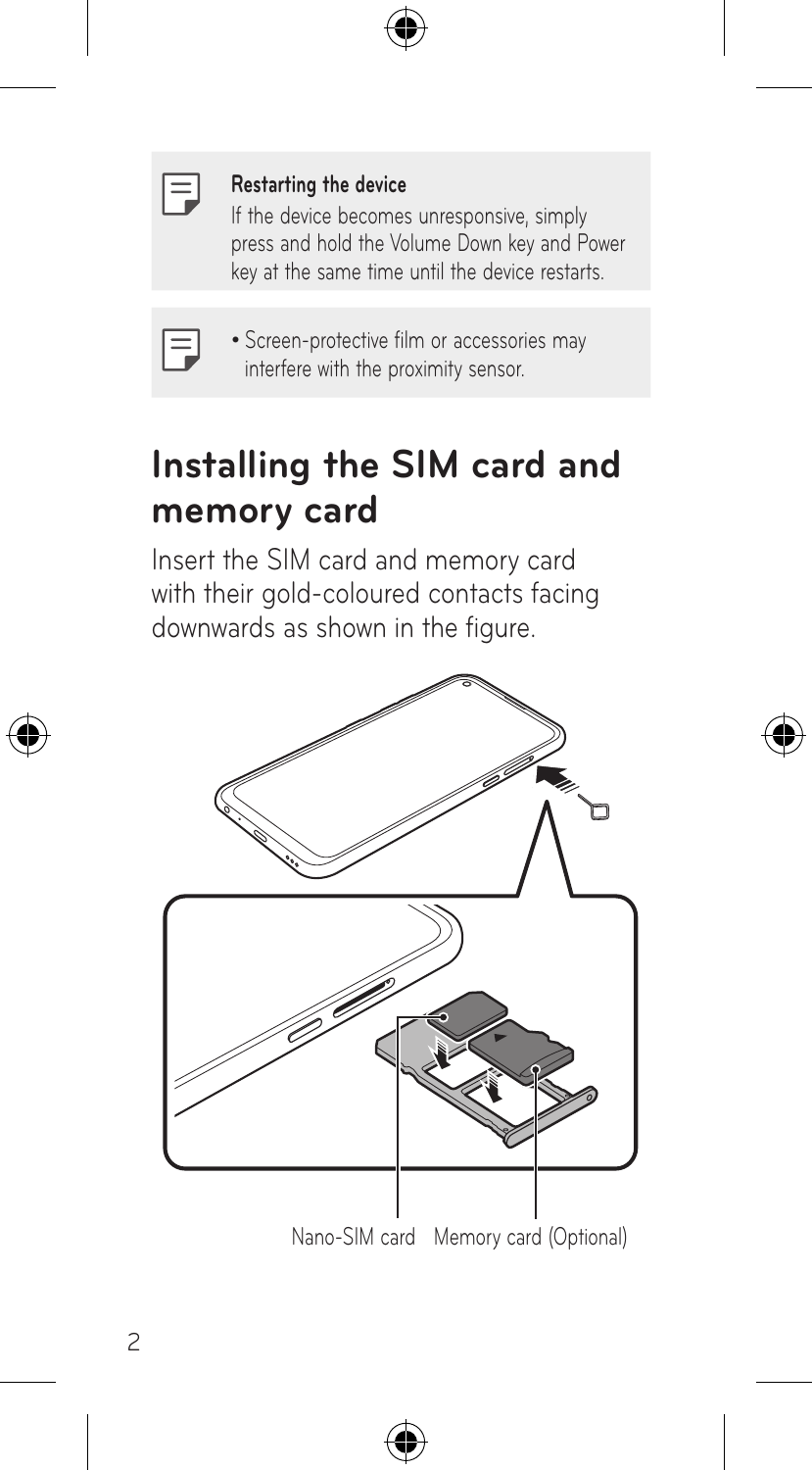

Always use a genuine SIM card supplied by the operator.

## **Read before use**

- To purchase optional items, contact the LG Customer Information Centre for available dealers.
- The device apps, services, illustrations and content may differ depending on the area, service provider, software version and device, and are subject to change without notice.
- Do not use LG products for other purposes than those originally intended. Using noncertified apps, hardware, or software may damage the device and this is not covered by the limited warranty.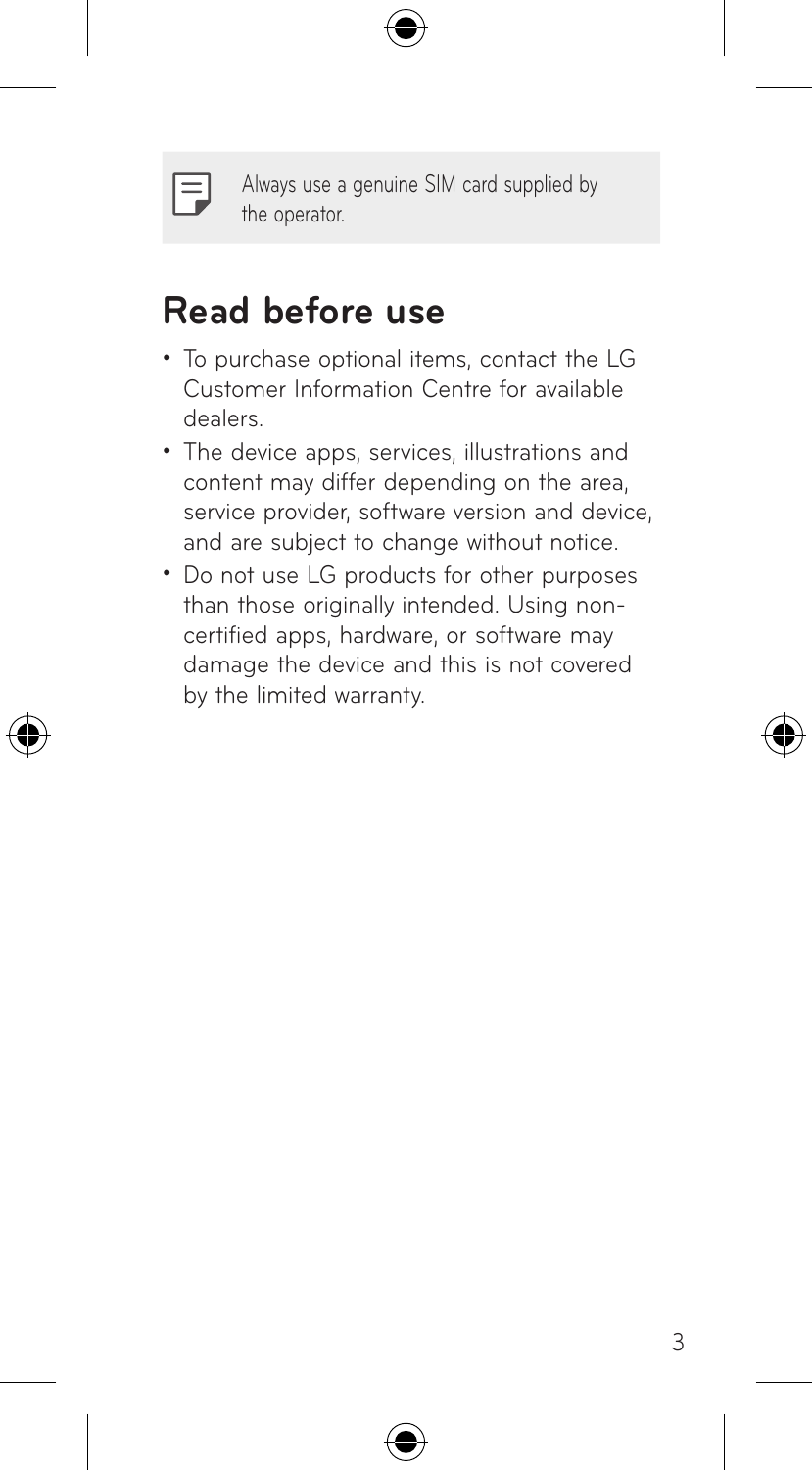## **For Your Safety**

## **Important Information**

This user guide contains important information on the use and operation of this device. Please read all the information carefully for optimal performance and to prevent any damage to or misuse of the device. Any changes or modifications not expressly approved in this user guide could void your warranty for this equipment.

## **Before You Start Safety Instructions**



To reduce the possibility of electric shock, do not expose your device to high humidity areas, such as the bathroom, swimming pool, etc.

#### **Be careful when using your device near other electronic**

**devices.** RF emissions from your mobile device may affect nearby inadequately shielded electronic equipment. You should consult with manufacturers of any personal medical devices such as pacemakers and hearing aids to determine if they are susceptible to interference from your mobile device.

Turn off your device in a medical facility or at a gas station.

## **Safety Information**

Read these simple guidelines. Breaking the rules may be dangerous or illegal. Further detailed information is given in this user guide. Never use an unapproved battery since this could damage the device and/or battery and could cause the battery to explode.

- Never place your device in a microwave oven as it will cause the battery to explode.
- • Your device contains an internal battery. Do not dispose of your battery by fire or with hazardous or flammable materials.
- • Make sure that no sharp-edged items come into contact with the battery. There is a risk of this causing a fire.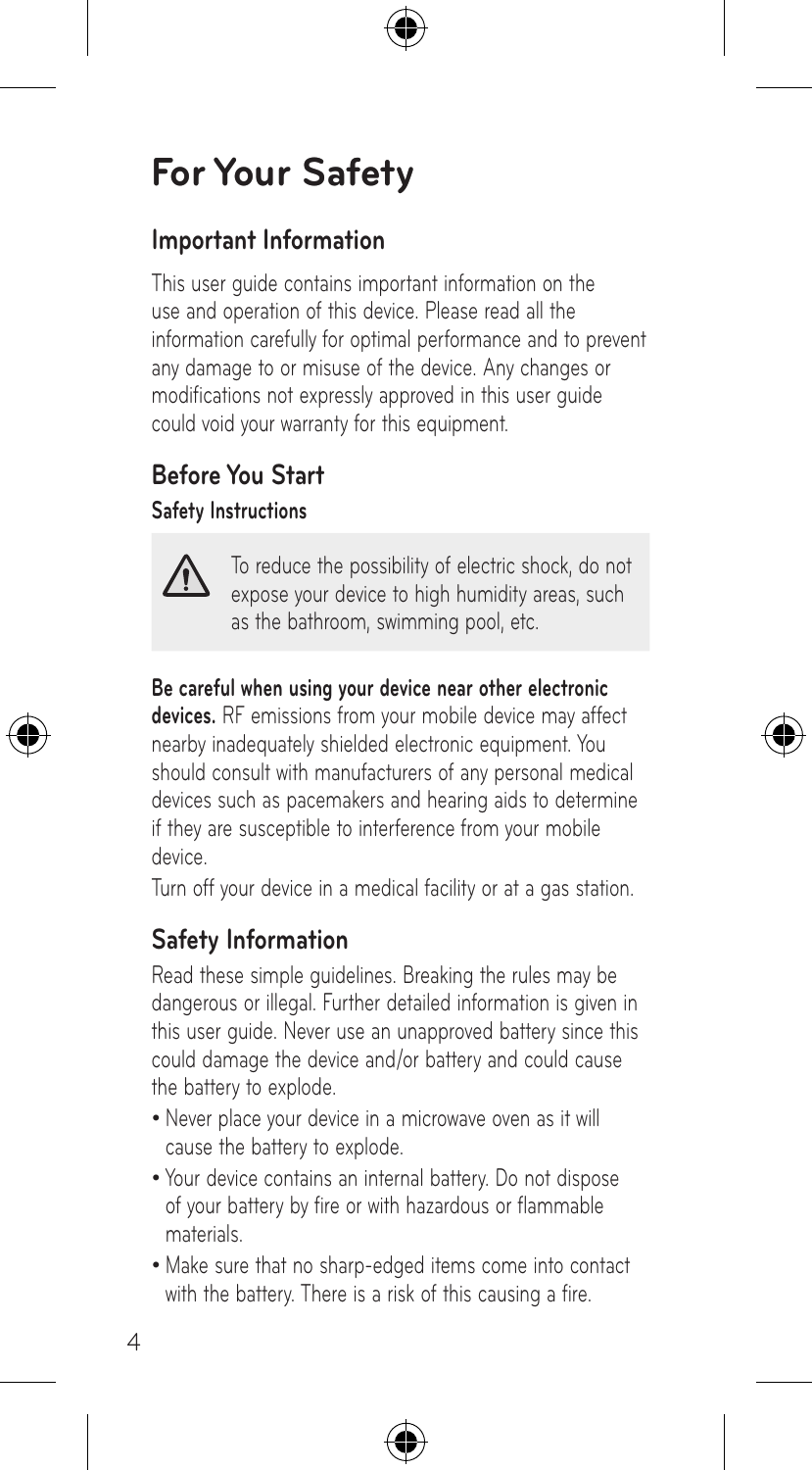- Be careful that children do not swallow any parts such as rubber plugs (earphone, connection parts of the device, etc.). This could cause asphyxiation or suffocation.
- Unplug the power cord and charger during lightning storms to avoid electric shock or fire.
- When riding in a car, do not leave your device or set up the hands-free kit near the air bag. If wireless equipment is improperly installed and the air bag is activated, you may be seriously injured.
- Do not use the device while driving.
- Do not use the device in areas where its use is prohibited. (For example: aircraft).
- Do not expose the battery charger or adapter to direct sunlight or use it in places with high humidity, such as a bathroom.
- Do not use harsh chemicals (such as alcohol, benzene, thinners, etc.) or detergents to clean your device. There is a risk of this causing a fire.
- Do not drop, strike, or shake your device severely. Such actions may harm the internal circuit boards of the device.
- Do not use your device in high explosive areas as the device may generate sparks.
- Do not use the plug if it is loose as it may cause a fire or an electric shock.
- Do not damage the power cord by bending, twisting, pulling, or heating. Do not place any heavy items on the power cord. Do not allow the power cord to be crimped as it may cause a fire or an electric shock.
- Do not handle the device with wet hands while it is being charged. It may cause an electric shock or seriously damage your device.
- Do not disassemble the device.
- Do not place or answer calls while charging the device as it may short-circuit the device and/or cause a fire or an electric shock.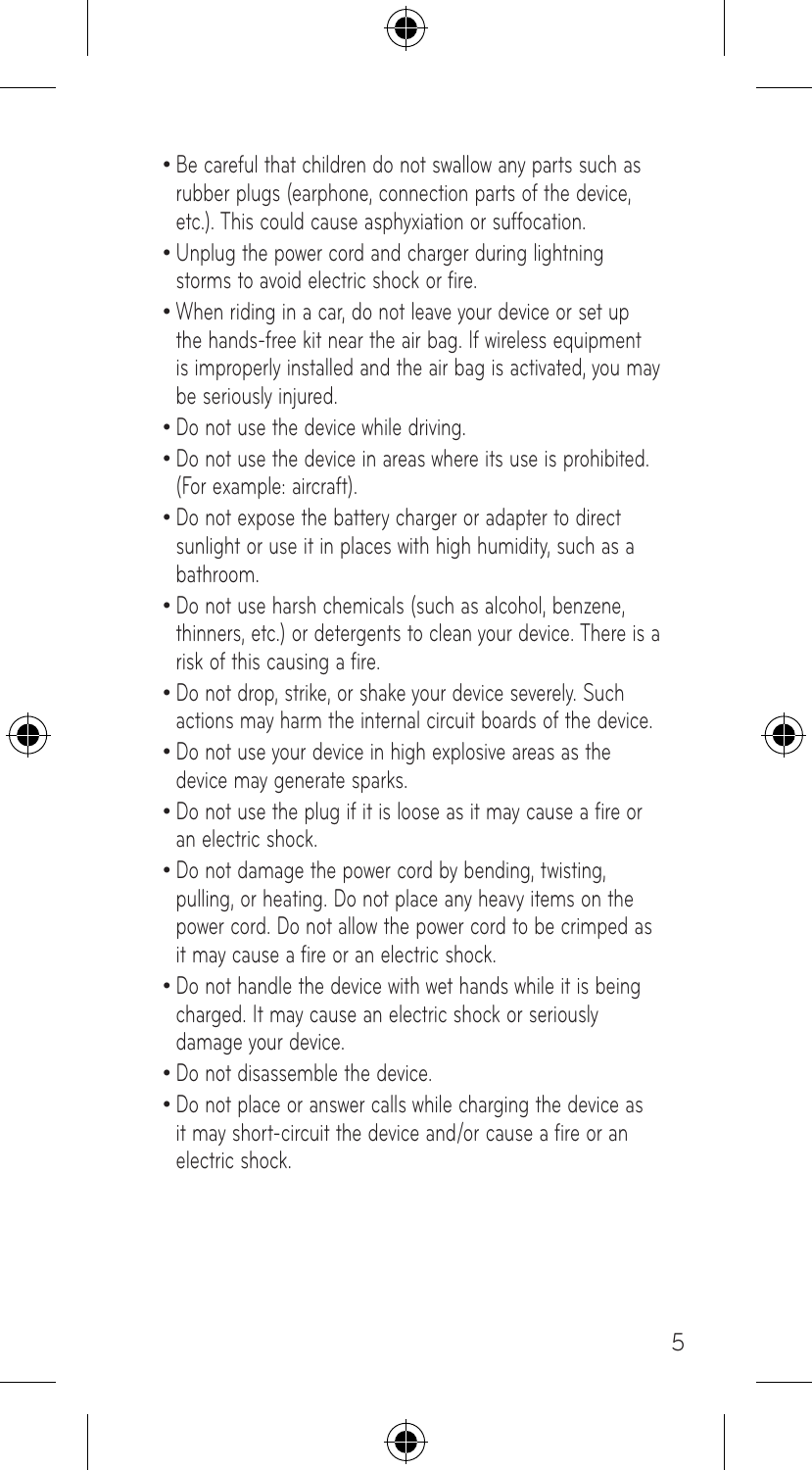## **For Your Safety**

- Only use the batteries, antennas, and chargers provided by LG. The warranty will not be applied to products provided by other suppliers.
- Only authorized personnel should service the device and its accessories. Faulty installation or service may result in accidents and consequently invalidate the warranty.
- Do not hold or let the antenna come in contact with your body during a call.
- For an emergency call, make sure that you are within a service area and that the device is turned on.
- • Use accessories, such as earphones and headsets, with caution. Ensure that cables are tucked away safely and do not touch the antenna unnecessarily.
- Use and store your device in temperatures between 0 °C/32 °F and 40 °C/104 °F, if possible. Exposing your device to extremely low or high temperatures may result in damage, malfunction, or even an explosion.
- A mobile device requires proper air circulation in order to dissipate heat. Direct skin contact and inadequate circulation of air flow to the device may cause the device to overheat. The device must be at least 1.0 cm (0.39 inches) away from the user's body.
- Prevent dust or any other foreign substances from getting into the Charger/USB cable port. It may cause heat or fire.
- Do not expose the device to extremely low air pressure at high altitudes. Doing so may cause the battery to explode and/or leak out flammable liquid or gas.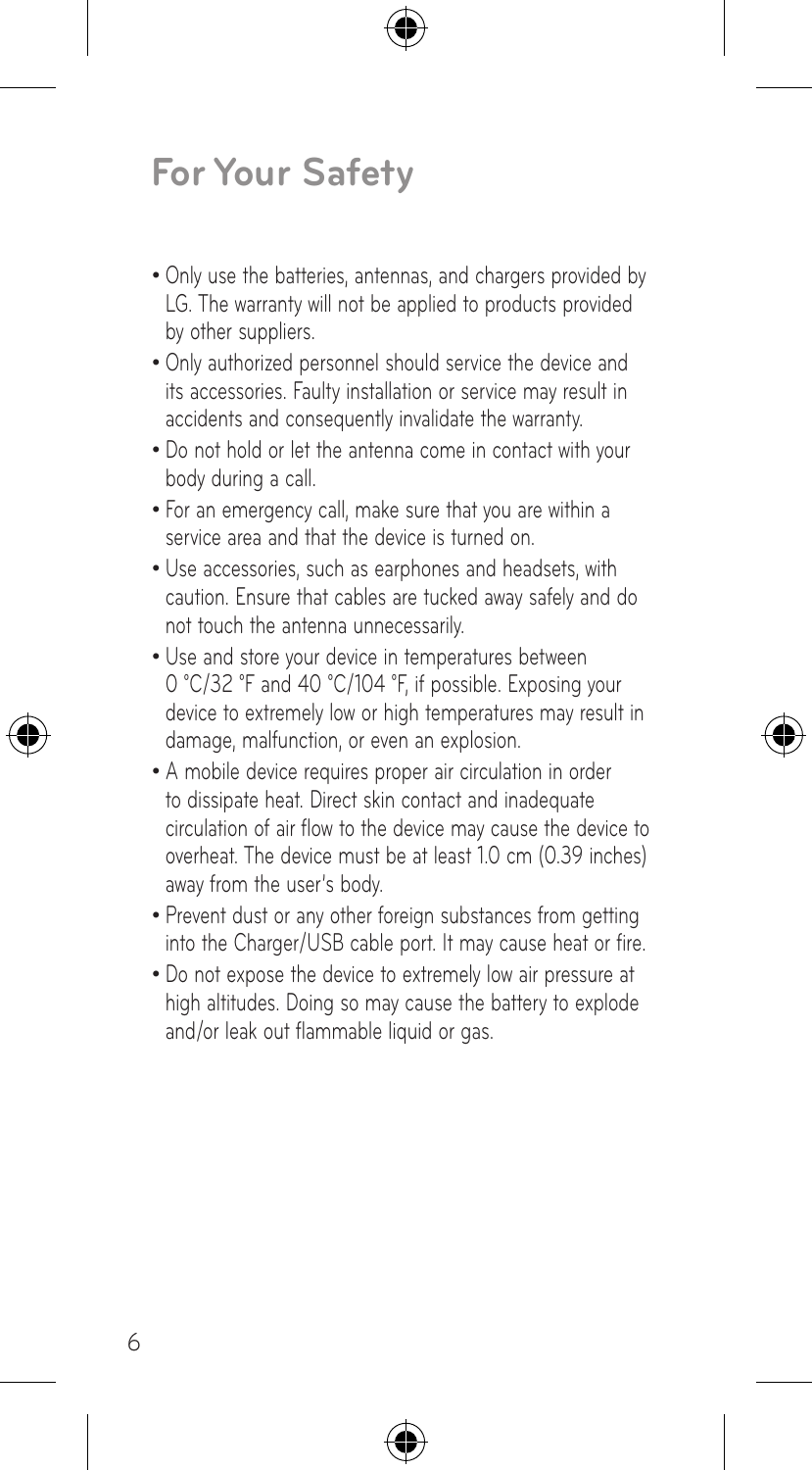## **FCC RF Exposure Information**



Read this information before operating the device.

In August 1996, the Federal Communications Commission (FCC) of the United States, with its action in Report and Order FCC 96-326, adopted an updated safety standard for human exposure to radio frequency (RF) electromagnetic energy emitted by FCC regulated transmitters. Those guidelines are consistent with the safety standard previously set by both U.S. and international standards bodies. The design of this device complies with the FCC guidelines and these international standards.

### **Body-worn Operation**

This device was tested for typical body-worn operations with the back of the device kept 1 cm (0.39 inches) between the user's body and the back of the device. To comply with FCC/ ISEDC RF exposure requirements, a minimum separation distance of 1 cm (0.39 inches) must be maintained between the user's body and the back of the device.

Any belt-clips, holsters, and similar accessories containing metallic components may not be used.

Body-worn accessories that cannot maintain 1 cm (0.39 inches) separation distance between the user's body and the back of the device, and have not been tested for typical bodyworn operations may not comply with FCC/ ISEDC RF exposure limits and should be avoided.

## **FCC Part 15 Class B Compliance**

This device complies with Part 15 of FCC rules and ISEDC licence exempt RSS standard(s).

Operation is subject to the following two conditions:

- (1) this device may not cause interference, and
- (2) this device must accept any interference, including interference that may cause undesired operation of the device.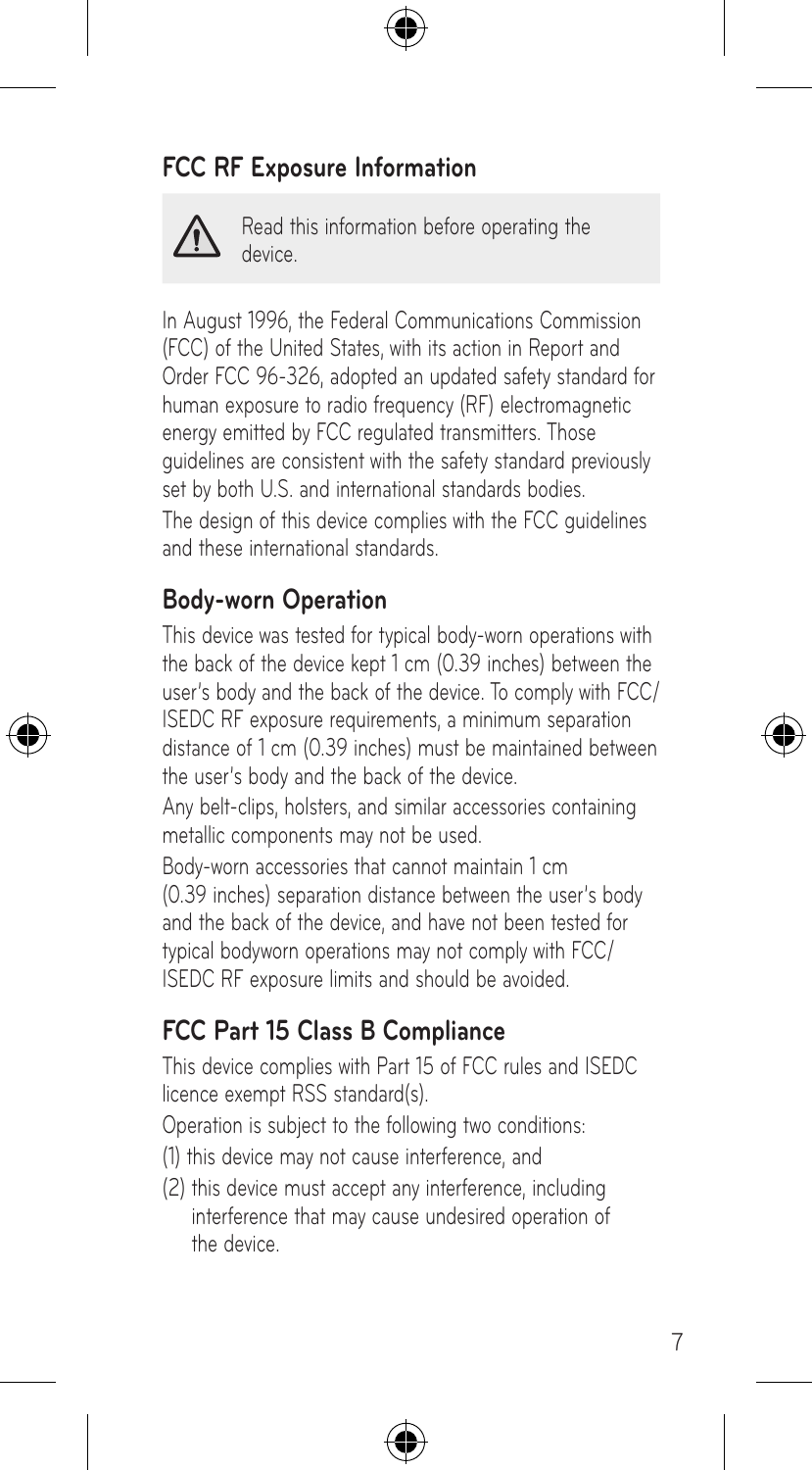## **For Your Safety**

### **Part 15.105 Statement**

This equipment has been tested and found to comply with the limits for a class B digital device, pursuant to Part 15 of the FCC rules. These limits are designed to provide reasonable protection against harmful interference in a residential installation. This equipment generates, uses, and can radiate radio frequency energy and, if not installed and used in accordance with the instructions, may cause harmful interference with radio communications. However, there is no guarantee that interference will not occur in a particular installation. If this equipment does cause harmful interference or television reception, which can be determined by turning the equipment off and on, you can try to correct the interference by one or more of the following measures:

- Reorient or relocate the receiving antenna.
- Increase the separation between the equipment and receiver.
- • Connect the equipment into an outlet on a circuit different from that to which the receiver is connected.
- • Consult the dealer or an experienced radio/TV technician for help.

## **Cautions for Battery**

- • Do not disassemble.
- Do not short-circuit.
- Do not expose to high temperature: 140 °F (60 °C).
- • Do not incinerate.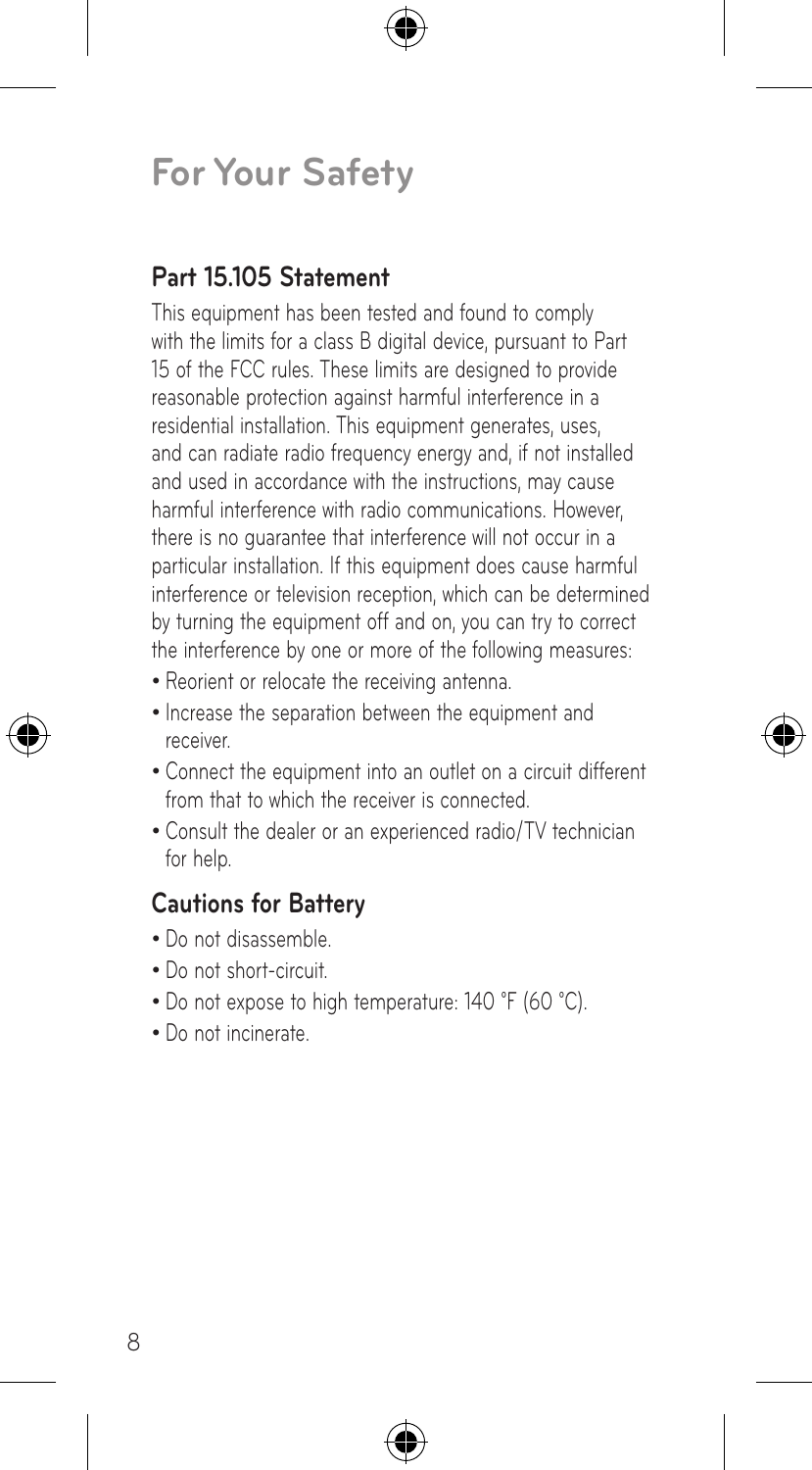## **Battery Disposal**

- Please dispose of your battery properly or bring it to your local wireless carrier for recycling.
- • Your device contains an internal battery. Do not dispose of your battery by fire or with hazardous or flammable materials.

## **Cautions for Battery Charger and Adapter**

- Using the wrong battery charger or adapter could damage your device and void your warranty.
- The battery charger or adapter is intended for indoor use only.
- Do not expose the battery charger or adapter to direct sunlight or use it in places with high humidity, such as the bathroom.

### **Avoid damage to your hearing**

- • Damage to your hearing can occur if you are exposed to loud sounds for long periods of time. We therefore recommend that you do not turn on or off the handset close to your ear. We also recommend that music and call volumes are set to a reasonable level.
- If you are listening to music whilst out and about, please ensure that the volume is at a reasonable level so that you are aware of your surroundings. This is particularly imperative when attempting to cross the street.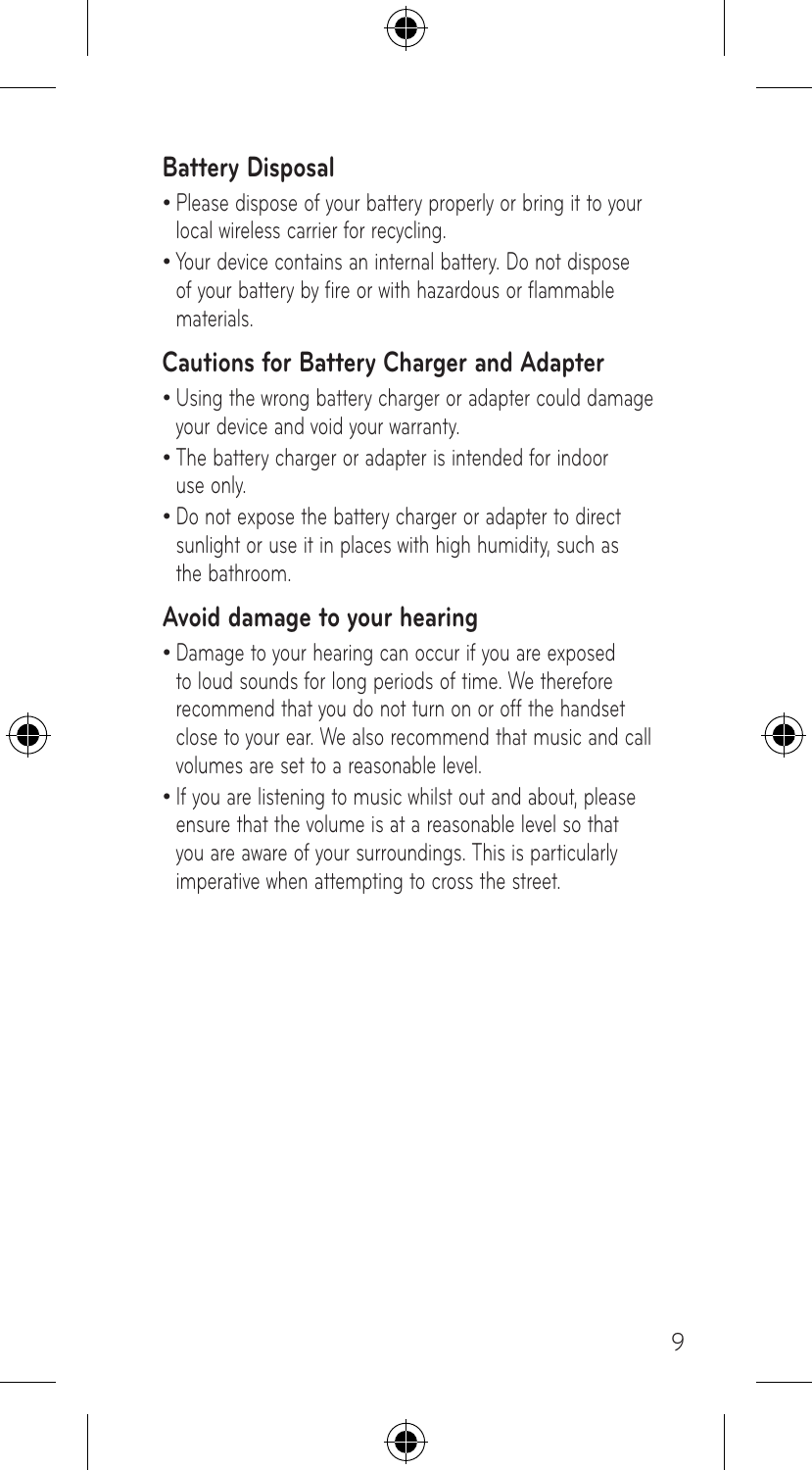## **TIA Safety Information**

Provided herein is the complete TIA Safety Information for Wireless Handheld devices. Inclusion of the text covering Pacemakers, Hearing Aids, and Other Medical Devices is required in the owner's manual for CTIA Certification. Use of the remaining TIA language is encouraged when appropriate.

## **Exposure to Radio Frequency Signal**

Your wireless handheld portable device is a low power radio transmitter and receiver. When it is ON, it receives and also sends out radio frequency (RF) signals. In August, 1996, the Federal Communications Commissions (FCC) adopted RF exposure guidelines with safety levels for handheld wireless devices.

Those guidelines are consistent with the safety standards previously set by both U.S. and international standards bodies:

```
ANSI C95.1 (1992) *
NCRP Report 86 (1986)
ICNIRP (1996)
```
Those standards were based on comprehensive and periodic evaluations of the relevant scientific literature. For example, over 120 scientists, engineers, and physicians from universities, government health agencies, and industries reviewed the available body of research to develop the ANSI Standard (C95.1).

\* American National Standards Institute; National Council on Radiation Protection and Measurements; International Commission on Non-Ionizing Radiation Protection

The design of your device complies with the FCC guidelines (and those standards).

## **Device Operation**

NORMAL POSITION: Hold the device as you would on any telephone with the antenna pointed up and over your shoulder.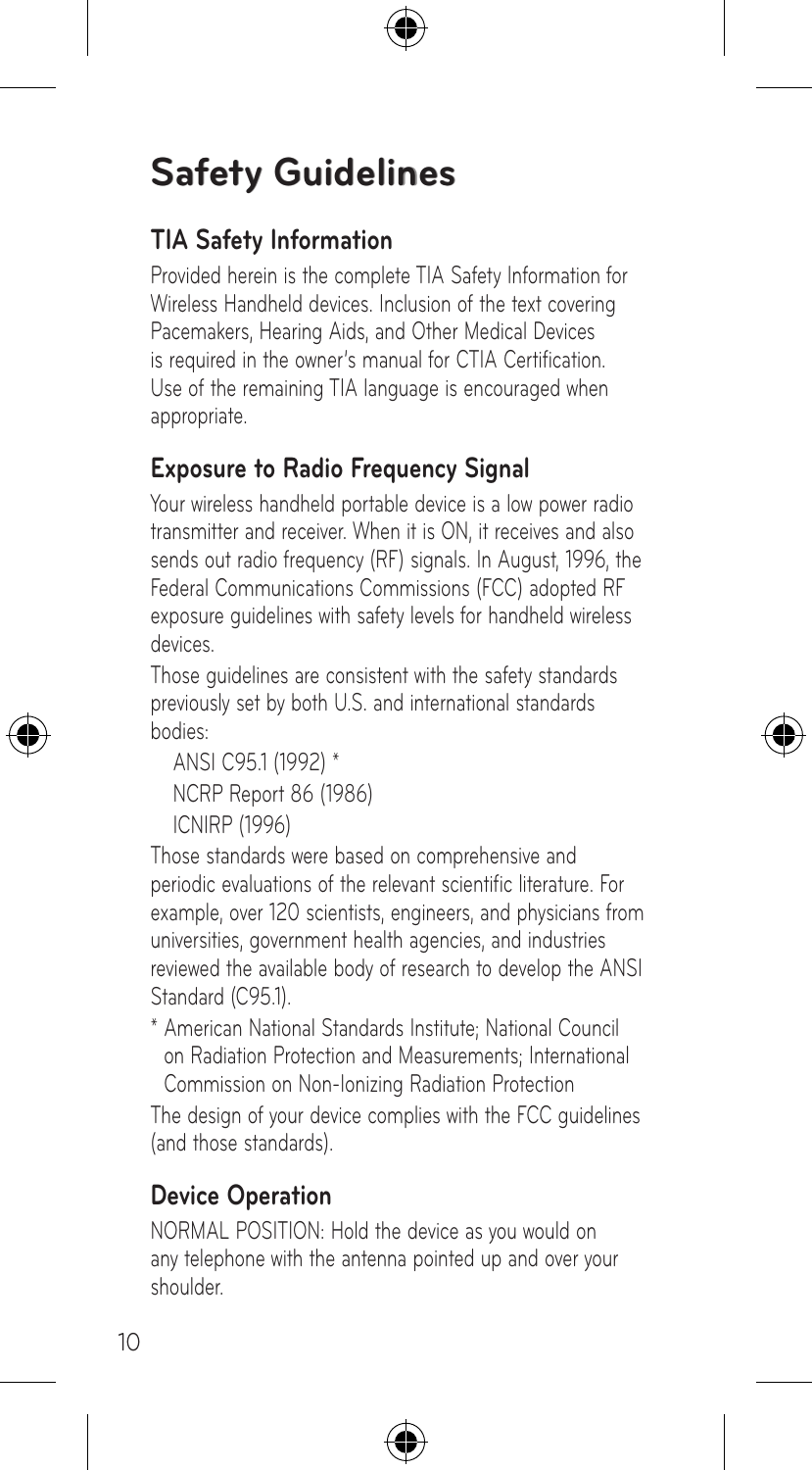## **Driving**

Check the laws and regulations on the use of wireless devices in the areas where you drive. Always obey them. Also, if using your device while driving, please:

- Give full attention to driving driving safely is your first priority and responsibility;
- Use hands-free operation, if available:
- • Pull off the road and park before making or answering a call if the driving conditions do require.

## **Electronic Devices**

Most modern electronic equipment is shielded from RF signals.

However, certain electronic equipment may not be shielded against the RF signals from your wireless device.

## **Pacemakers**

The Health Industry Manufacturers Association recommends that a minimum separation of 15.24 cm (6 inches) be maintained between a handheld wireless device and a pacemaker to avoid potential interference with the pacemaker.

This is consistent with the independent research by and recommendations of Wireless Technology Research. Persons with pacemakers:

- Should ALWAYS keep the device more than 15.24 cm (6 inches) from their pacemaker when the device is turned ON;
- Should not carry the device in a breast pocket.
- Should use the ear opposite the pacemaker to minimize the potential for interference.
- If you have any reason to suspect that interference is taking place, turn your device OFF immediately.

## **Hearing Aids**

Some digital wireless devices may interfere with some hearing aids. In the event of such interference, you may want to consult your service provider.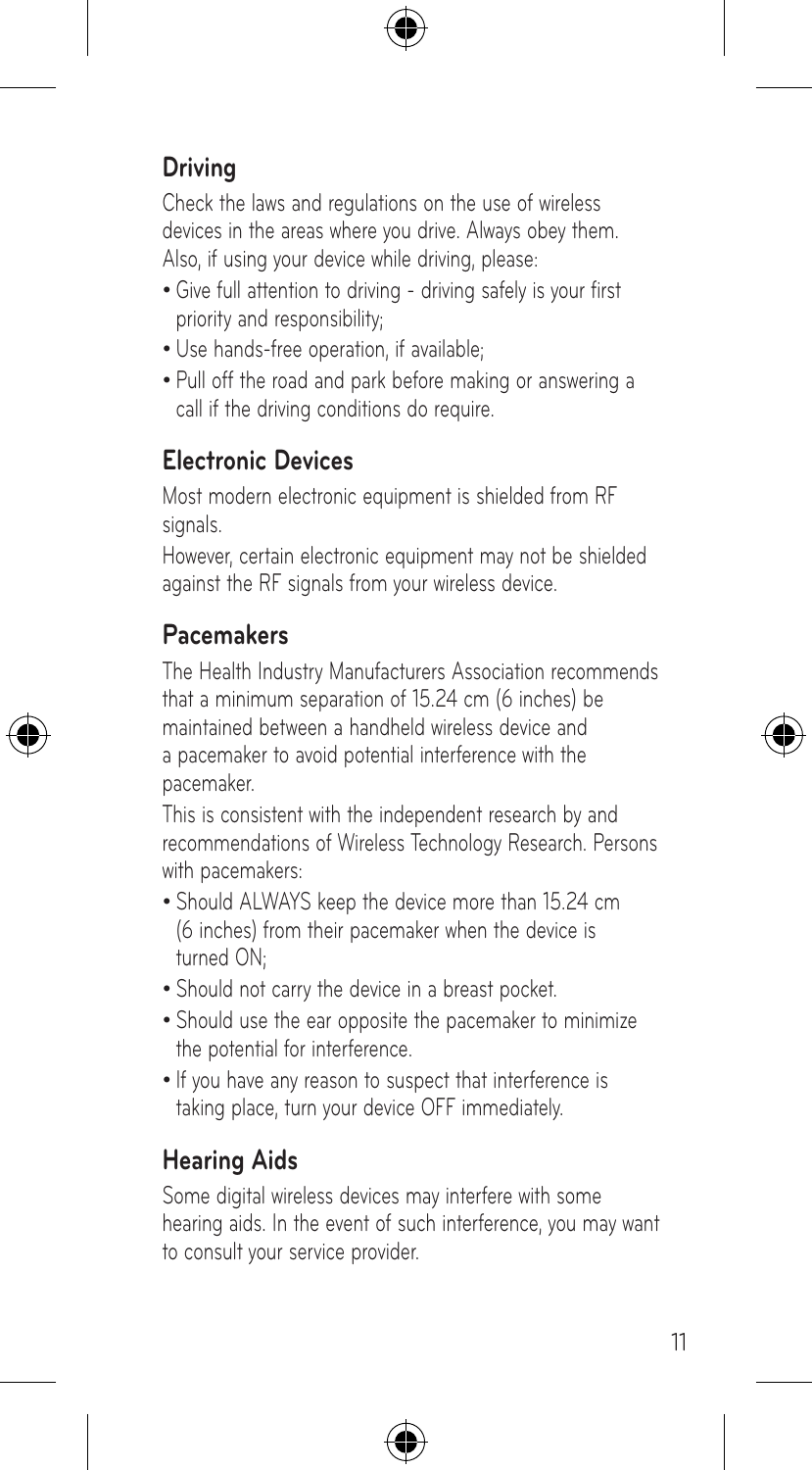## **Other Medical Devices**

If you use any other personal medical device, consult the manufacturer of your device to determine if they are adequately shielded from external RF energy. Your physician may be able to assist you in obtaining this information.

### **Health Care Facilities**

Turn your device OFF in health care facilities when any regulations posted in these areas instruct you to do so. Hospitals or health care facilities may use equipment that could be sensitive to external RF energy.

## **Vehicles**

RF signals may affect improperly installed or inadequately shielded electronic systems in motor vehicles. Check with the manufacturer or its representative regarding your vehicle. You should also consult the manufacturer of any equipment that has been added to your vehicle.

### **Posted Facilities**

Turn your device OFF in any facility where posted notices do require.

## **Aircraft**

FCC regulations prohibit using your device while in the air. Turn your device OFF before boarding an aircraft.

### **Blasting Areas**

To avoid interfering with blasting operations, turn your device OFF when in a blasting area or in areas posted: 'Turn off two-way radio'. Obey all signs and instructions.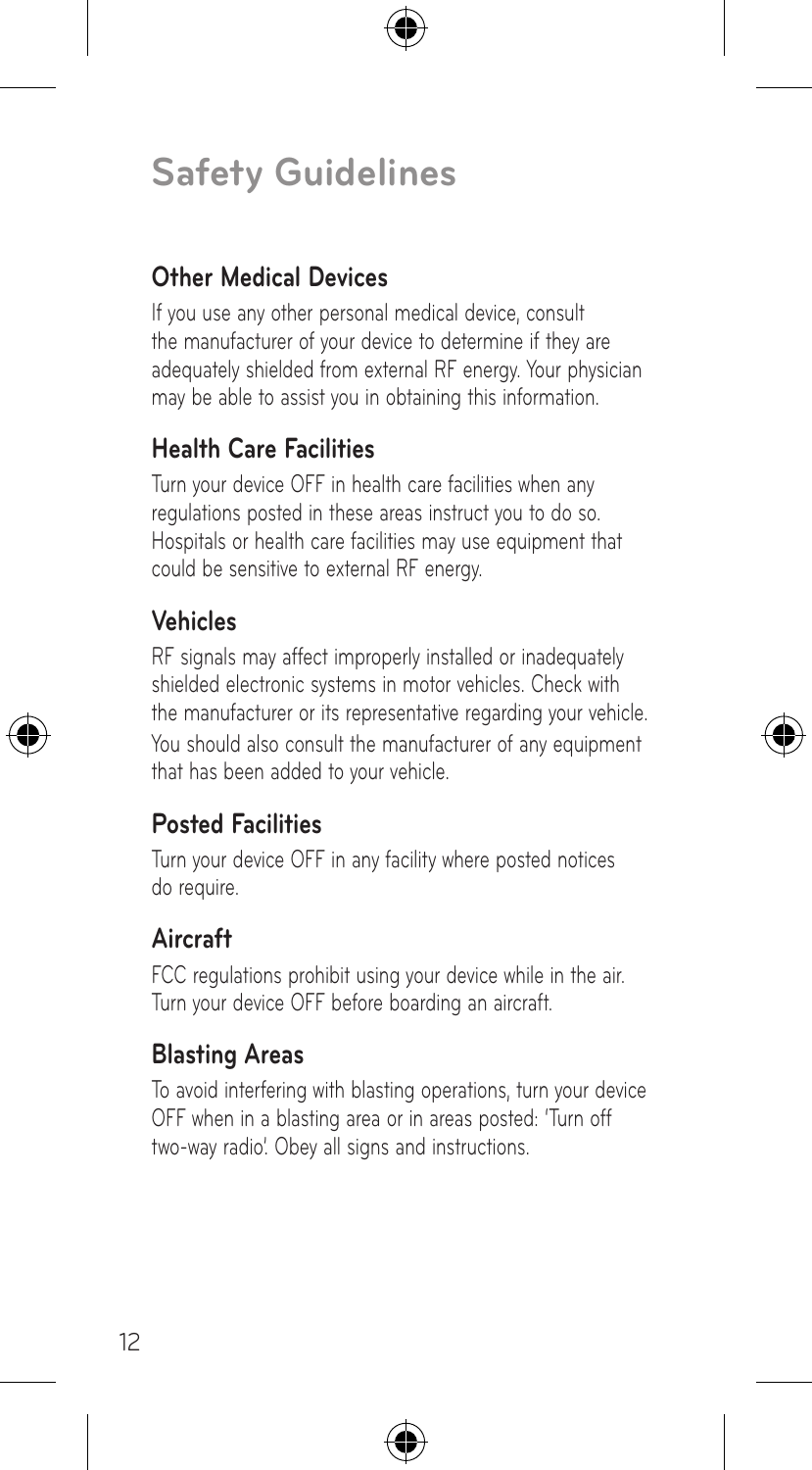## **Potentially Explosive Atmosphere**

Turn your device OFF when in any area with a potentially explosive atmosphere and obey all signs and instructions. Sparks in such areas could cause an explosion or fire resulting in bodily injury or even death.

Areas with a potentially explosive atmosphere are often, but not always, marked clearly. Potential areas may include: fueling areas (such as gasoline stations); below deck on boats; fuel or chemical transfer or storage facilities; vehicles using liquefied petroleum gas (such as propane or butane); areas where the air contains chemicals or particles (such as grain, dust, or metal powders); and any other area where you would normally be advised to turn off your vehicle engine.

## **For Vehicles Equipped with an Air Bag**

An air bag inflates with great force. DO NOT place objects, including either installed or portable wireless equipment, in the area over the air bag or in the air bag deployment area. If in-vehicle wireless equipment is improperly installed and the air bag inflates, it could result in serious injuries.

## **Safety Information**

Please read and observe the following information for safe and proper use of your device and to prevent damage. Also, keep the user guide in an accessible place at all times after reading it.

### **Charger and Adapter Safety**

The charger and adapter are intended for indoor use only.

### **Battery Information and Care**

- Please dispose of your battery properly or take it to your local wireless carrier for recycling.
- The battery does not need to be fully discharged before recharging.
- Use only LG-approved chargers specific to your device model since they are designed to maximize battery life.
- • Do not disassemble or impact the battery as it may cause electric shock, short-circuit, and fire. Store the battery in a place out of reach of children.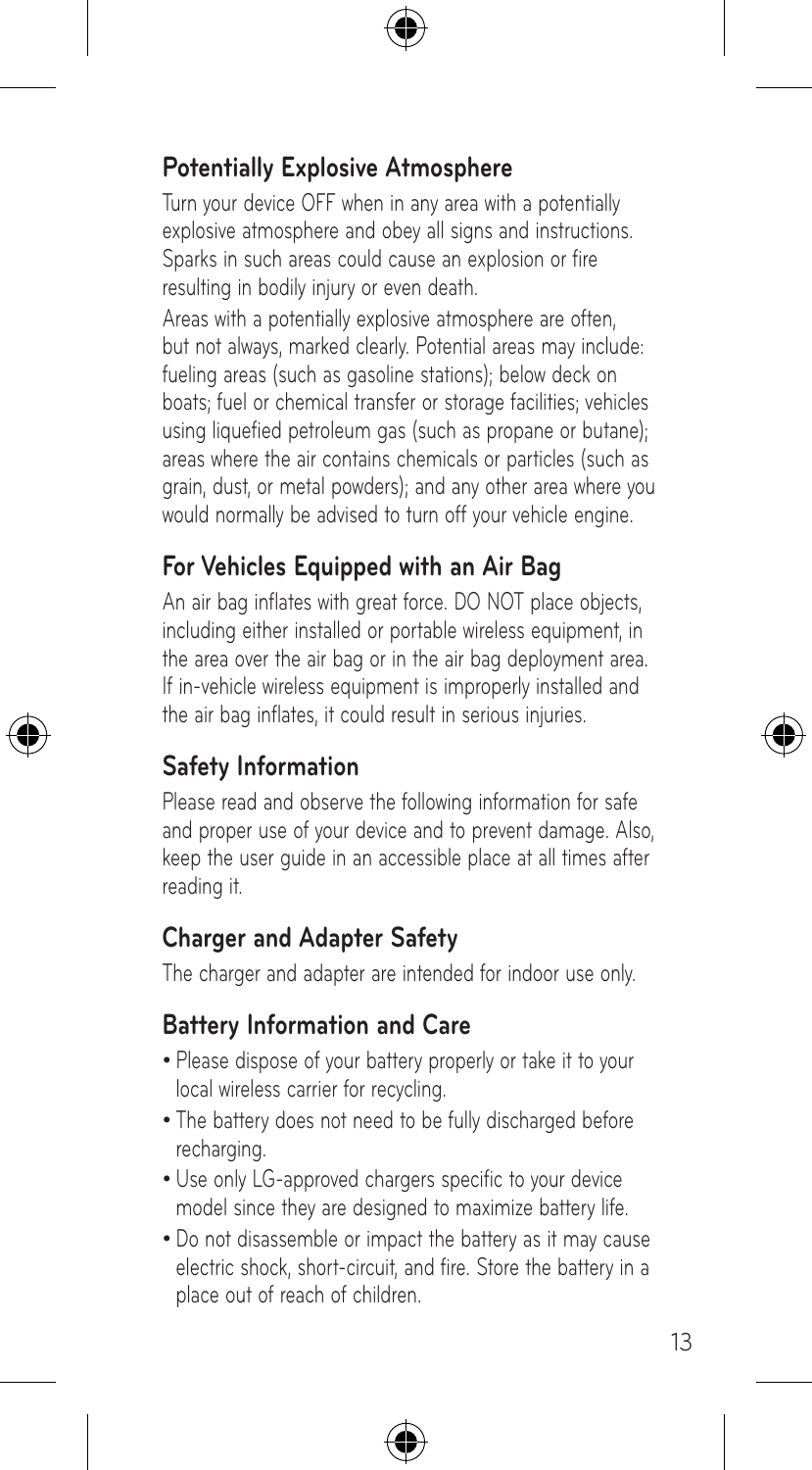- Replace the battery when it no longer provides acceptable performance. The battery can be recharged several hundred times before needing a replacement.
- • Recharge the battery after long periods of non-use to maximize battery life.
- Battery life will vary due to usage patterns and environmental conditions.
- • Use of extended backlighting, Media Net Browsing, and data connectivity kits affect battery life and talk/standby times.
- Actual battery life will depend on network configuration, product settings, usage patterns, battery and environmental conditions.
- Always unplug the charger from the wall socket after the device is fully charged to save unnecessary power consumption of the charger.

## **Explosion, Shock, and Fire Hazards**

- Do not put your device in a place subject to excessive dust and keep the minimum required distance between the power cord and heat sources.
- Unplug the power cord prior to cleaning your device, and clean the power plug pin when it is dirty.
- • When using the power plug, ensure that it is firmly connected. If it is not, it may cause excessive heat or fire.
- If you put your device in a pocket or bag without covering the receptacle of the device (power plug pin), metallic articles (such as a coin, paperclip or pen) may short-circuit the device. Always cover the receptacle when not in use.
- Do not short-circuit the battery. Metallic articles in your pocket or bag may short-circuit the + and – terminals of the battery (metal strips on the battery) upon moving. Short-circuiting of the terminal may damage the battery and cause an explosion.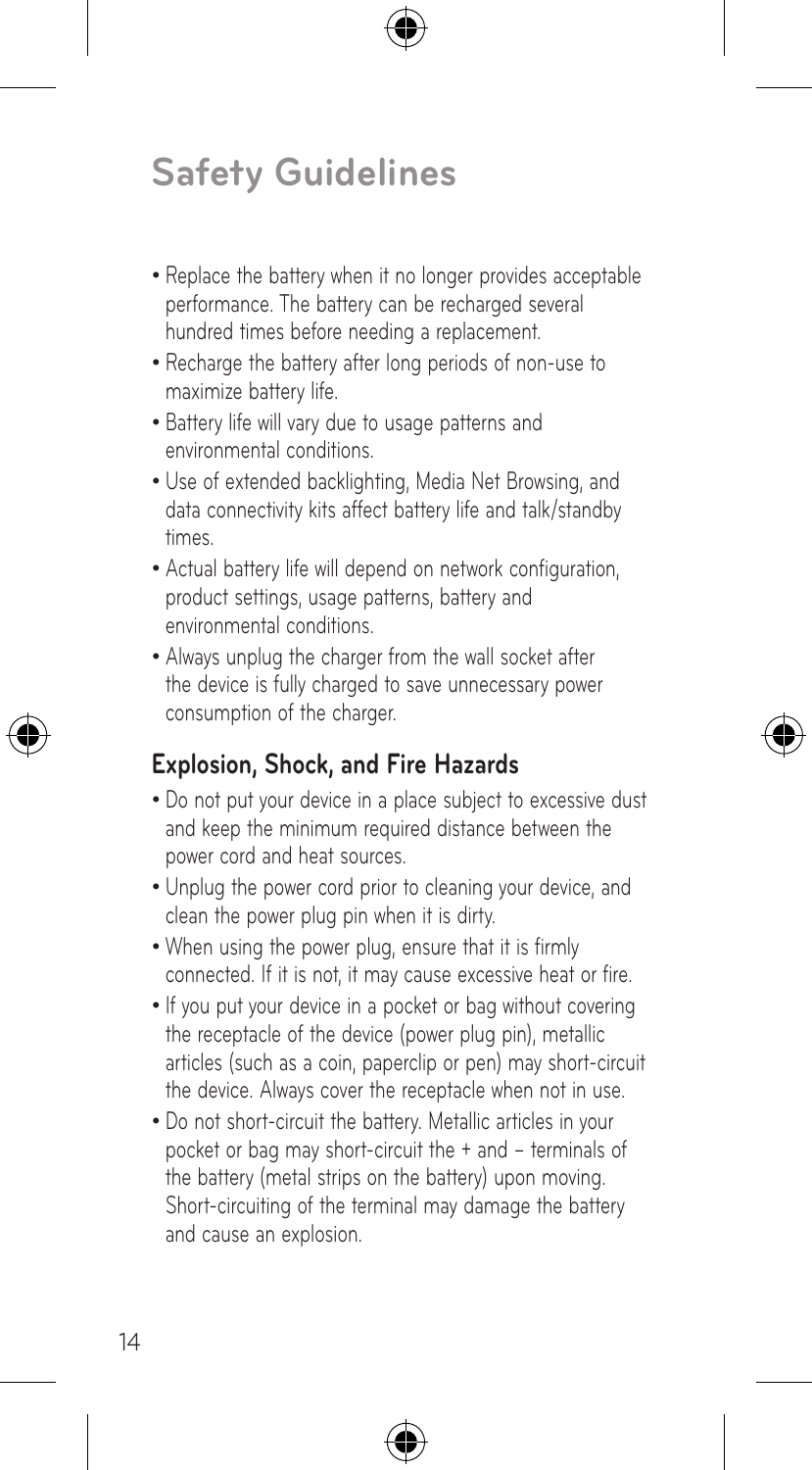## **General Notice**

- Using a damaged battery or placing a battery in your mouth may cause serious injury.
- Do not place items containing magnetic components such as a credit card, phone card, bank book or subway ticket near your device. The magnetism of the device may damage the data stored in the magnetic strip.
- Talking on your device for a long period of time may reduce call quality due to heat generated during use.
- When the device is not used for a long period of time store it in a safe place with the power cord unplugged.
- Using the device in proximity to receiving equipment (i.e., TV or radio) may cause interference to the device.
- Do not immerse your device in water. If this happens, turn it off immediately. If the device does not work, take it to an authorized LG service centre.
- Do not paint your device.
- All data saved on your device could be deleted for a number of reasons including but not limited to: careless use, device reparation, upgrading software, etc. Please back up any important data such as contacts, ring tones, text/voice messages, photos, videos, etc. The manufacturer is not liable for damage due to the loss of data.
- When you use the device in public places, set the ring tone to vibration so as not to disturb others.
- Do not turn your device on or off when putting it near your ear.
- • Your device is an electronic device that generates heat during normal operation. Extremely prolonged, direct skin contact in the absence of adequate ventilation may result in discomfort or minor burns. Therefore, use care when handling your device during or immediately after operation.
- • Do not attempt to repair or modify the device yourself. Your device is equipped with an internal rechargeable battery which should be replaced only by LG or an authorized LG Service Centre. You should never attempt to open or disassemble this device yourself and doing so may cause damage that will void your warranty.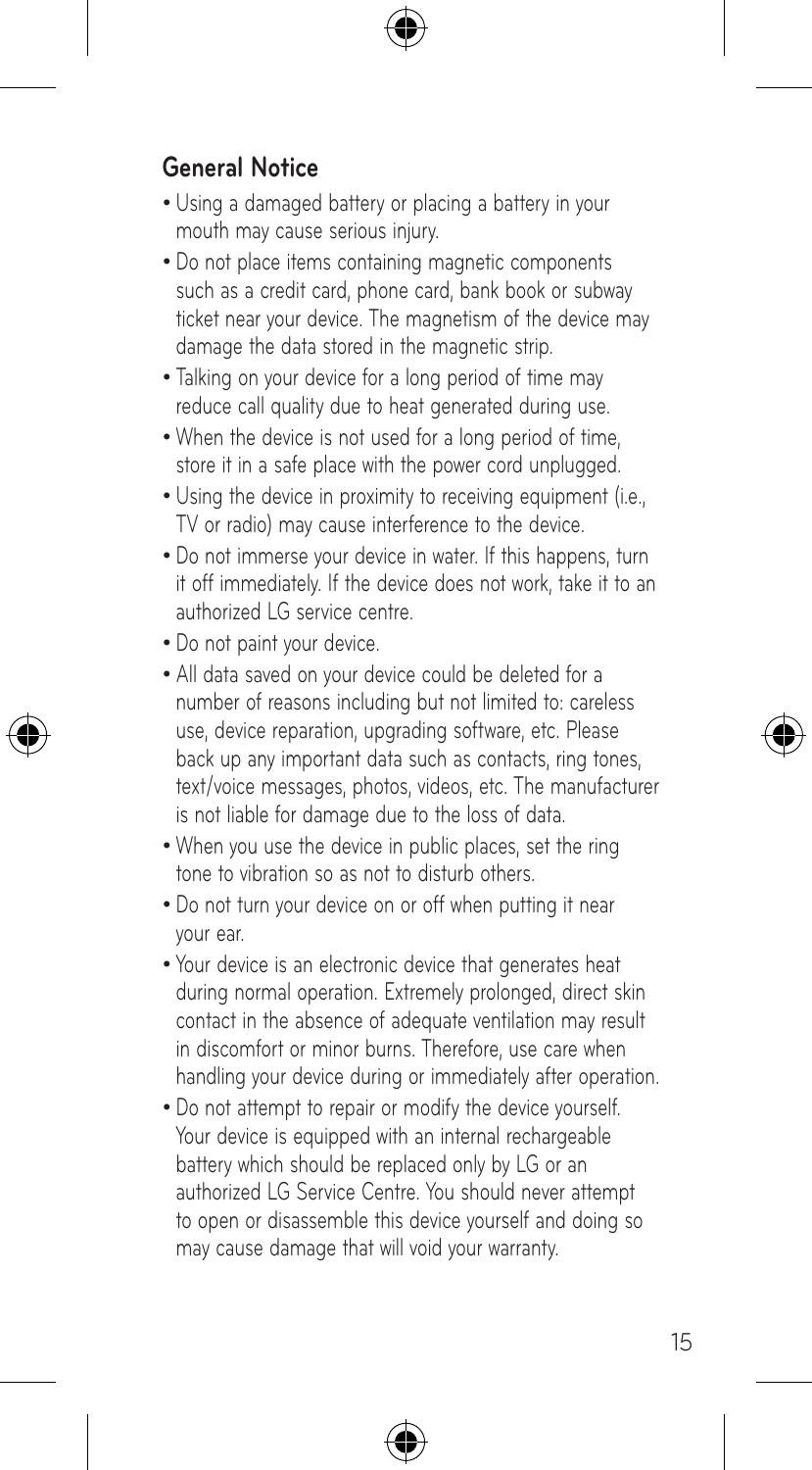• Please ensure that the product does not get in contact with liquid. Do not use or recharge the product if it is wet. Once the product becomes wet, the liquid damage indicator changes colour. Please note that this may limit you from receiving any free-of-charge repair services provided under the manufacturer's limited warranty.

## **FDA Consumer Update**

The U.S. Food and Drug Administration Centre for Devices and Radiological Health Consumer Update on Mobile **Devices** 

#### **1. Do wireless devices pose a health hazard?**

The available scientific evidence does not show that any health problems are associated with using wireless devices. There is no proof, however, that wireless devices are absolutely safe. Wireless devices emit low levels of radio frequency energy (RF) in the microwave range while being used. They also emit very low levels of RF during standby mode. Whereas high levels of RF can produce health effects (by heating tissue), exposure to low level RF that does not produce heating effects causes no known adverse health effects. Many studies of low level RF exposures have not found any biological effects. Some studies have suggested that some biological effects may occur, but such findings have not been confirmed by additional research. In some cases, other researchers have had difficulty in reproducing those studies, or in determining the reasons for inconsistent results.

#### **2. What is the FDA's role concerning the safety of wireless devices?**

Under the law, the FDA does not review the safety of radiation emitting consumer products such as wireless devices before they can be sold, as it does with new drugs or medical devices. However, the agency has authority to take action if wireless devices are shown to emit radio frequency energy (RF) at a level that is hazardous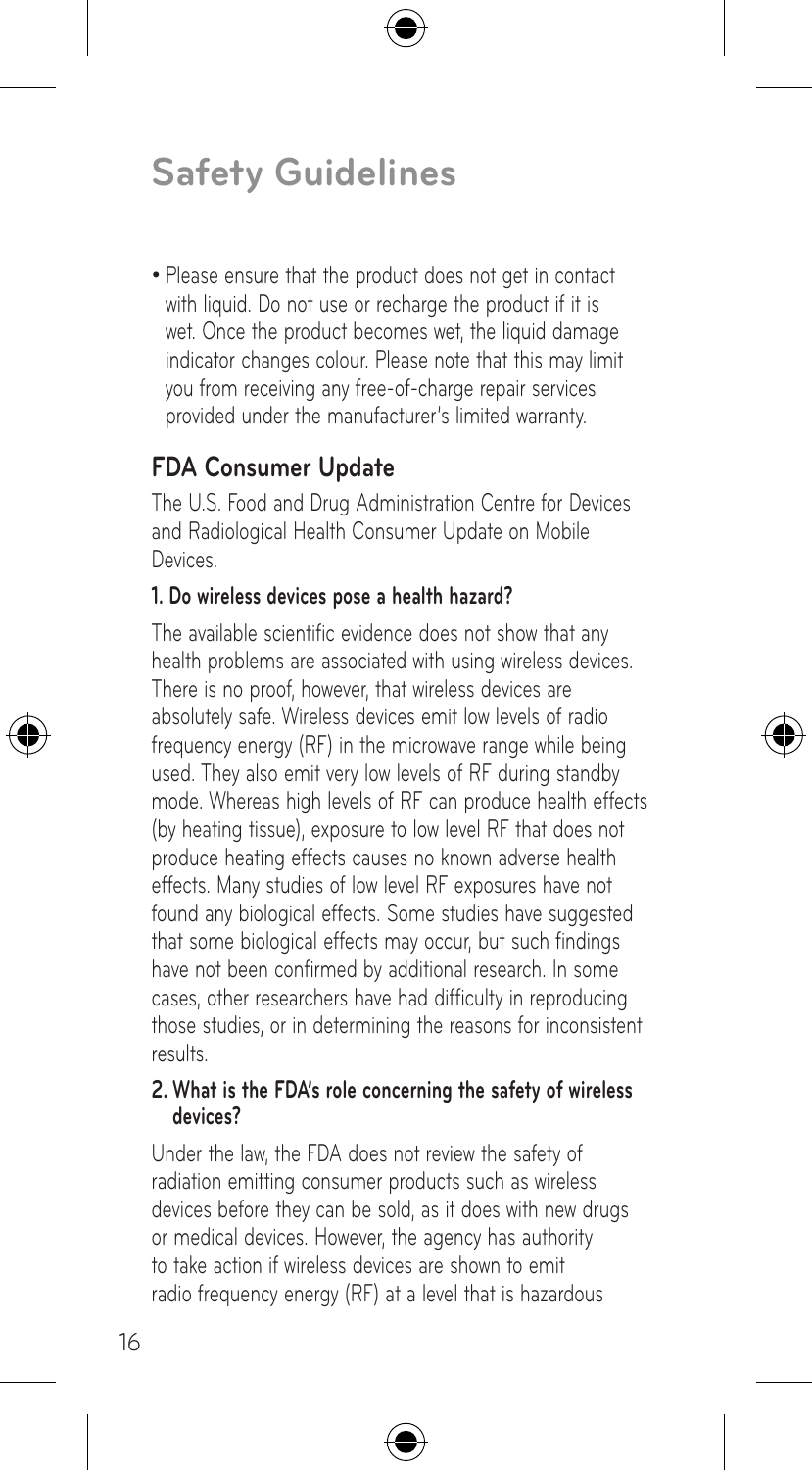to the user. In such a case, the FDA could require the manufacturers of wireless devices to notify users of the health hazard and to repair, replace, or recall the devices so that the hazard no longer exists.

Although the existing scientific data do not justify FDA regulatory actions, the FDA has urged the wireless device industry to take a number of steps, including the following:

- Support needed research into possible biological effects of RF emitted by wireless devices;
- Design wireless devices in a way that minimizes any RF exposure to the user that is not necessary for device function; and
- • Cooperate in providing of wireless devices with the best possible information on possible effects of wireless device use on human health.

The FDA belongs to an interagency working group of the federal agencies that have responsibility for different aspects of RF safety to ensure coordinated efforts at the federal level. The following agencies belong to this working group:

- National Institute for Occupational Safety and Health
- Environmental Protection Agency
- • Occupational Safety and Health Administration
- • National Telecommunications and Information Administration

The National Institutes of Health participates in some interagency working group activities, as well.

The FDA shares regulatory responsibilities for wireless devices with the Federal Communications Commission (FCC). All devices that are sold in the United States must comply with FCC safety guidelines that limit RF exposure. The FCC relies on the FDA and other health agencies for safety questions about wireless devices.

The FCC also regulates the base stations that the wireless device networks rely upon. While these base stations operate at a higher power than wireless devices themselves. the RF exposure on people from these base stations is typically thousands of times lower than it is from wireless devices. Base stations are thus not the subject of the safety questions discussed in this document.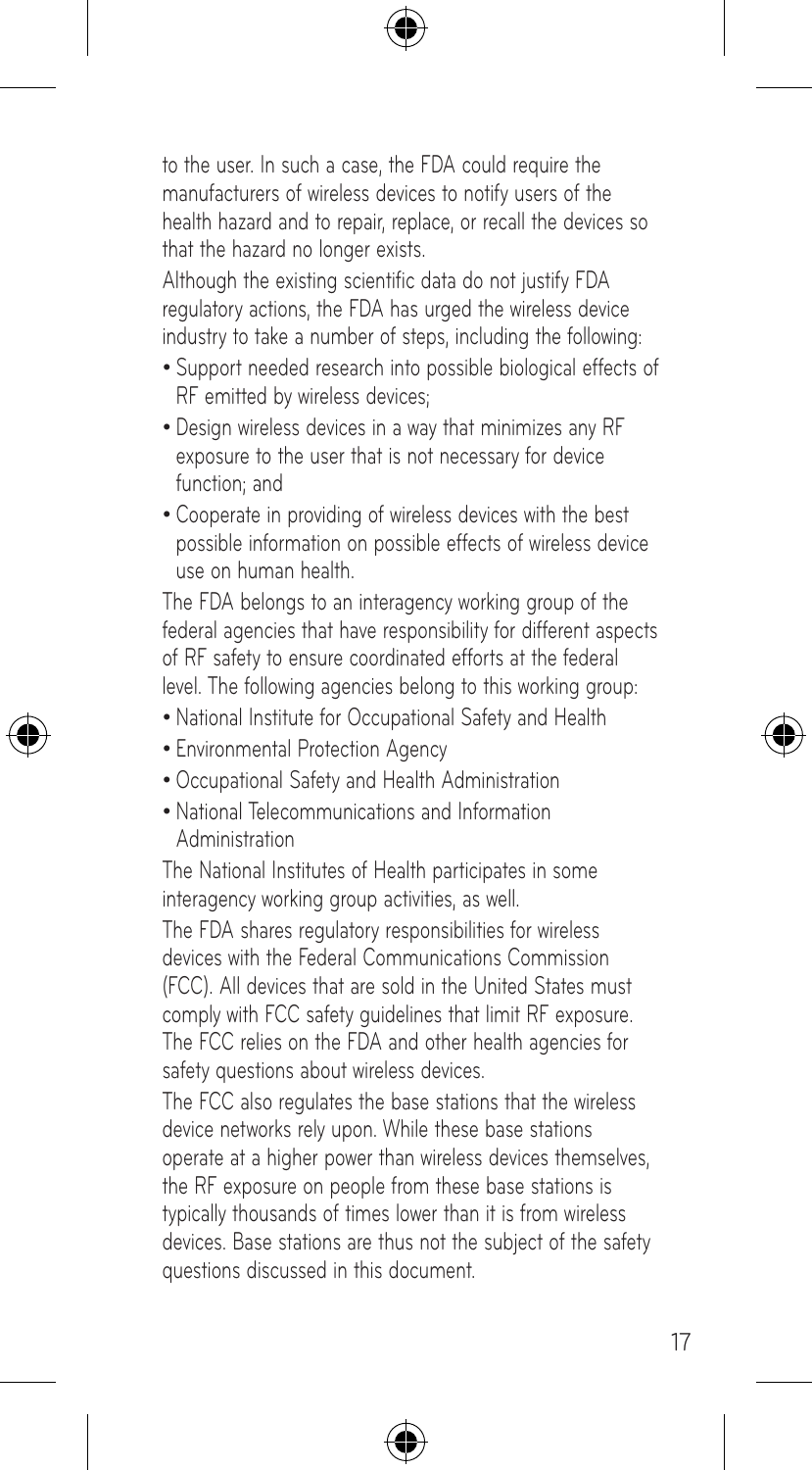#### **3. What kinds of devices are the subject of this update?**

The term 'wireless device' refers here to handheld wireless devices with built-in antennas, often called 'cell', 'mobile', or 'PCS' devices. These types of wireless devices can expose the user to measurable radiofrequency energy (RF) because of the short distance between the device and the user's head. These RF exposures are limited by FCC safety guidelines that were developed with the advice of the FDA and other federal health and safety agencies. When the device is located at greater distances from the user, the exposure to RF is drastically lower because a person's RF exposure decreases rapidly with increasing distance from the source. The so-called 'cordless devices,' which have a base unit connected to the device wiring in a house, typically operate at far lower power levels, and thus produce RF exposures far below the FCC safety limits.

#### **4. What are the results of the research done already?**

The research done thus far has produced conflicting results, and many studies have suffered from flaws in their research methods. Animal experiments investigating the effects of radiofrequency energy (RF) energy exposures characteristic of wireless devices have yielded conflicting results that often cannot be repeated in other laboratories. A few animal studies, however, have suggested that low levels of RF could accelerate the development of cancer in laboratory animals. However, many of the studies that showed increased tumor development used animals that had been genetically engineered or treated with cancer causing chemicals so as to be predisposed to develop cancer in the absence of RF exposure. Other studies exposed the animals to RF for up to 22 hours per day. These conditions are not similar to the conditions under which people use wireless devices, so we don't know with certainty what the results of such studies mean for human health. Three large epidemiology studies have been published since December 2000. Between them, the studies investigated any possible association between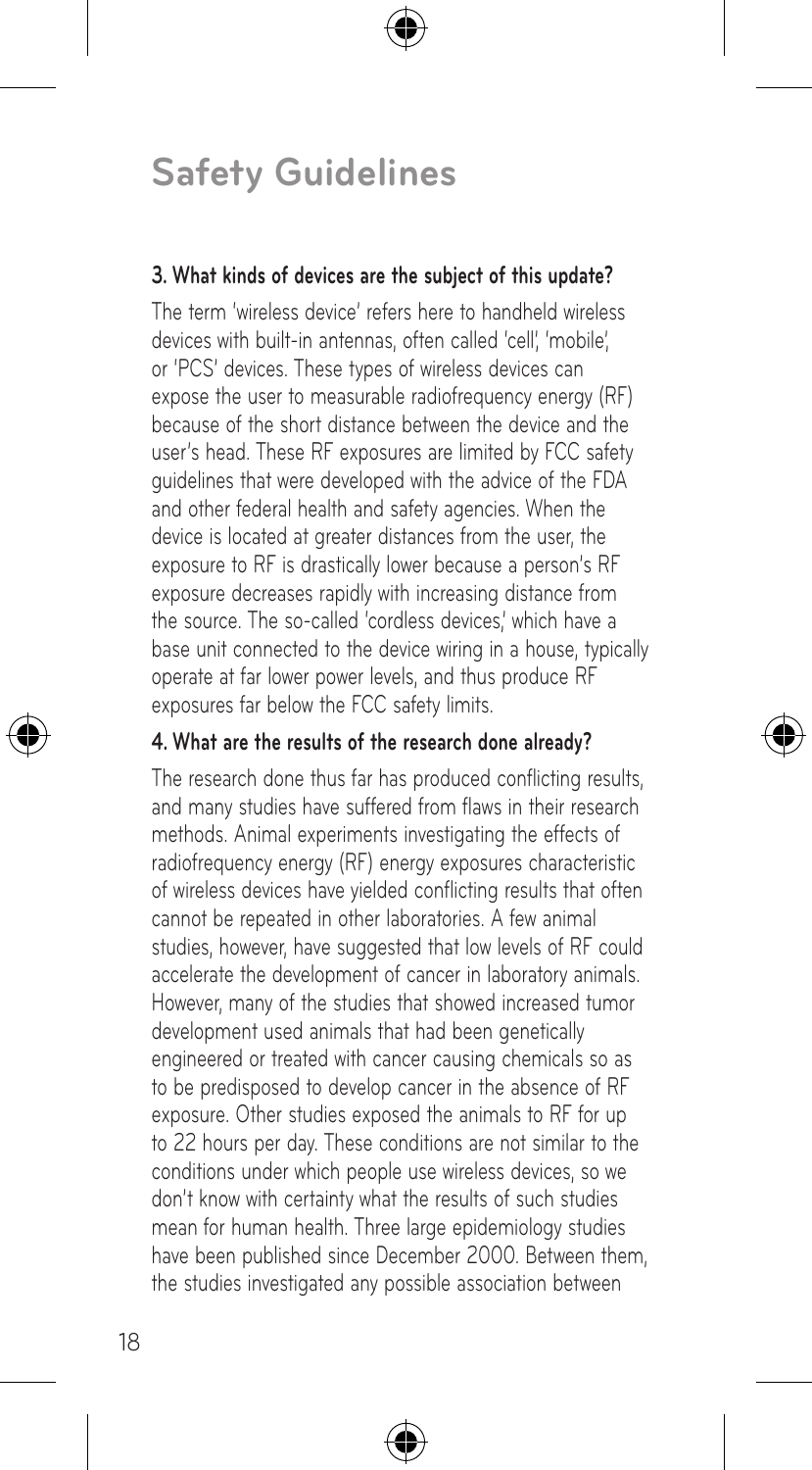the use of wireless devices and primary brain cancer, glioma, meningioma, or acoustic neuroma, tumors of the brain or salivary gland, leukemia, or other cancers. None of the studies demonstrated the existence of any harmful health effects from wireless device RF exposures.

However, none of the studies can answer questions about long term exposures, since the average period of device use in these studies was around three years.

#### **5. What research is needed to decide whether RF exposure from wireless devices poses a health risk?**

A combination of laboratory studies and epidemiological studies of people actually using wireless devices would provide some of the data that are needed. Lifetime animal exposure studies could be completed in a few years. However, very large numbers of animals would be needed to provide reliable proof of a cancer promoting effect if one exists. Epidemiological studies can provide data that is directly applicable to human populations, but 10 or more years follow-up may be needed to provide answers about some health effects, such as cancer.

This is because the interval between the time of exposure to a cancer-causing agent and the time tumors develop - if they do may be many, many years. The interpretation of epidemiological studies is hampered by difficulties in measuring actual RF exposure during day-to-day use of wireless devices. Many factors affect this measurement, such as the angle at which the device is held, or which model of device is used.

#### **6. What is the FDA doing to find out more about the possible health effects of wireless device RF?**

The FDA is working with the U.S. National Toxicology Program and with groups of investigators around the world to ensure that high priority animal studies are conducted to address important questions about the effects of exposure to radiofrequency energy (RF). The FDA has been a leading participant in the World Health Organization International Electromagnetic Fields (EMF) Project since its inception in 1996. An influential result of this work has been the development of a detailed agenda of research needs that has driven the establishment of new research programs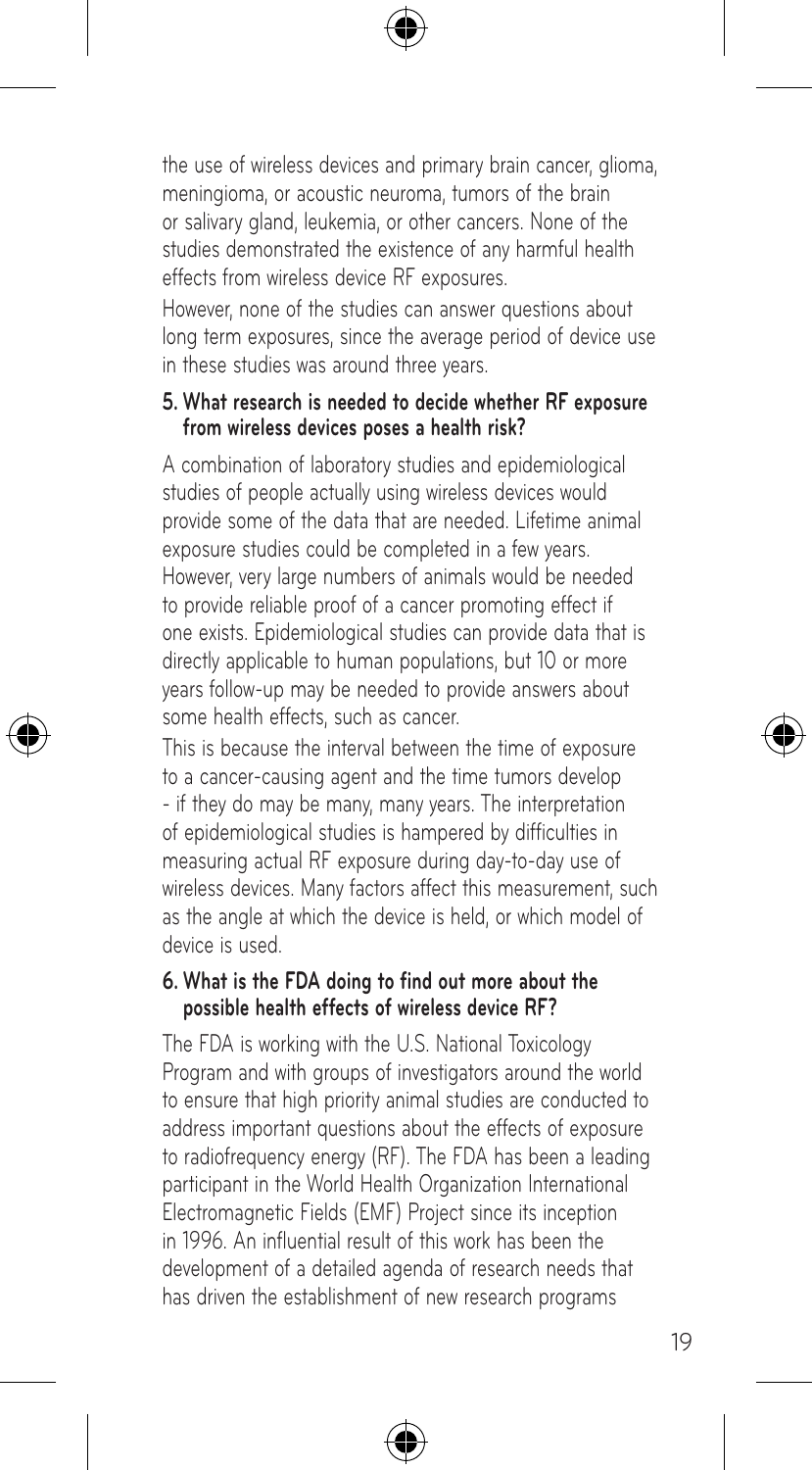around the world. The project has also helped develop a series of public information documents on EMF issues. The FDA and the Cellular Telecommunications & Internet Association (CTIA) have a formal Cooperative Research and Development Agreement (CRADA) to do research on wireless device safety. The FDA provides the scientific oversight, obtaining input from experts in government, industry, and academic organizations. CTIA funded research is conducted through contracts with independent investigators. The initial research will include both laboratory studies and studies of wireless device users. The CRADA will also include a broad assessment of additional research needs in the context of the latest research developments around the world.

#### **7. How can I find out how much radiofrequency energy exposure I can get by using my wireless device?**

All devices sold in the United States must comply with Federal Communications Commission (FCC) guidelines that limit radiofrequency energy (RF) exposures. The FCC/ ISEDC established these guidelines in consultation with the FDA and the other federal health and safety agencies. The FCC/ISEDC limit for RF exposure from wireless device is set at a Specific Absorption Rate (SAR) of 1.6 watts per kilogram (1.6 W/kg). The FCC/ISEDC limit is consistent with the safety standards developed by the Institute of Electrical and Electronic Engineering (IEEE) and the National Council on Radiation Protection and Measurement. The exposure limit takes into consideration the body's ability to remove heat from the tissues that absorb energy from the wireless device and is set well below levels known to have effects. Manufacturers of wireless devices must report the RF exposure level for each model of device to the FCC/ISEDC. The FCC website (http://www.fcc.gov/oet/rfsafety) gives directions for locating the FCC identification number on your device so you can find your device's RF exposure level in the online listing.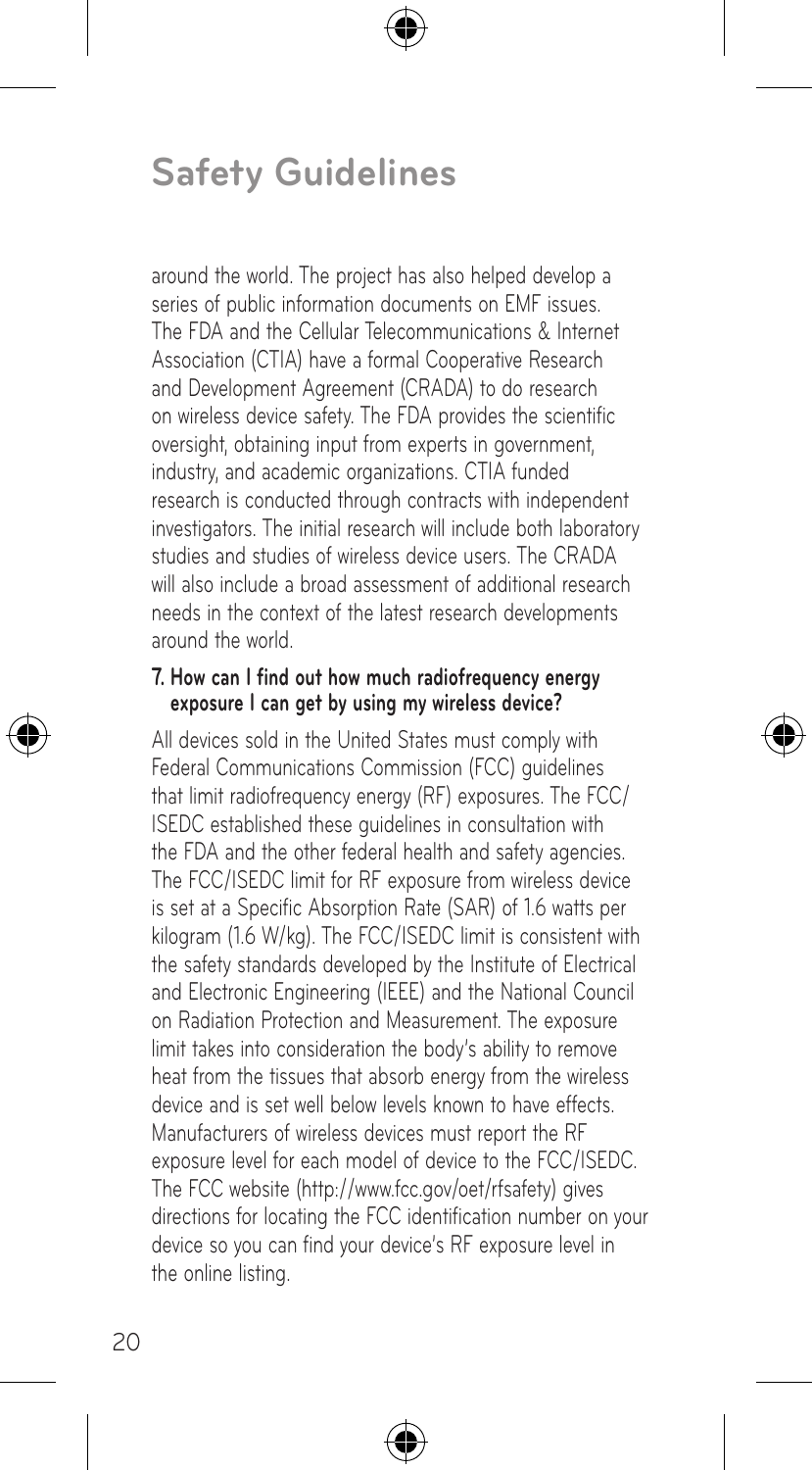#### **8. What has the FDA done to measure the radiofrequency energy coming from wireless devices?**

The Institute of Electrical and Electronic Engineers (IEEE) is developing a technical standard for measuring the radiofrequency energy (RF) exposure from wireless devices and other wireless handsets with the participation and leadership of FDA scientists and engineers. The standard, 'Recommended Practice for Determining the Spatial-Peak Specific Absorption Rate (SAR) in the Human Body Due to Wireless Communications Devices: Experimental Techniques,' sets forth the first consistent test methodology for measuring the rate at which RF is deposited in the heads of wireless device users. The test method uses a tissue simulating model of the human head. Standardized SAR test methodology is expected to greatly improve the consistency of measurements made at different laboratories on the same device. SAR is the measurement of the amount of energy absorbed in tissue, either by the whole body or a small part of the body. It is measured in watts/ kg (or milliwatts/g) of matter. This measurement is used to determine whether a wireless device complies with safety guidelines.

#### **9. What steps can I take to reduce my exposure to radiofrequency energy from my wireless device?**

If there is a risk from these products - and at this point we do not know that there is - it is probably very small. But if you are concerned about avoiding even potential risks, you can take a few simple steps to minimize your exposure to radiofrequency energy (RF). Since time is a key factor in how much exposure a person receives, reducing the amount of time spent using a wireless device will reduce RF exposure. If you must conduct extended conversations by wireless device every day, you could place more distance between your body and the source of the RF, since the exposure level drops off dramatically with distance. For example, you could use a headset and carry the wireless device away from your body or use a wireless device connected to a remote antenna. Again, the scientific data does not demonstrate that wireless devices are harmful. But if you are concerned about the RF exposure from these products, you can use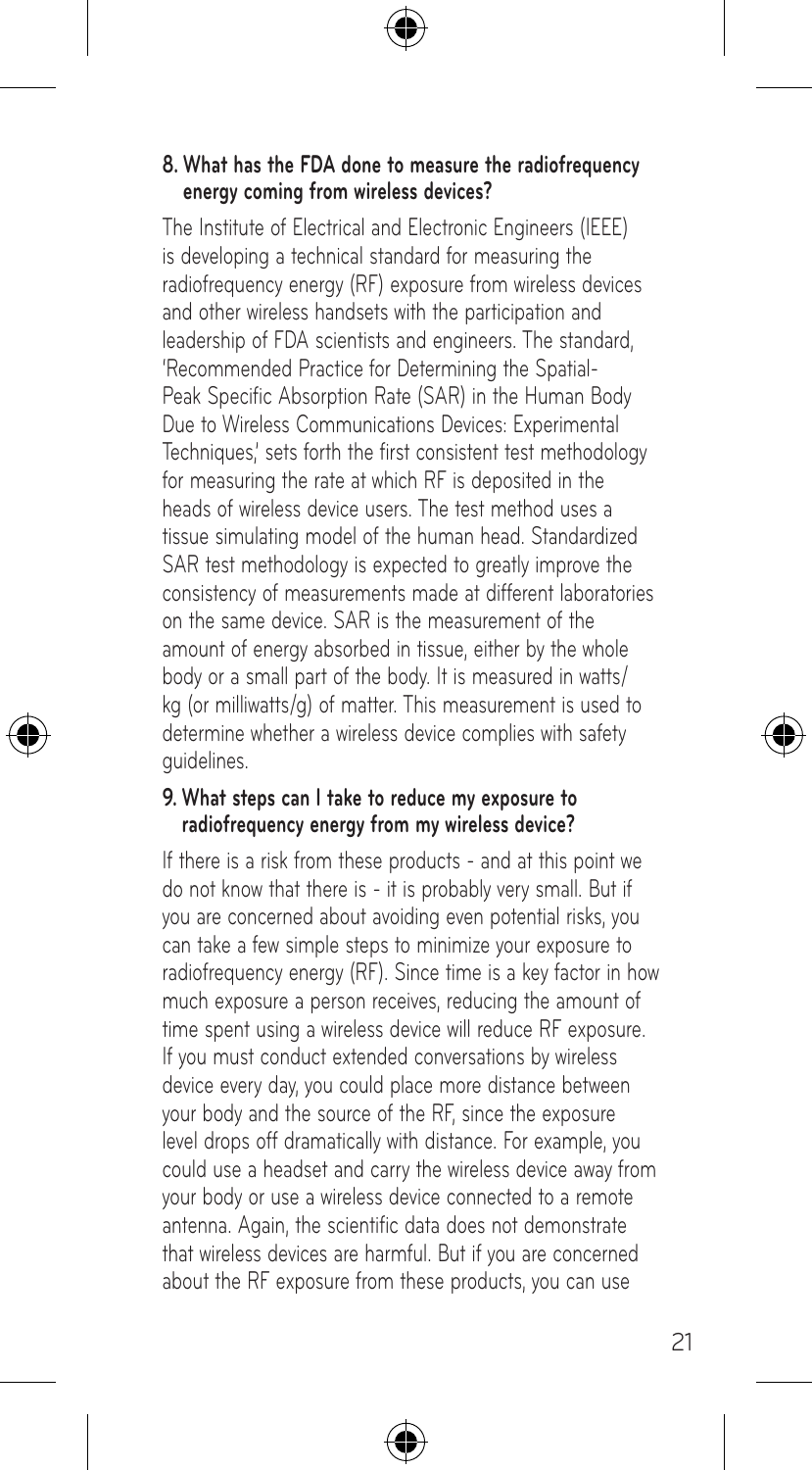measures like those described above to reduce your RF exposure from wireless device use.

#### **10. What about children using wireless devices?**

The scientific evidence does not show a danger to users of wireless devices, including children and teenagers. If you want to take steps to lower exposure to radiofrequency energy (RF), the measures described above would apply to children and teenagers using wireless devices. Reducing the time of wireless device use and increasing the distance between the user and the RF source will reduce RF exposure. Some groups sponsored by other national governments have advised that children be discouraged from using wireless devices at all. For example, the government in the United Kingdom distributed leaflets containing such a recommendation in December 2000. They noted that no evidence exists that using a wireless device causes brain tumors or other ill effects. Their recommendation to limit wireless device use by children was strictly precautionary; it was not based on scientific evidence that any health hazard exists.

#### **11. What about wireless device interference with medical equipment?**

Radiofrequency energy (RF) from wireless devices can interact with some electronic devices. For this reason, the FDA helped develop a detailed test method to measure electromagnetic interference (EMI) of implanted cardiac pacemakers and defibrillators from wireless devices. This test method is now part of a standard sponsored by the Association for the Advancement of Medical instrumentation (AAMI). The final draft, a joint effort by the FDA, medical device manufacturers, and many other groups, was completed in late 2000. This standard will allow manufacturers to ensure that cardiac pacemakers and defibrillators are safe from wireless device EMI. The FDA has tested hearing aids for interference from handheld wireless devices and helped develop a voluntary standard sponsored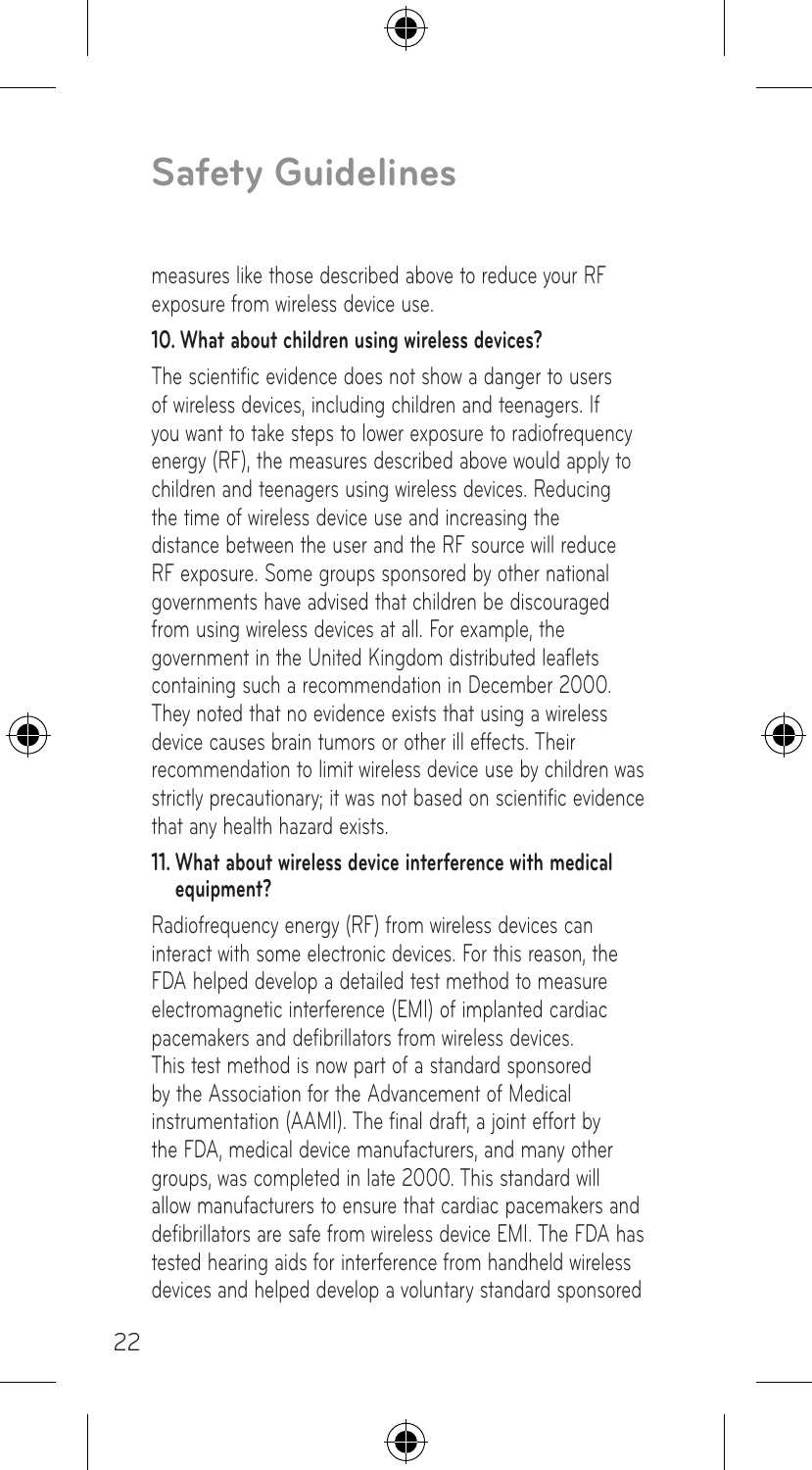by the Institute of Electrical and Electronic Engineers (IEEE). This standard specifies test methods and performance requirements for hearing aids and wireless devices so that no interference occurs when a person uses a 'compatible' device and a 'compatible' hearing aid at the same time. This standard was approved by the IEEE in 2000. The FDA continues to monitor the use of wireless devices for possible interactions with other medical devices. Should harmful interference be found to occur, the FDA will conduct testing to assess the interference and work to resolve the problem.

#### **12. Where can I find additional information?**

Innovation, Science and Economic Development Canada (https://www.ic.gc.ca/eic/site/smt-gst.nsf/eng/sf09583.html) For additional information, please refer to the following resources: FDA web page on wireless devices (http://www.fda.gov/) Federal Communications Commission (FCC) RF Safety Program (http://www.fcc.gov/oet/rfsafety) International Commission on Non-lonizing Radiation Protection (http://www.icnirp.org) World Health Organization (WHO) International EMF Project (http://www.who.int/emf) National Radiological Protection Board (UK) (http://www.nrpb.org.uk/)

## **10 Driver Safety Tips**

Your wireless device gives you the powerful ability to communicate by voice almost anywhere, anytime. An important responsibility accompanies the benefits of wireless devices, one that every user must uphold. When operating a car, driving is your first responsibility.

When using your wireless device behind the wheel of a car, practice good common sense and remember the following tips:

1. Get to know your wireless device and its features such as speed dial and redial. Carefully read your instruction manual and learn to take advantage of valuable features most devices offer, including automatic redial and memory. Also, work to memorize the device keypad so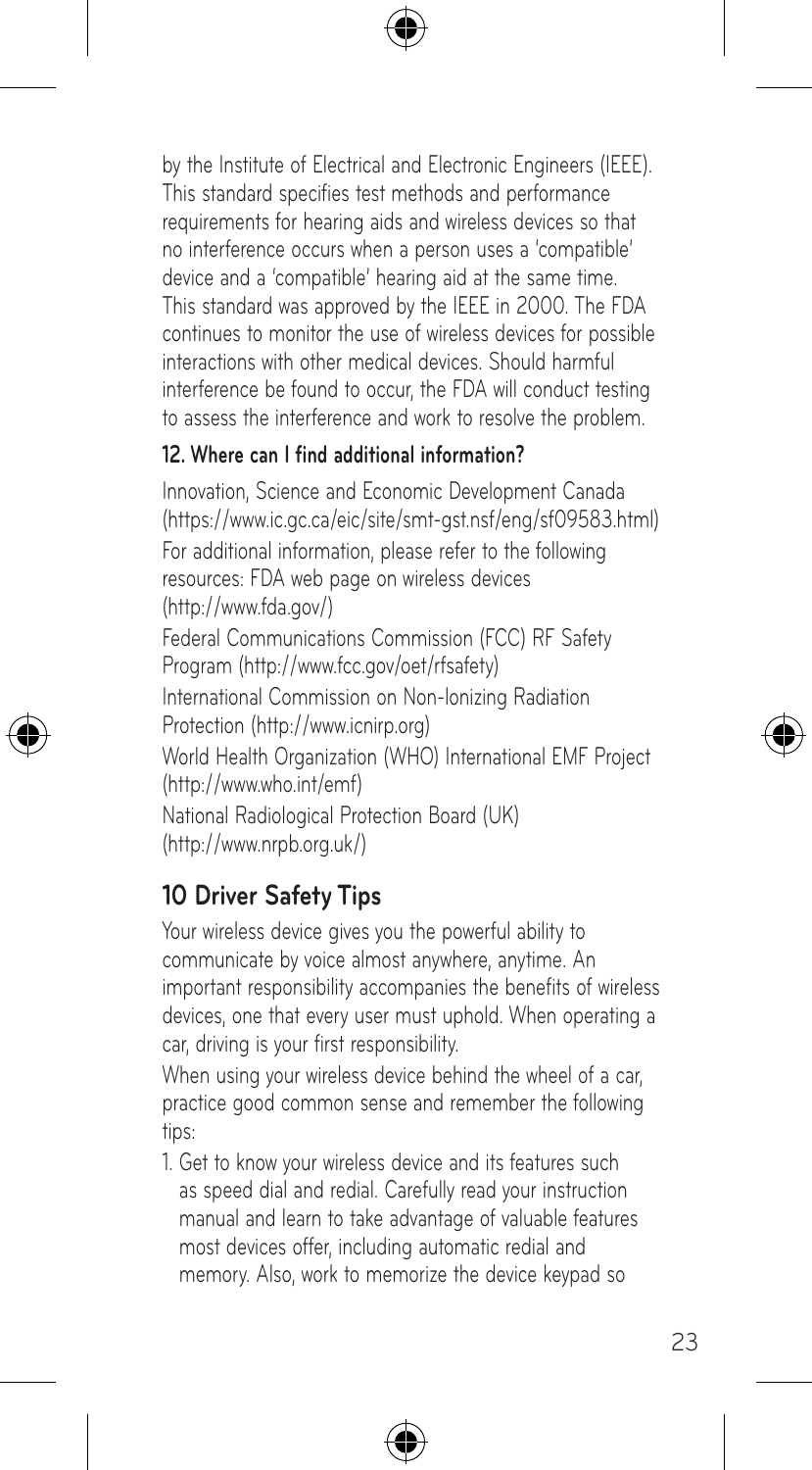you can use the speed dial function without taking your attention off the road.

- 2. When available, use a handsfree device. A number of handsfree wireless device accessories are readily available today. Whether you choose an installed mounted device for your wireless device or a speaker device accessory, take advantage of these devices if available to you.
- 3. Position your wireless device within easy reach. Make sure you place your wireless device within easy reach and where you can reach it without removing your eyes from the road. If you get an incoming call at an inconvenient time, if possible, let your voicemail answer it for you.
- 4. Suspend conversations during hazardous driving conditions or situations. Let the person you are speaking with know you are driving; if necessary, suspend the call in heavy traffic or hazardous weather conditions. Rain, sleet, snow and ice can be hazardous, but so is heavy traffic. As a driver, your first responsibility is to pay attention to the road.
- 5. Do not take notes or look up device numbers while driving. If you are reading an address book or business card, or writing a "to-do" list while driving a car, you are not watching where you are going. It is common sense. Don't get caught in a dangerous situation because you are reading or writing and not paying attention to the road or nearby vehicles.
- 6. Dial sensibly and assess the traffic; if possible, place calls when you are not moving or before pulling into traffic. Try to plan your calls before you begin your trip or attempt to coincide your calls with times you may be stopped at a stop sign, red light or otherwise stationary. But if you need to dial while driving, follow this simple tip — dial only a few numbers, check the road and your mirrors, then continue.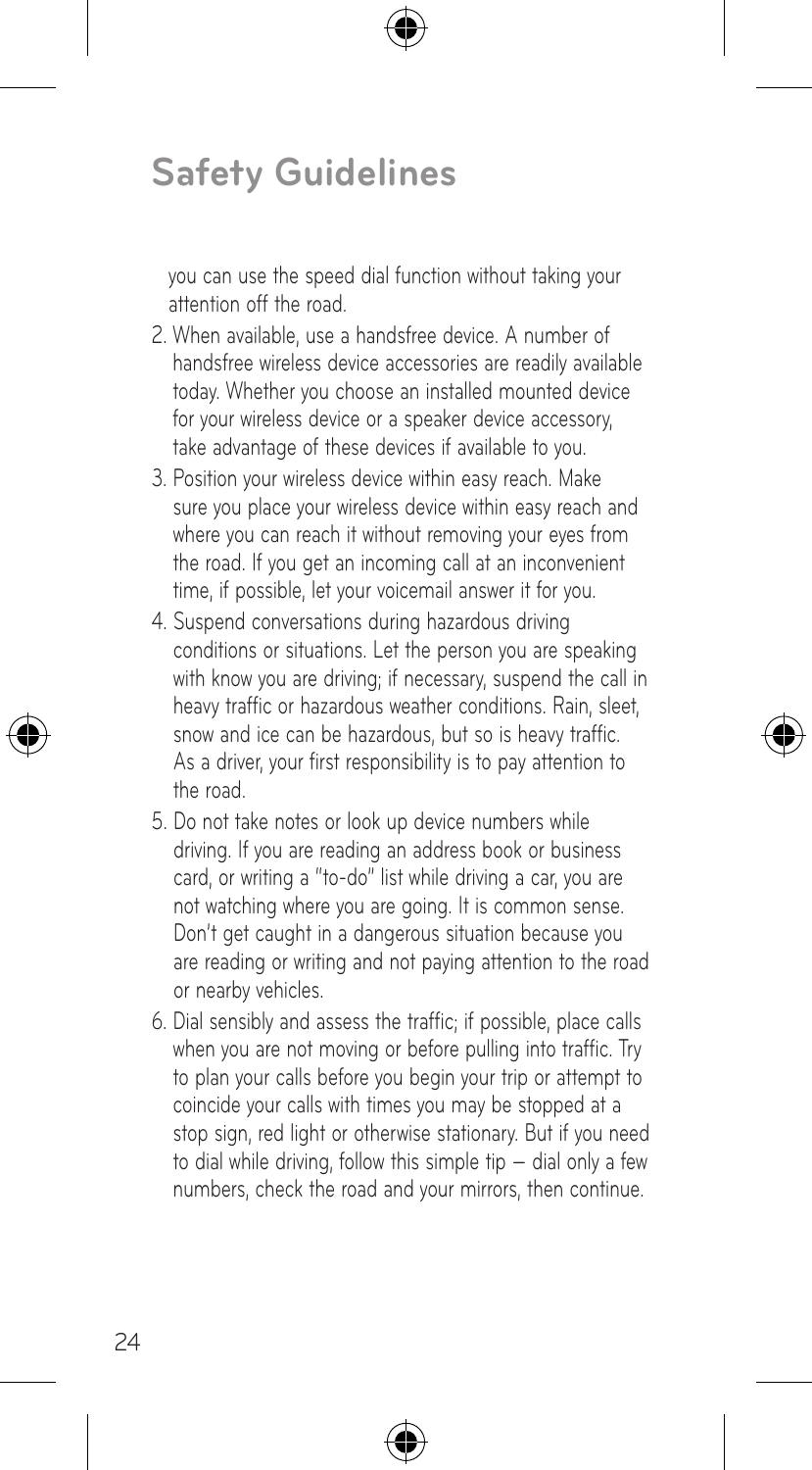- 7. Do not engage in stressful or emotional conversations that may be distracting. Stressful or emotional conversations and driving do not mix; they are distracting and even dangerous when you are behind the wheel of a car. Make people you are talking with aware you are driving and if necessary, suspend conversations which have the potential to divert your attention from the road.
- 8. Use your wireless device to call for help. Your wireless device is one of the greatest tools you can own to protect yourself and your family in dangerous situations — with your device at your side, help is only three numbers away. Dial 911 or other local emergency number in the case of fire, traffic accident, road hazard or medical emergency. Remember, it is a free call on your wireless device!
- 9. Use your wireless device to help others in emergencies. Your wireless device provides you a perfect opportunity to be a "Good Samaritan" in your community. If you see an auto accident, crime in progress or other serious emergency where lives are in danger, call 911 or other local emergency number, as you would want others to do for you.
- 10. Call roadside assistance or a special wireless nonemergency assistance number when necessary. Certain situations you encounter while driving may require attention, but are not urgent enough to merit a call for emergency services. But you can still use your wireless device to lend a hand. If you see a broken-down vehicle posing no serious hazard, a broken traffic signal. a minor traffic accident where no one appears injured or a vehicle you know to be stolen, call roadside assistance or other special non-emergency wireless number.

For more information, please call to 888-901-SAFE.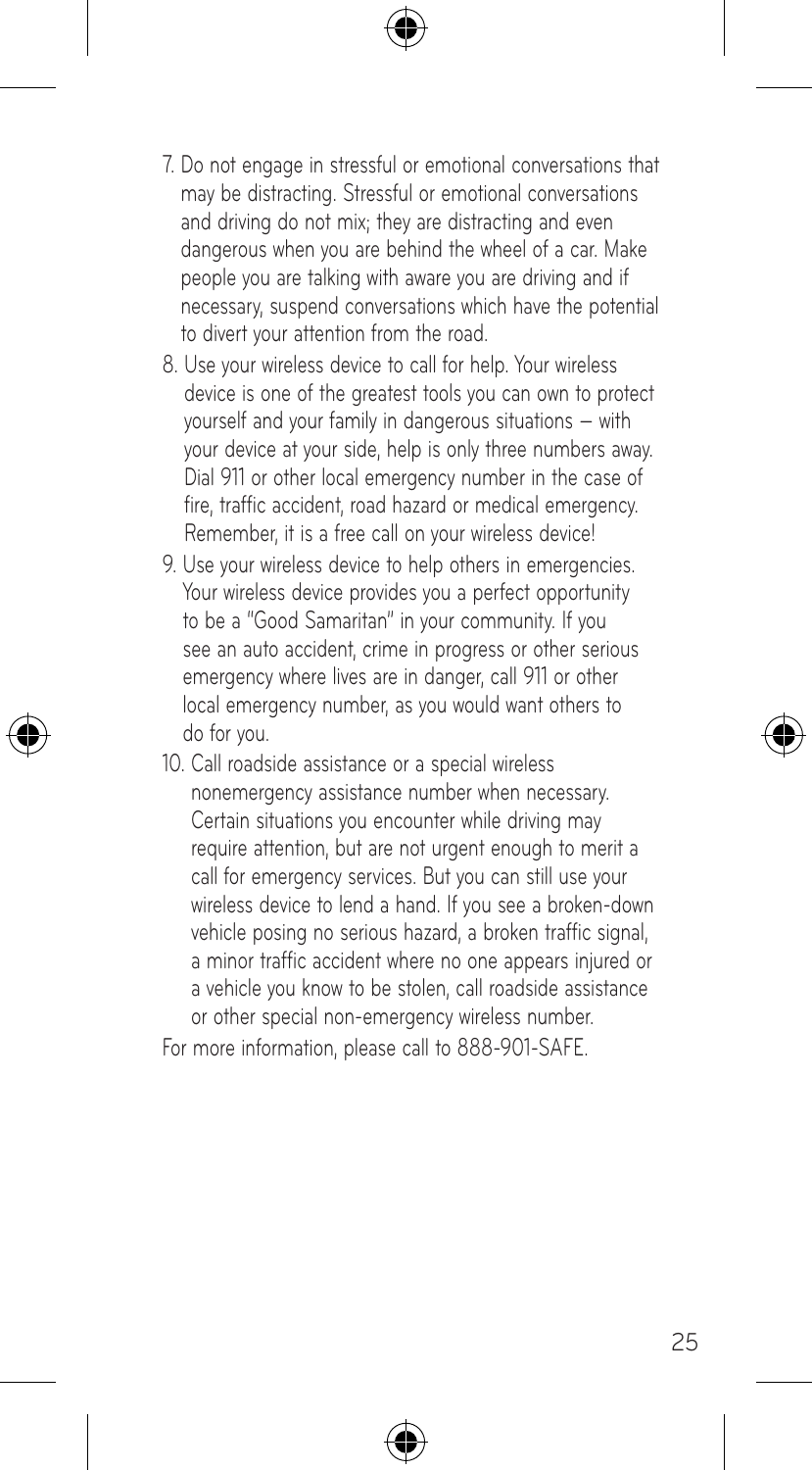### **Consumer Information on SAR (Specific Absorption Rate)**

#### **This Model Device Meets the Government's Requirements for Exposure to Radio Waves.**

Your wireless device is a radio transmitter and receiver. It is designed and manufactured not to exceed the emission limits for exposure to radiofrequency (RF) energy set by the Federal Communications Commission (FCC) of the U.S. Government. These limits are part of comprehensive guidelines and establish permitted levels of RF energy for the general population. The guidelines are based on standards that were developed by independent scientific organizations through periodic and thorough evaluation of scientific studies. The standards include a substantial safety margin designed to assure the safety of all persons. regardless of age and health.

The exposure standard for wireless mobile devices employs a unit of measurement known as the Specific Absorption Rate, or SAR. The SAR limit set by the FCC is 1.6 W/kg. \* Tests for SAR are conducted using standard operating positions specified by the FCC with the device transmitting at its highest certified power level in all tested frequency bands.

Although SAR is determined at the highest certified power level, the actual SAR level of the device while operating can be well below the maximum value. Because the device is designed to operate at multiple power levels to use only the power required to reach the network, in general, the closer you are to a wireless base station antenna, the lower the power output.

Before a device model is available for sale to the public, it must be tested and certified to the FCC that it does not exceed the limit established by the government adopted requirement for safe exposure. The tests are performed in positions and locations (e.g., at the ear and worn on the body) as required by the FCC for each model.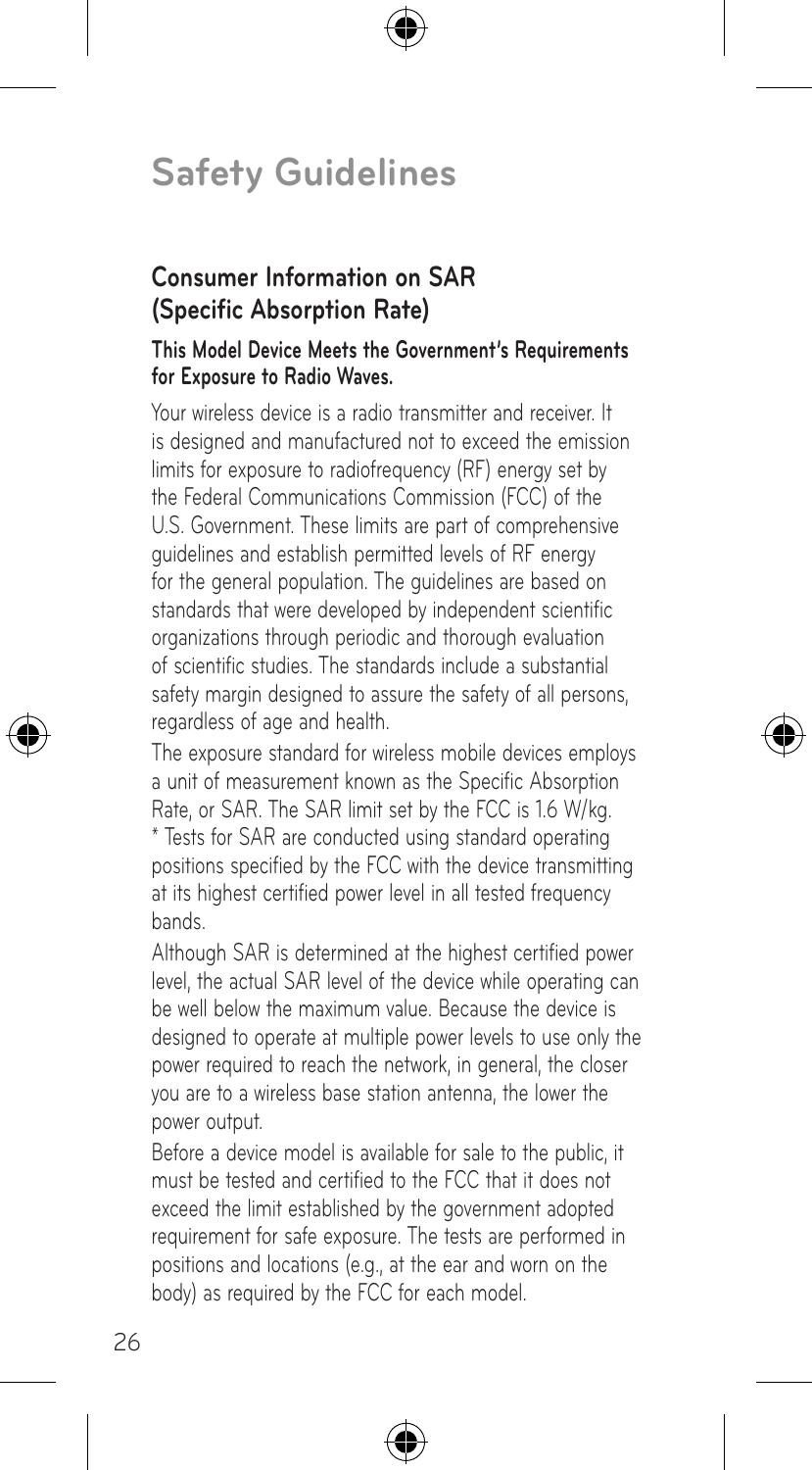While there may be differences between SAR levels of various devices and at various positions, they all meet the government requirement for safe exposure.

The FCC has granted an Equipment Authorization for this model device with all reported SAR levels evaluated as in compliance with the FCC RF emission quidelines. SAR information on this model device is on file with the FCC and can be found under the Display Grant section of http://www.fcc.gov/oet/ea/fccid after searching on FCC ID: ZNFQ630UM.

Additionally, the highest SAR values can also be found on the LG website: https://www.lg.com/global/support/sar/sar. Additional information on Specific Absorption Rates (SAR) can be found on the Cellular Telecommunications Industry Association (CTIA) website at http://www.ctia.org/.

- \* In the United States and Canada, the SAR limit for mobile devices used by the public is 1.6 watts/kg (W/kg) averaged over one gram of tissue. The standard incorporates a substantial margin of safety to give additional protection for the public and to account for any variations in measurements.
- \* Product meets current FCC & ISEDC Radio Frequency Exposure Guidelines. FCC ID: ZNFQ630UM IC: 2703C-Q630UM

### **Precautions when using SIM cards**

- Do not insert the SIM card into the device with the label or seal attached. This may cause damage.
- Do not remove the SIM card while using the device. This may damage the SIM card or the system.
- Take extra care to ensure that the SIM card is not scratched, bent, or damaged by magnet. This may delete files saved on the SIM card or cause device malfunctions.

### **Precautions when using memory cards**

• Make sure that the orientation is correct when inserting the memory card. Inserting using the wrong orientation may damage the card.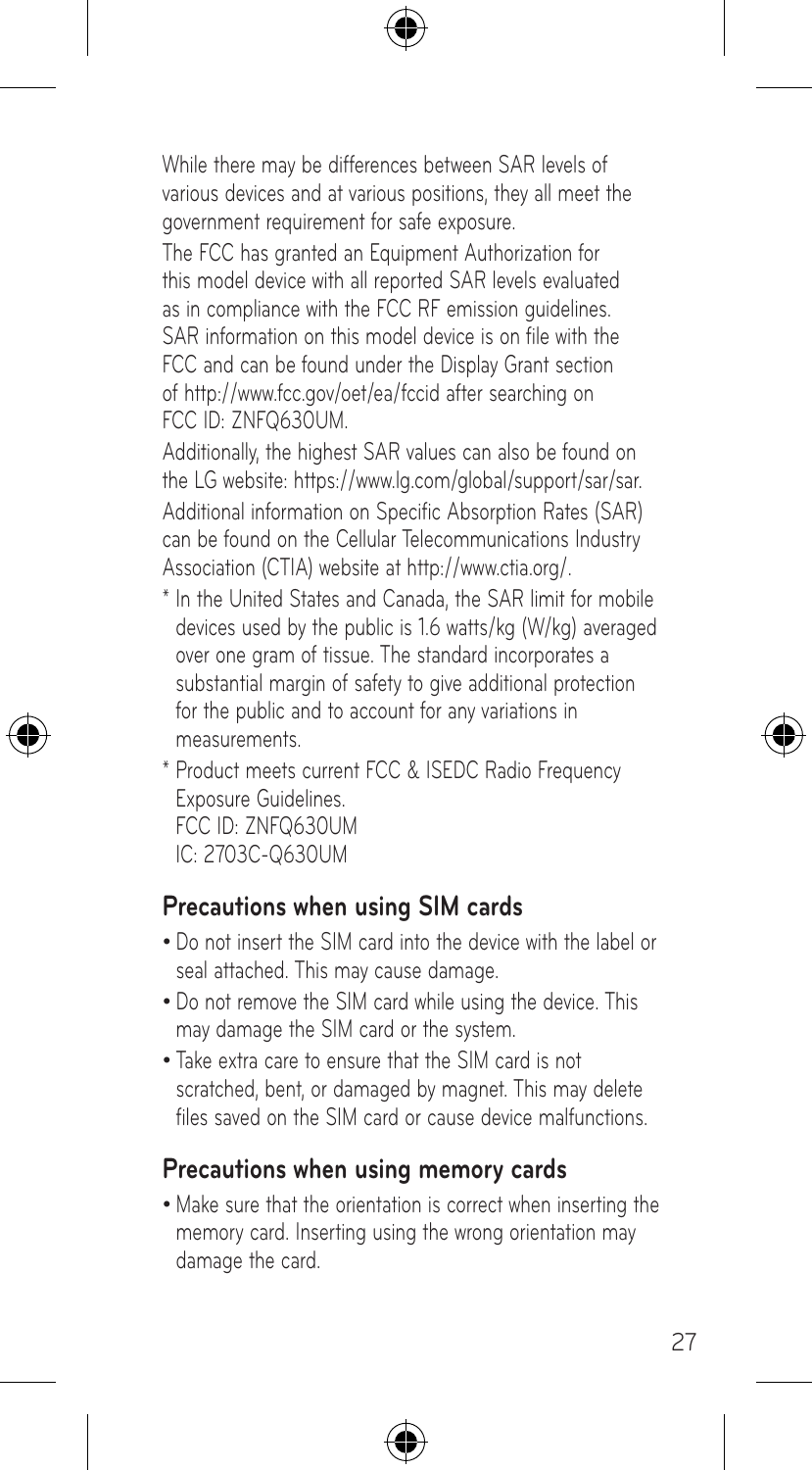## **Notice!**

- The device for operation in the band 5150-5250 MHz is only for indoor use to reduce the potential for harmful interference to co-channel mobile satellite systems;
- The maximum antenna gain permitted for devices in the bands 5250-5350 MHz and 5470-5725 MHz shall comply with the e.i.r.p. limit;
- The maximum antenna gain permitted for devices in the band 5725-5825 MHz shall comply with the e.i.r.p. limits specified for point-to-point and non point-to-point operation as appropriate.

\*High-power radars are allocated as primary users (i.e. priority users) of the bands 5250-5350 MHz and 5650- 5850 MHz and these radars could cause interference and/ or damage to LE-LAN devices.

## **Trademarks**

- **Bluetooth<sup>®</sup>** is a registered trademark of Bluetooth SIG. Inc. worldwide.
- • Wi-Fi® and the Wi-Fi logo are registered trademarks of the Wi-Fi Alliance.
- Copyright ©2020 LG Electronics Inc. All rights reserved. LG and the LG logo are registered trademarks of LG Group and its related entities.
- Google is a trademark of Google LLC.
- • Covered by one or more claims of the patents listed at patentlist.hevcadvance.com.

## **WARNING! Notice for Battery replacement**

- Li-Ion Battery is a hazardous component which can cause injury.
- Battery replacement by a non-qualified professional can cause damage to your device.
- Your device has an internal battery. For your safety, do not remove the back cover. If you need to replace the battery, take it to the nearest authorized LG Electronics service point or dealer for assistance.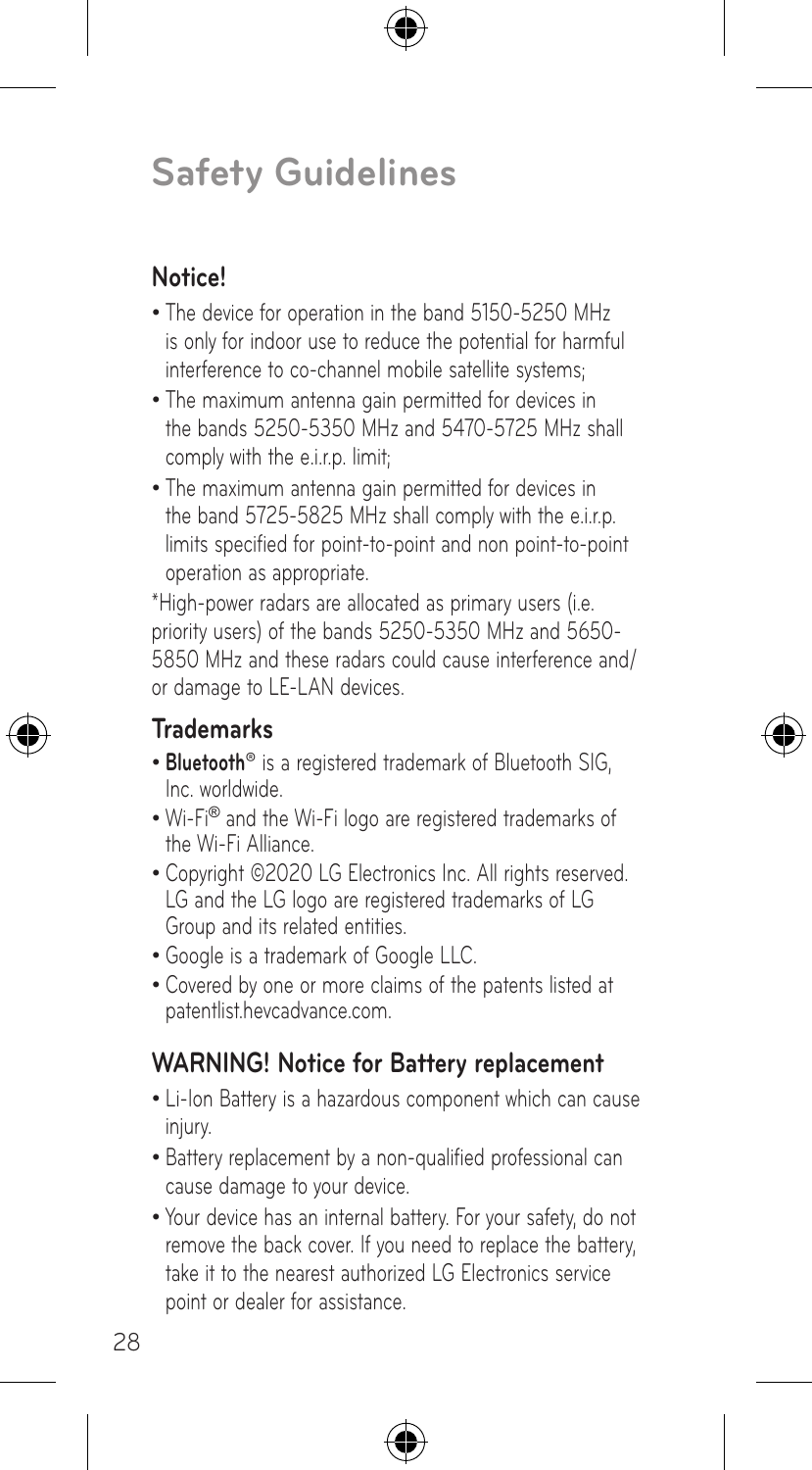## **Open Source Software Notice Information**

To obtain the source code under GPL, LGPL, MPL, and other open source licences, that is contained in this product, please visit http://opensource.lge.com.

In addition to the source code, all referred licence terms, warranty disclaimers and copyright notices are available for download.

LG Electronics will also provide open source code to you on CD-ROM for a charge covering the cost of performing such distribution (such as the cost of media, shipping, and handling) upon email request to opensource@lge.com. This offer is valid for a period of three years after our last shipment of this product. This offer is valid to anyone in receipt of this information.

## **Regulatory information (FCC/IC ID number, etc.)**

For regulatory details, go to **Settings** > **System** > **Regulatory & safety**.

## **HOW TO UPDATE YOUR DEVICE**

Access to latest firmware releases, new software functions and improvements.

• **Select the software update in settings menu on your device.**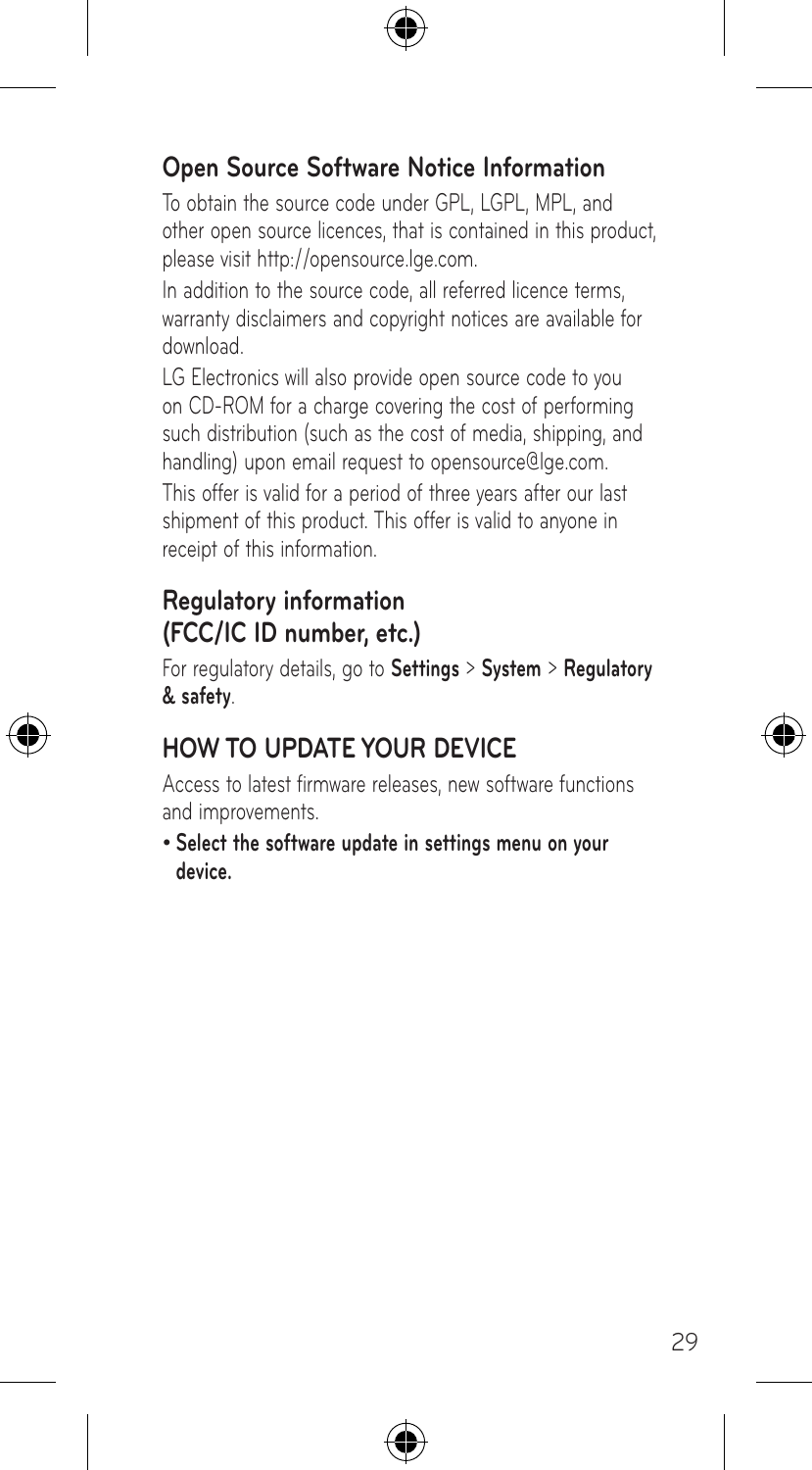## **Anti-Theft Guide**

You can set up your device to prevent other people from using it if it's been reset to factory settings without your permission. For example, if your device is lost, stolen, or wiped, only someone with your Google account or screen lock information can use the device.

All you need to make sure your device is protected is:

- **Set a screen lock**: If your device is lost or stolen but you have a screen lock set, the device can't be erased using the Settings menu unless your screen is unlocked.
- • **Add your Google account on your device**: If your device is wiped but you have your Google account on it, the device can't finish the setup process until your Google account information is entered again.

After your device is protected, you'll need to either unlock your screen or enter your Google account password if you need to do a factory reset. This ensures that you or someone you trust is doing the reset.

FJ

Do not forget the Google account and password you had added to your device prior to performing a factory reset. If you can't provide the account information during the setup process, you won't be able to use the device at all after performing the factory reset.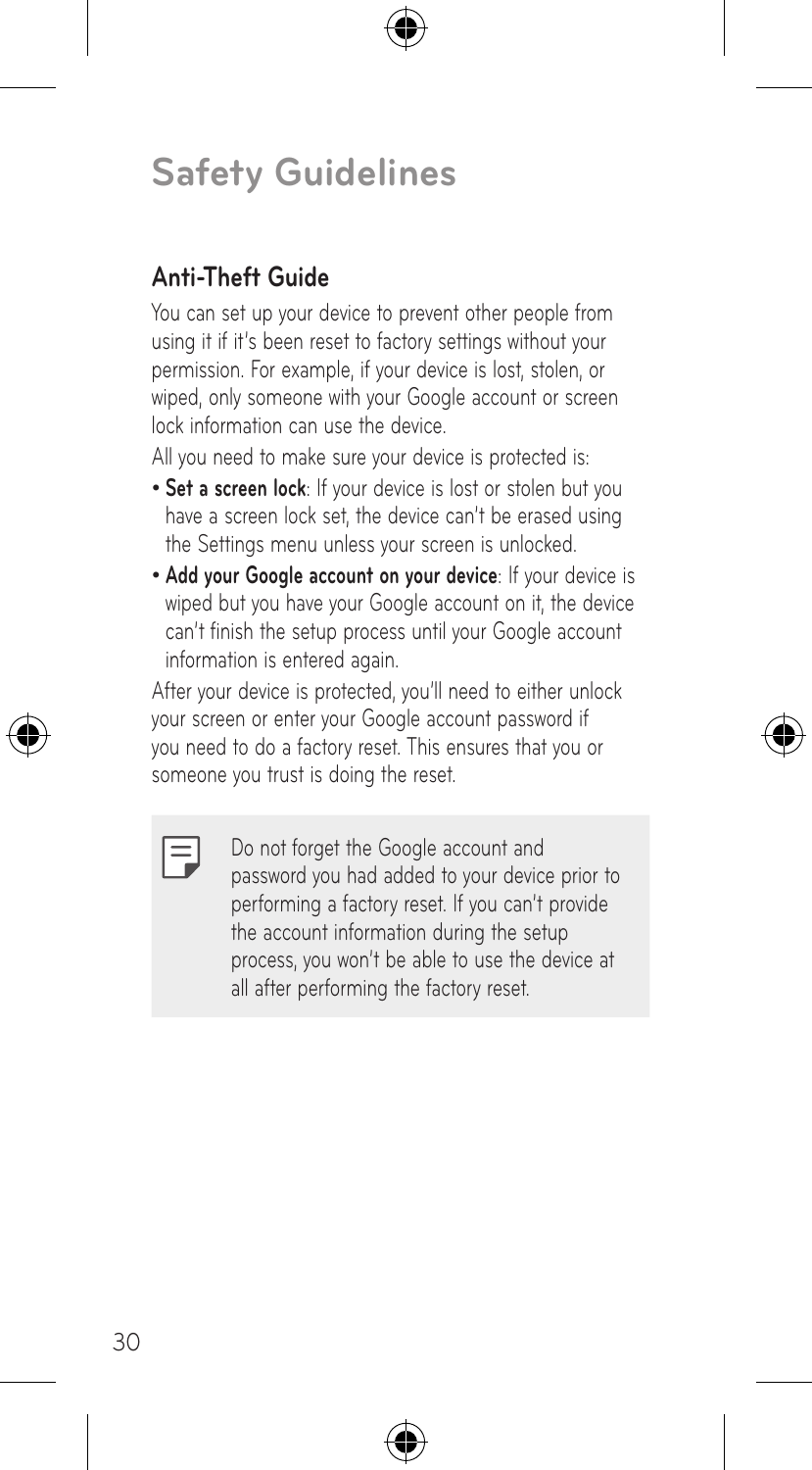## **LIMITED WARRANTY STATEMENT**

ARBITRATION NOTICE: THIS LIMITED WARRANTY CONTAINS AN ARBITRATION PROVISION THAT REQUIRES YOU AND LG TO RESOLVE DISPUTES BY BINDING ARBITRATION INSTEAD OF IN COURT, UNLESS THE LAWS OF YOUR PROVINCE OR TERRITORY DO NOT PERMIT THAT, OR, IN OTHER JURISDICTIONS, IF YOU CHOOSE TO OPT OUT. IN ARBITRATION, CLASS ACTIONS AND JURY TRIALS ARE NOT PERMITTED. PLEASE SEE THE SECTION TITLED "PROCEDURE FOR RESOLVING DISPUTES" BELOW.

## **Warranty Laws**

In the United States, The following laws govern warranties that arise in retail sales of consumer goods:

- The California Song-Beverly Consumer Warranty Act [CC §§1790 et seq],
- The California Uniform Commercial Code, Division Two [Com C §§2101 et seq], and
- The federal Magnuson-Moss Warranty Federal Trade Commission Improvement Act [15 USC §§2301 et seq; 16 CFR Parts 701– 703]. A typical Magnuson-Moss Act warranty is a written promise that the product is free of defects or a written promise to refund, repair, or replace defective goods. [See 15 USC §2301(6).] Remedies include damages for failing to honor a written warranty or service contract or for violating disclosure provisions. [See 15 USC §2310(d).] Except for some labeling and disclosure requirements, the federal Act does not preempt state law. [See 15 USC §2311.]

In Canada, the consumer protection, business practices and/or sale of goods laws of your provincial jurisdiction of residence govern warranties that arise in retail sales of consumer goods. In addition, the Canadian Consumer Product Safety Act applies to product safety.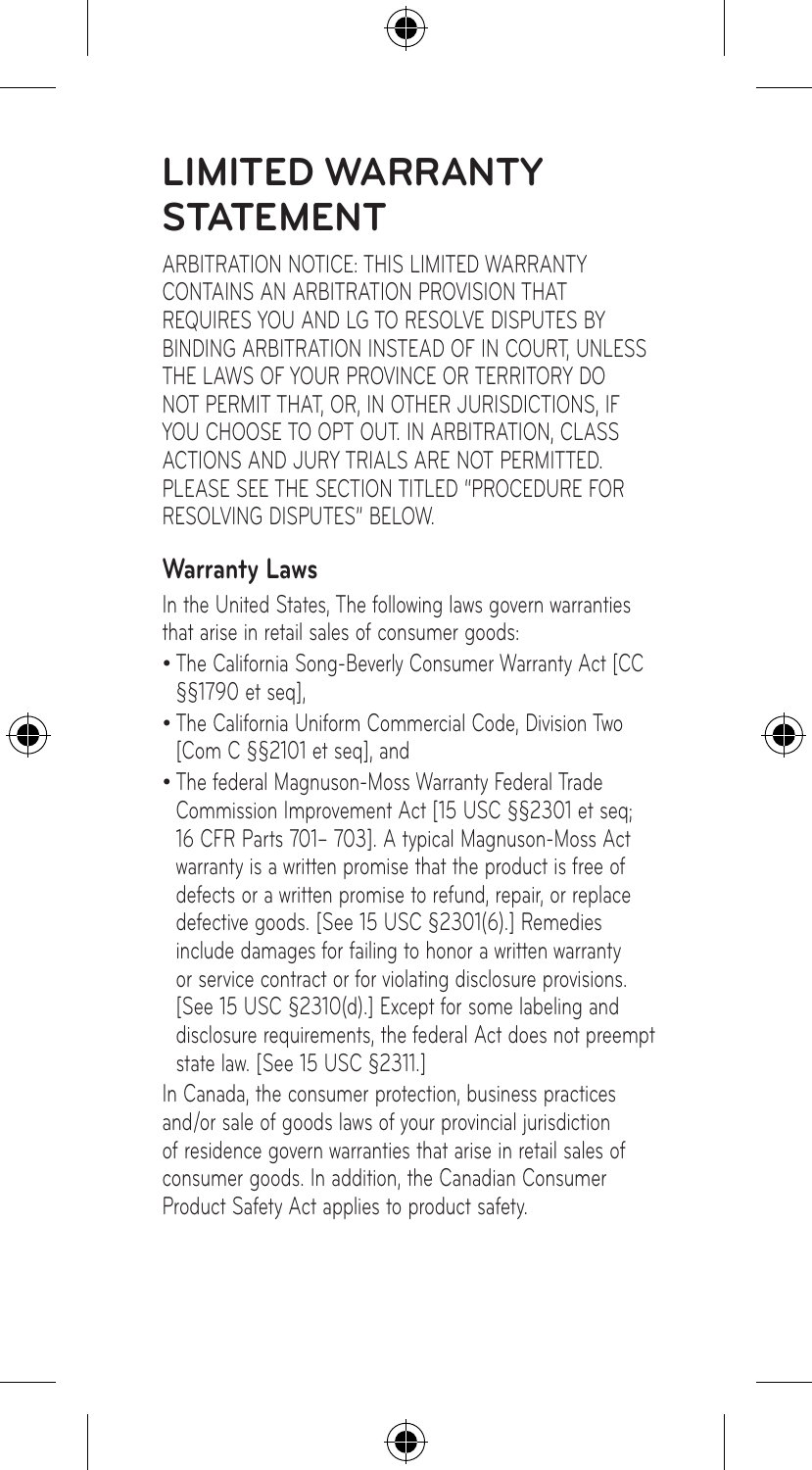## **1. WHAT THIS WARRANTY COVERS:**

LG offers you a limited warranty that the enclosed subscriber unit and its enclosed accessories will be free from defects in material and workmanship, according to the following terms and conditions:

- 1. The limited warranty for the product extends for ONE (1) year beginning on the date of purchase of the product by the original end user.
- 2. The limited warranty extends only to the original end user of the product and is not assignable or transferable to any subsequent purchaser/end user.
- 3. This warranty is good only to the original end user of the product during the warranty period as long as it is in Canada.
- 4. Upon request from LG, the consumer must provide information to reasonably prove the date of purchase.
- 5. During the applicable warranty period, LG will repair or replace at LG's discretion, without charge to the original end user, any defective component part of the device or accessory.
- 6. LG may use rebuilt, reconditioned or new parts or components when repairing any product or replace a product with a rebuilt, reconditioned or new product.

### **2. WHAT THIS WARRANTY DOES NOT COVER:**

- 1. Defects or damages resulting from use of the product in other than its normal and customary manner.
- 2. Defects or damages from abnormal use, abnormal conditions, improper storage, exposure to moisture or dampness, unauthorized modifications, unauthorized connections, unauthorized repair, misuse, neglect, abuse, accident, alteration, improper installation or other acts which are not the fault of LG, including damage caused by spills of food or liquids.
- 3. Breakage or damage to antennas unless caused directly by defects in material or workmanship.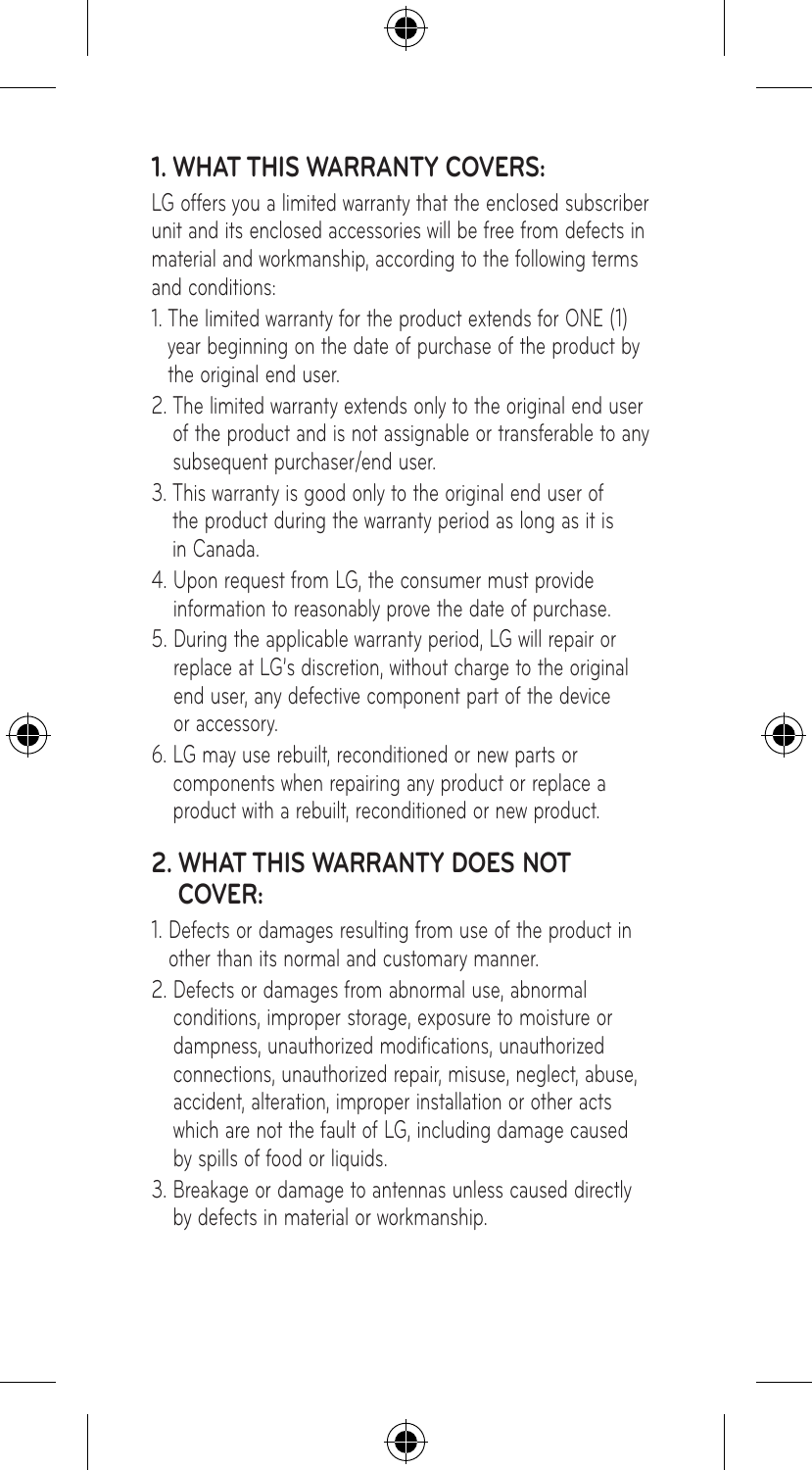- 4. The fact that the Customer Service Department at LG was not notified by the original end user of the alleged defect or malfunction of the product, during the warranty period.
- 5. Products which have had their serial numbers removed or made illegible.
- 6. Damage resulting from use of non-LG approved accessories.
- 7. All plastic surfaces and all other externally exposed parts that are scratched or damaged due to normal customer use.
- 8. Products serviced by non-authorized persons or companies.

### **Notes:**

- 1. This limited warranty supersedes all other warranties, expressed or implied either in fact or by operations of law, statutory or otherwise, including, but not limited to any implied warranty of merchantability or fitness for a particular purpose.
- 2. Shipping damage is the sole responsibility of the shipping company.

## **3. EXCLUSION OF LIABILITY:**

No other express warranty is applicable to this product. THE DURATION OF ANY IMPLIED WARRANTIES. INCLUDING THE IMPLIED WARRANTY OF MARKETABILITY IS LIMITED TO THE DURATION OF THE EXPRESS WARRANTY HEREIN. LG ELECTRONICS CANADA, INC. SHALL NOT BE LIABLE FOR THE LOSS OF THE LISE OF THE PRODUCT, INCONVENIENCE, LOSS OR ANY OTHER DAMAGES, DIRECT OR CONSEQUENTIAL, ARISING OUT OF THE USE OF, OR INABILITY TO USE, THIS PRODUCT OR FOR ANY BREACH OF ANY EXPRESS OR IMPLIED WARRANTY, INCLUDING THE IMPLIED WARRANTY OF MARKETABILITY APPLICABLE TO THIS PRODUCT.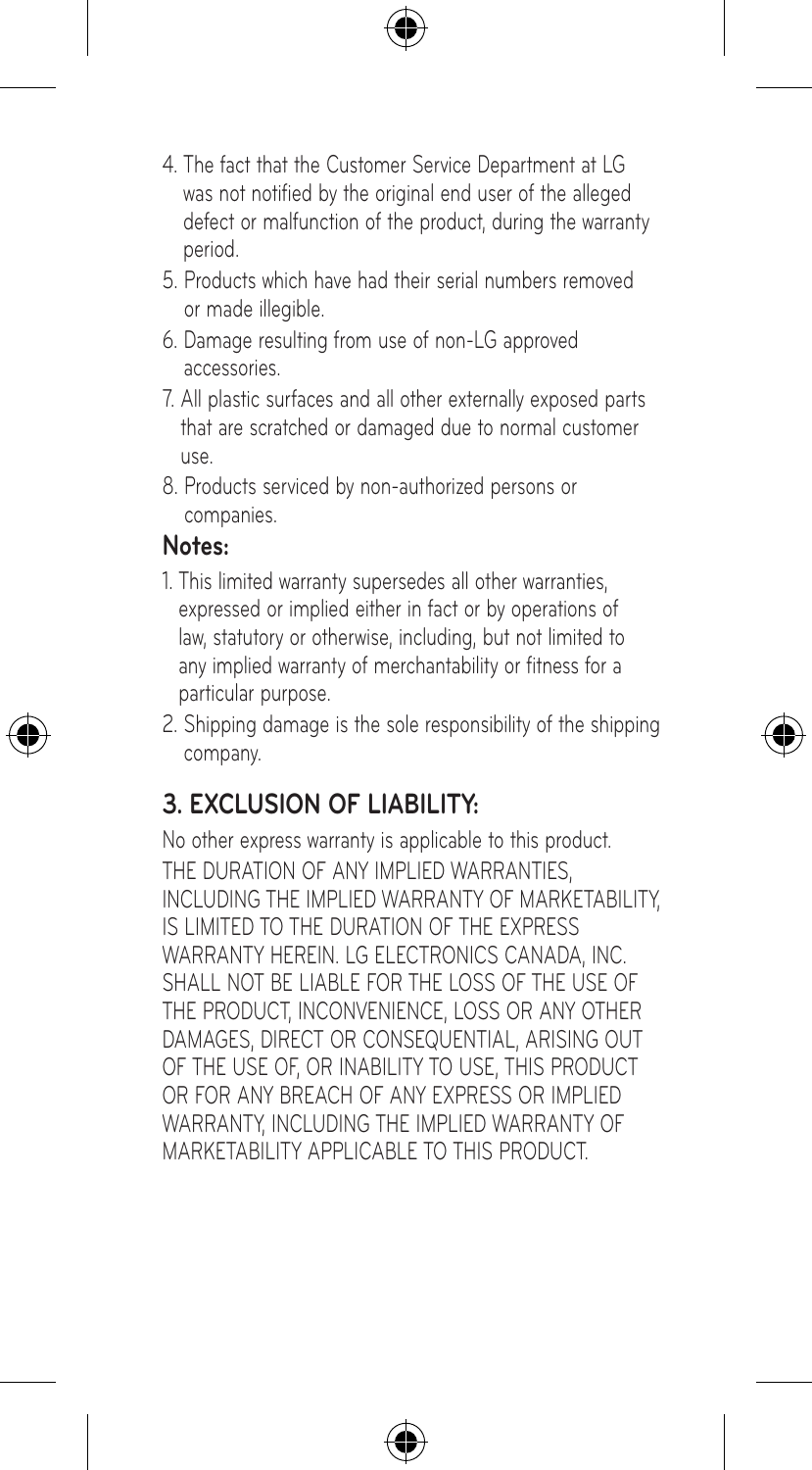## **4. PROVINCIAL/TERRITORIAL LAW RIGHTS:**

No other express warranty is applicable to this product. THE DURATION OF ANY IMPLIED WARRANTIES OR CONDITIONS, INCLUDING THE IMPLIED WARRANTY OR CONDITION OF MARKETABILITY OR MERCHANTABILITY OR FITNESS FOR A PARTICULAR PURPOSE, IS LIMITED. TO THE DURATION OF THE EXPRESS WARRANTY HEREIN. LG SHALL NOT BE LIABLE FOR THE LOSS OF THE USE OF THE PRODUCT, INCONVENIENCE, LOSS OR ANY OTHER DAMAGES, DIRECT, INDIRECT OR CONSEQUENTIAL, ARISING OUT OF THE USE OF, OR INABILITY TO LISE. THIS PRODUCT OR FOR ANY BREACH OF ANY EXPRESS OR IMPLIED WARRANTY OR CONDITION, INCLUDING THE IMPLIED WARRANTY OR CONDITION OF MARKETABILITY OR MERCHANTABILITY OR FITNESS FOR A PARTICULAR PURPOSE APPLICABLE TO THIS PRODUCT.

Some provinces or territories do not allow the exclusive limitation of incidental or consequential damages or limitations on how long an implied warranty lasts; so these limitations or exclusions may not apply to you. This warranty gives you specific legal rights and you may also have other rights which vary amongst provinces and territories.

## **5. HOW TO GET WARRANTY SERVICE:**

To obtain warranty service, please call or fax to the following telephone number from anywhere in Canada: 1-888-542- 2623

Otherwise, you may visit http://www.lg.com/ca\_en/support. Correspondence may also be mailed to the following address: LG Electronics Service- Mobile Handsets, 20 Norelco Drive, North York, Ontario M9L 2X6

**DO NOT RETURN YOUR PRODUCT TO THE ABOVE ADDRESS**. Please call or write for the location of the authorized LG service centre nearest you and for the procedures for obtaining warranty claims.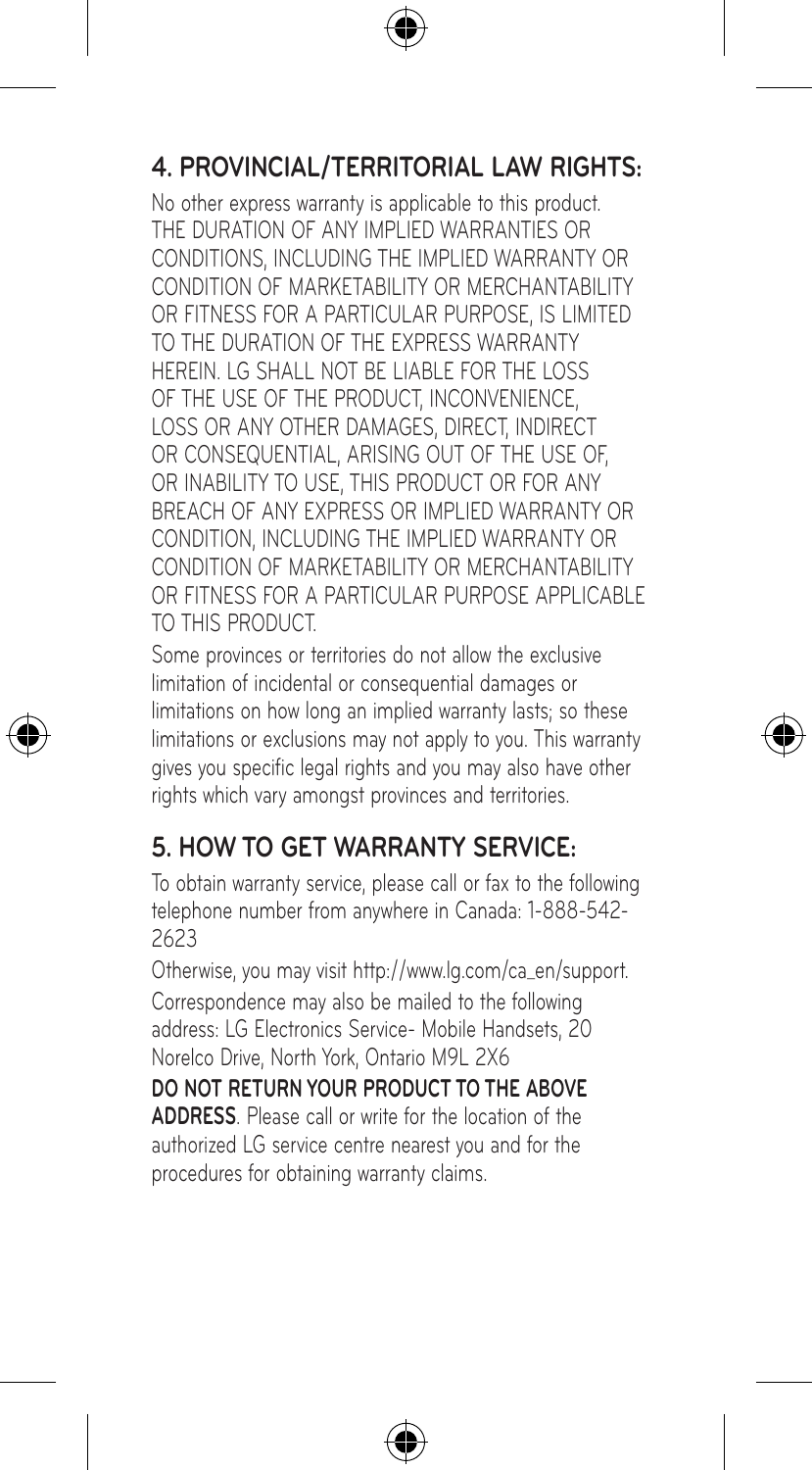### **PROCEDURE FOR RESOLVING DISPUTES:**

EXCEPT WHERE PROHIBITED AT LAW, ALL DISPUTES BETWEEN YOU AND LG ARISING OUT OF OR RELATING IN ANY WAY TO THIS LIMITED WARRANTY OR THE PRODUCT SHALL BE RESOLVED EXCLUSIVELY THROUGH BINDING ARBITRATION, AND NOT IN A COURT OF GENERAL JURISDICTION. EXCEPT WHERE PROHIBITED AT LAW, YOU AND LG BOTH IRREVOCABLY AGREE TO WAIVE THE RIGHT TO A JURY TRIAL AND TO BRING OR PARTICIPATE IN A CLASS ACTION.

Definitions. For the purposes of this section, references to "LG" mean LG Electronics Canada, Inc., its parents, subsidiaries and affiliates, and each of their officers, directors, employees, agents, beneficiaries, predecessors in interest, successors, assigns and suppliers; references to "dispute" or "claim" shall include any dispute, claim or controversy of any kind whatsoever (whether based in contract, tort, statute, regulation, ordinance, fraud, misrepresentation or any other legal or equitable theory) arising out of or relating in any way to the sale, condition or performance of the product or this Limited Warranty.

Notice of Dispute. In the event you intend to commence an arbitration proceeding, you must first notify LG in writing at least 30 days in advance of initiating the arbitration by sending a letter to LGECI Legal Team at 20 Norelco Drive, North York, Ontario, Canada M9L 2X6 (the "Notice of Dispute"). You and LG agree to engage in good faith discussions in an attempt to amicably resolve your claim. The notice must provide your name, address, and telephone number; identify the product that is the subject of the claim; and describe the nature of the claim and the relief being sought. If you and LG are unable to resolve the dispute within 30 days of LG's receipt of the Notice of Dispute. the dispute shall be resolved by binding arbitration in accordance with the procedure set out herein. You and LG both agree that, during the arbitration proceeding, the terms (including any amount) of any settlement offer made by either you or LG will not be disclosed to the arbitrator until the arbitrator determines the dispute.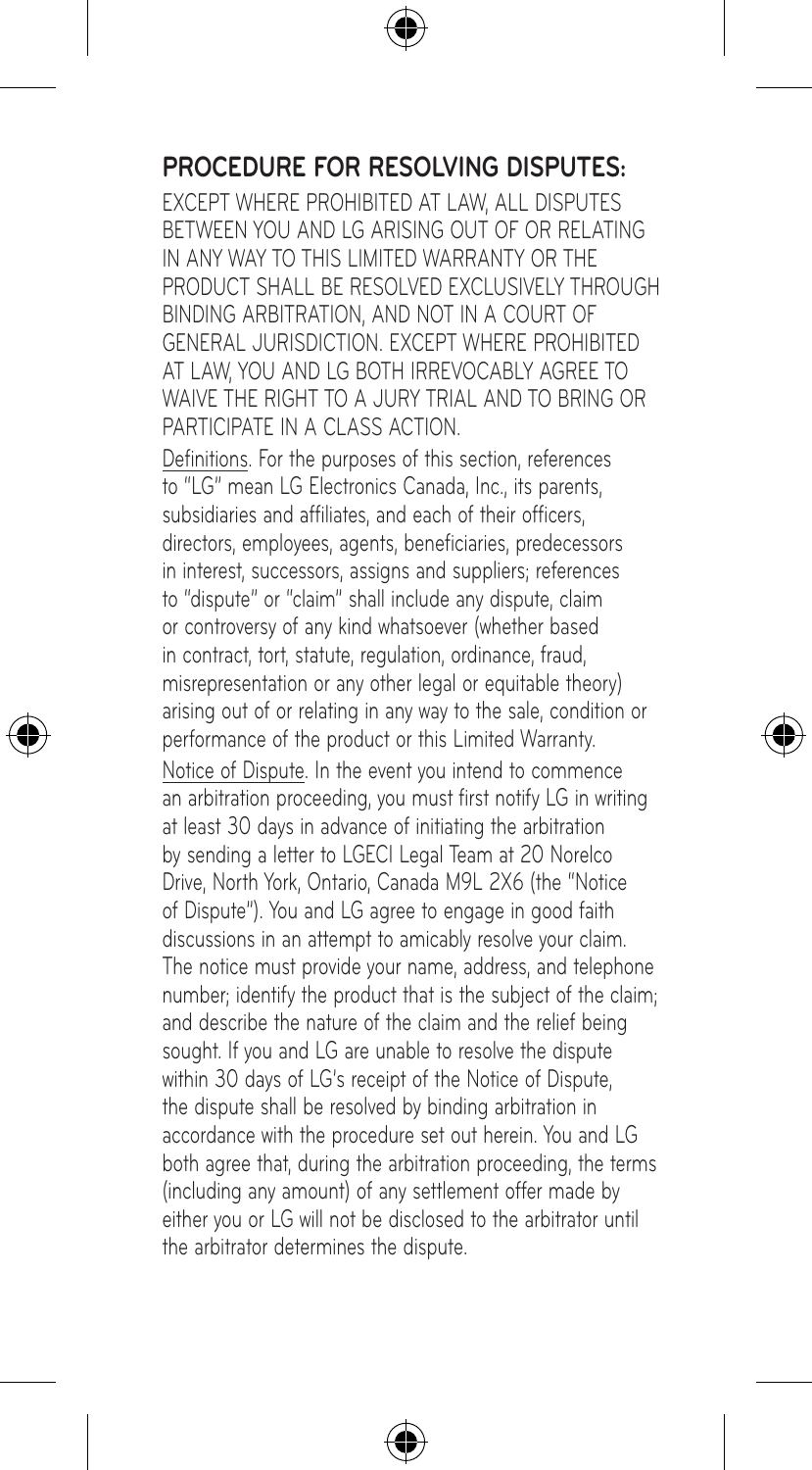#### Agreement to Binding Arbitration and Class Action Waiver.

Upon failure to resolve the dispute during the 30 day period after LG's receipt of the Notice of Dispute, you and LG agree to resolve any claims between you and LG only by binding arbitration on an individual basis, unless you opt out as provided below, or you reside in a jurisdiction that prevents full application of this clause in the circumstances of the claims at issue (in which case if you are a consumer, this clause will only apply if you expressly agree to the arbitration). To the extent permitted by applicable law, any dispute between you and LG shall not be combined or consolidated with a dispute involving any other person's or entity's product or claim. More specifically, without limitation of the foregoing, except to the extent such a prohibition is not permitted at law, any dispute between you and LG shall not under any circumstances proceed as part of a class or representative action. Instead of arbitration, either party may bring an individual action in small claims court, but that small claims court action may not be brought on a class or representative basis except to the extent this prohibition is not permitted at law in your province or territory of jurisdiction as it relates to the claims at issue between you and LG.

Arbitration Rules and Procedures. To begin arbitration of a claim, either you or LG must make a written demand for arbitration. The arbitration will be private and confidential, and conducted on a simplified and expedited basis before a single arbitrator chosen by the parties under the provincial or territorial commercial arbitration law and rules of the province or territory of your residence. You must also send a copy of your written demand to LG at LG Electronics, Canada, Inc., Attn: Legal Department-Arbitration, 20 Norelco Drive, North York, Ontario M9L 2X6. This arbitration provision is governed by your applicable provincial or territorial commercial arbitration legislation. Judgment may be entered on the arbitrator's award in any court of competent jurisdiction. All issues are for the arbitrator to decide, except that, issues relating to the scope and enforceability of the arbitration provision and to the arbitrability of the dispute are for the court to decide. The arbitrator is bound by the terms of this provision.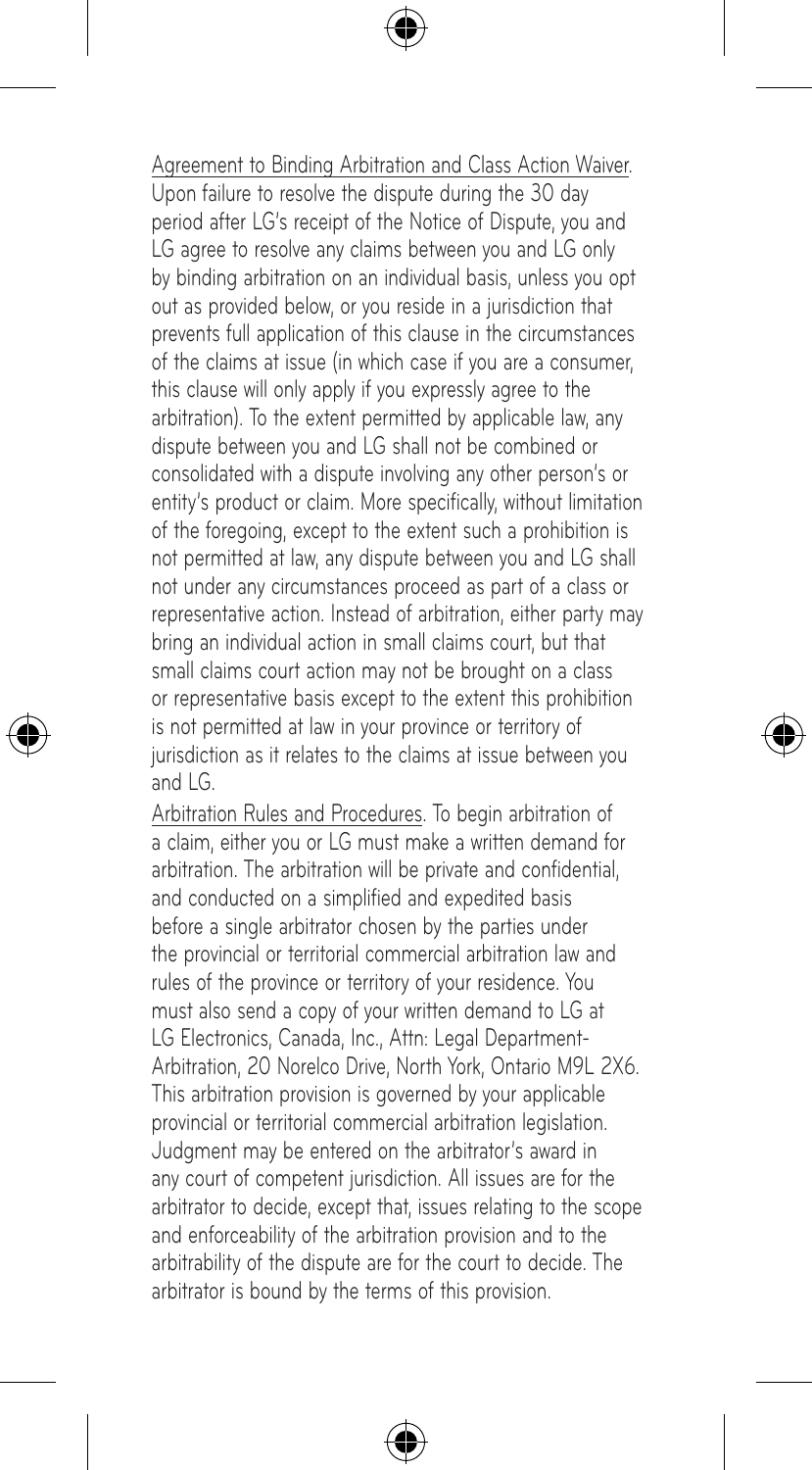Governing Law. The law of the province or territory of your purchase shall govern this Limited Warranty and any disputes between you and LG except to the extent that such law is preempted by or inconsistent with applicable federal or provincial/territorial law. Should arbitration not be permitted for any claim, action, dispute or controversy between you and LG, you and LG attorn to the exclusive jurisdiction of the courts of the province or territory of your purchase for the resolution of the claim, action, dispute or controversy between you and LG.

Fees/Costs. You do not need to pay any fee to begin an arbitration. Upon receipt of your written demand for arbitration, LG will promptly pay all arbitration filing fees unless you seek more than \$25,000 in damages, in which case the payment of these fees will be governed by the applicable arbitration rules. Except as otherwise provided for herein, LG will pay all filing, administration and arbitrator fees for any arbitration initiated in accordance with the applicable arbitration rules and this arbitration provision. If you prevail in the arbitration, LG will pay your attorneys' fees and expenses as long as they are reasonable, by considering factors including, but not limited to, the purchase amount and claim amount. Notwithstanding the foregoing, if applicable law allows for an award of reasonable attorneys' fees and expenses, an arbitrator can award them to the same extent that a court would. If the arbitrator finds either the substance of your claim or the relief sought in the demand is frivolous or brought for an improper purpose (as measured by the applicable laws), then the payment of all arbitration fees will be governed by the applicable arbitration rules. In such a situation, you agree to reimburse LG for all monies previously disbursed by it that are otherwise your obligation to pay under the applicable arbitration rules. Except as otherwise provided for, LG waives any rights it may have to seek attorneys' fees and expenses from you if LG prevails in the arbitration.

.<br>Hearings and Location. If your claim is for \$25,000 or less. you may choose to have the arbitration conducted solely (1) on the basis of documents submitted to the arbitrator, (2) through a telephonic hearing, or (3) by an in-person hearing as established by the applicable arbitration rules.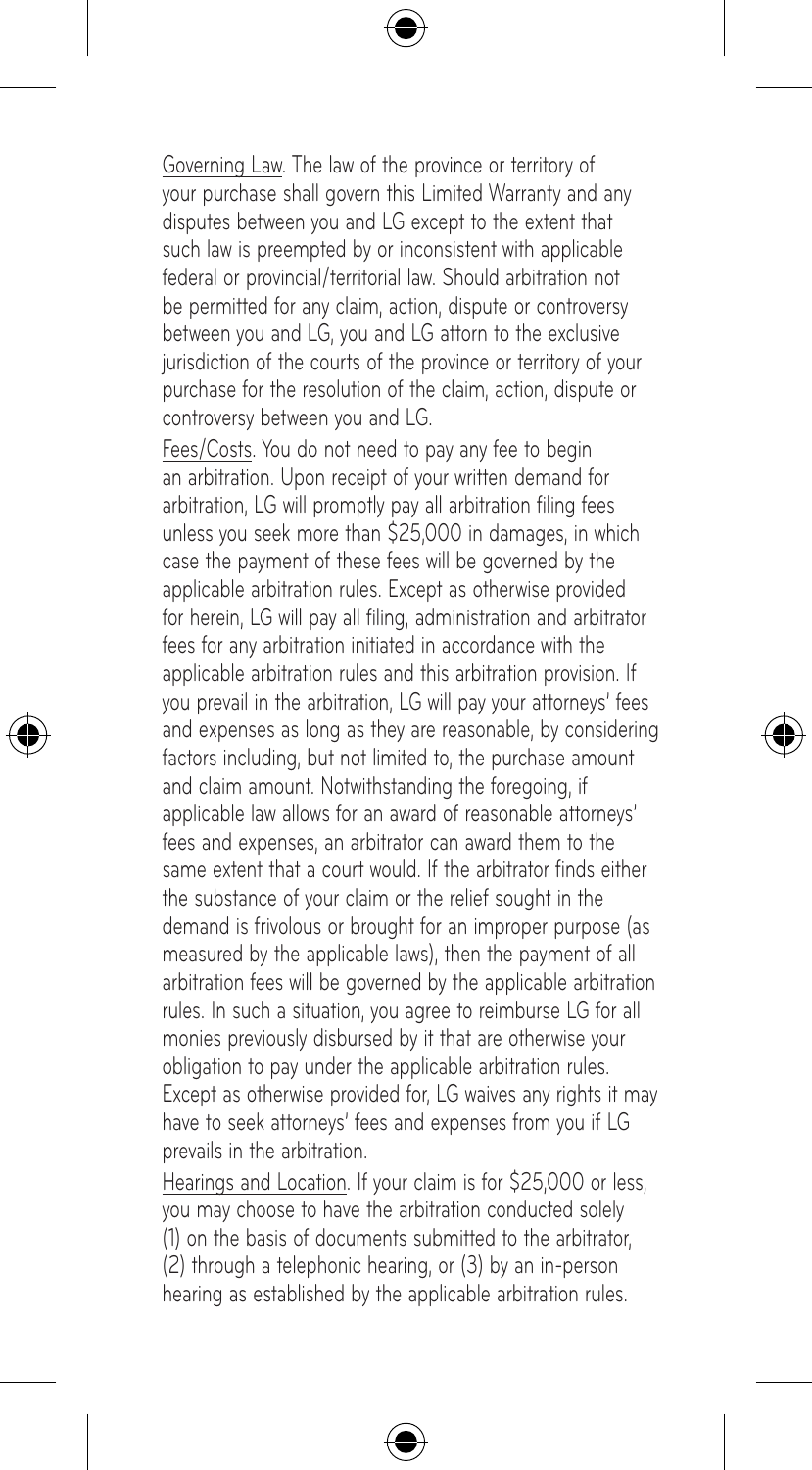If your claim exceeds \$25,000, the right to a hearing will be determined by the applicable arbitration rules. Any in-person arbitration hearings will be held at the nearest, most mutually-convenient arbitration location available within the province or territory in which you reside unless you and LG both agree to another location or agree to a telephonic arbitration.

Severability and Waiver. If any portion of this Limited Warranty (including these arbitration procedures) is unenforceable, the remaining provisions will continue in full force and effect to the maximum extent permitted by applicable law. Should LG fail to enforce strict performance of any provision of this Limited Warranty (including these arbitration procedures), it does not mean that LG intends to waive or has waived any provision or part of this Limited Warranty.

Opt Out. You may opt out of this dispute resolution procedure. If you opt out, neither you nor LG can require the other to participate in an arbitration proceeding. To opt out, you must send notice to LG no later than 30 calendar days from the date of the first consumer purchaser's purchase of the product by either (i) sending an e-mail to optout@ lge.com, with the subject line: "Arbitration Opt Out;" or (ii) calling 1-800-980-2973. You must include in the opt out e-mail or provide by telephone: (a) your name and address; (b) the date on which the product was purchased; (c) the product model name or model number; and (d) the IMEI or MEID or Serial Number, as applicable (the IMEI or MEID or Serial Number can be found (i) on the product box; (ii) on a label on the back of the product beneath the battery, if the battery is removable; or (iii) from the settings menu via the following path: **Settings** > **System** > **About phone** > **Status**).

In the event that you "Opt Out", the law of the province or territory of your residence shall govern this Limited Warranty and any disputes between you and LG except to the extent that such law is preempted by or inconsistent with applicable federal or provincial/territorial law. Should arbitration not be permitted for any claim, action, dispute or controversy between you and LG, you and LG agree to attorn to the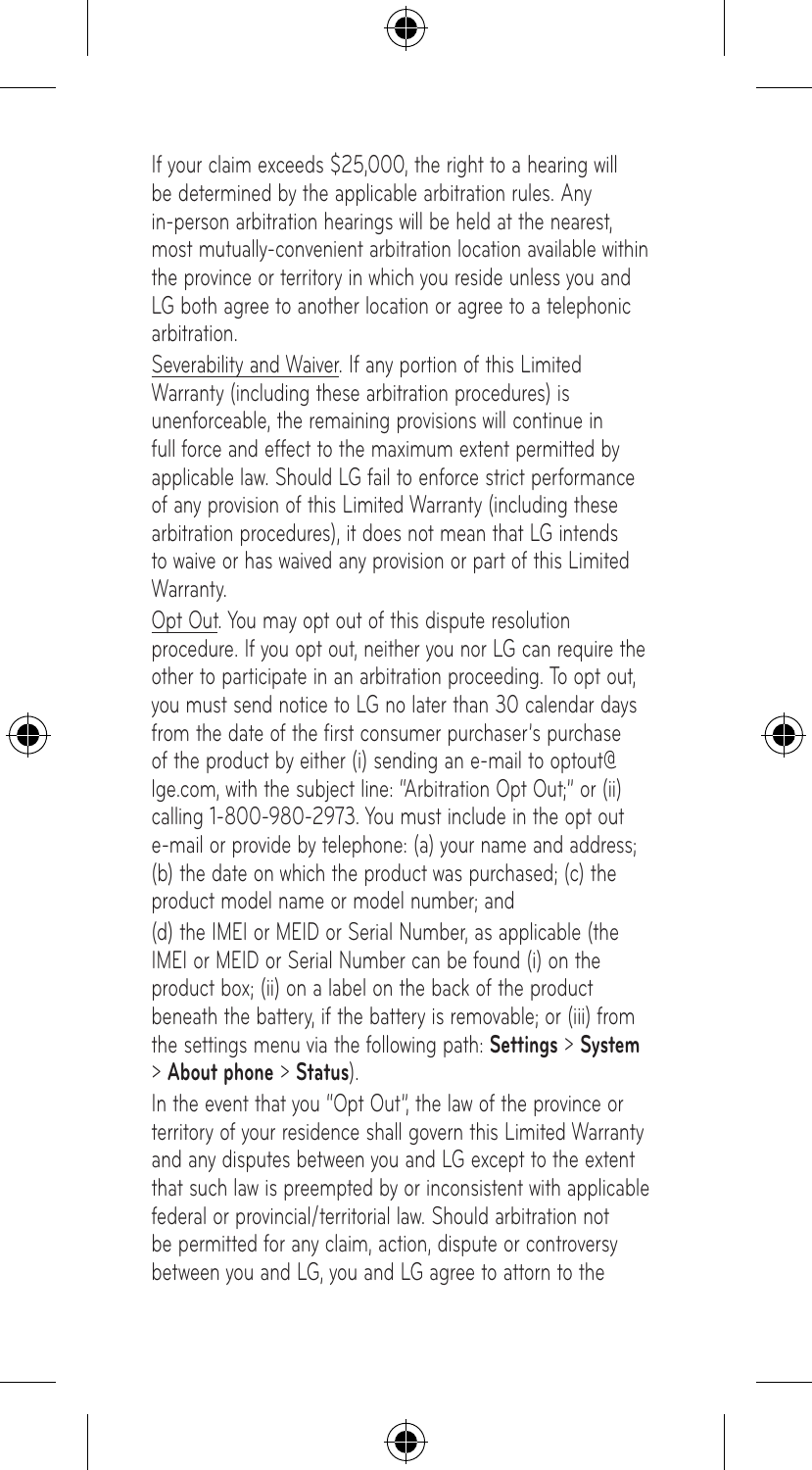exclusive jurisdiction of the courts of the province or territory of your residence for the resolution of the claim, action, dispute or controversy between you and LG.

You may only opt out of the dispute resolution procedure in the manner described above (that is, by e-mail or telephone); no other form of notice will be effective to opt out of this dispute resolution procedure. Opting out of this dispute resolution procedure will not affect the coverage of the Limited Warranty in any way, and you will continue to enjoy the full benefits of the Limited Warranty. If you keep this product and do not opt out, then you accept all terms and conditions of the arbitration provision described above. Conflict of Terms. In the event of a conflict or inconsistency between the terms of this Limited Warranty and the End User Licence Agreement ("EULA") in regards to dispute resolution, the terms of this Limited Warranty shall control and govern the rights and obligations of the parties and shall take precedence over the EULA.



Electronics Canada Inc. North York ON M9L 2X6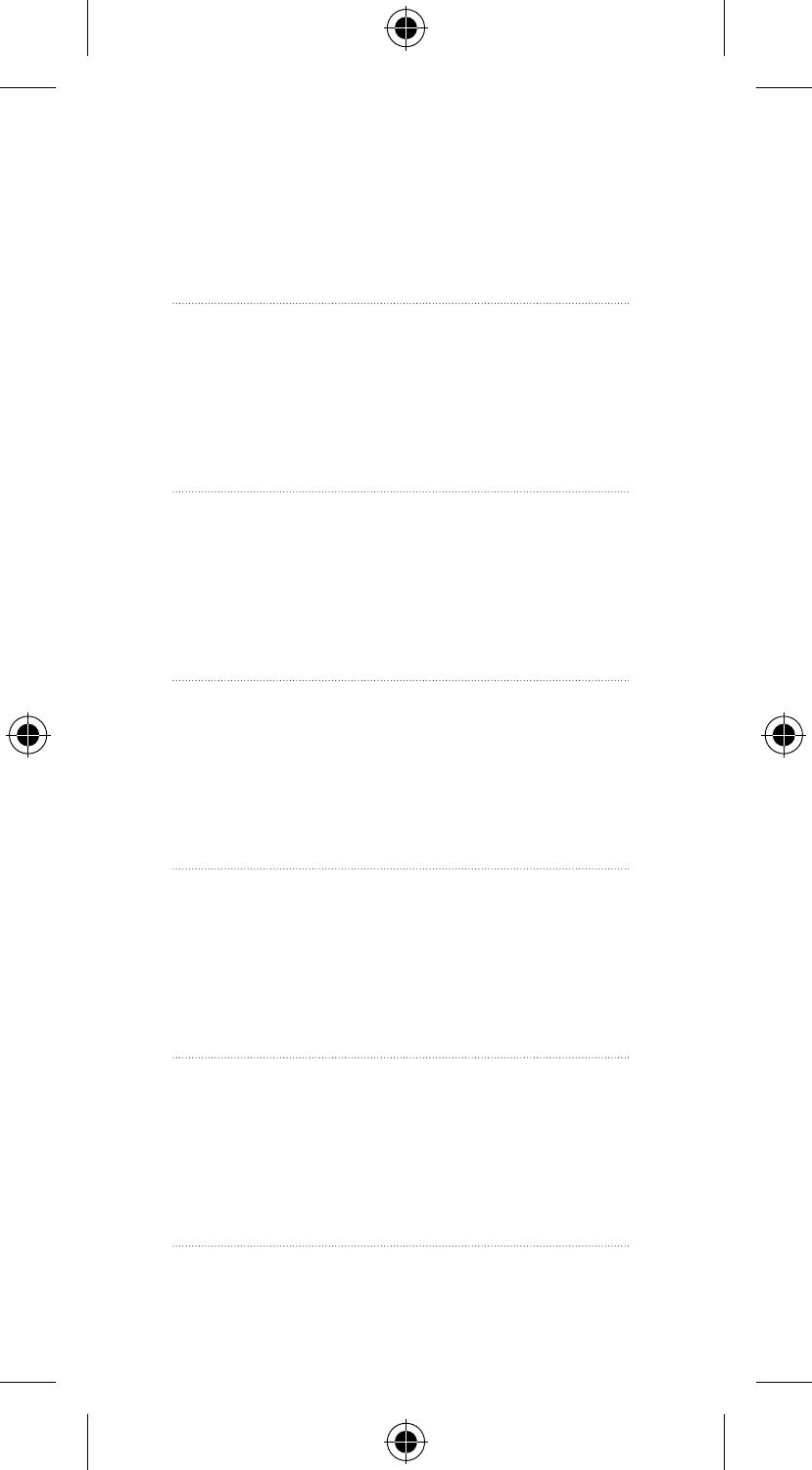## **Généralités**

Pour allumer l'appareil, maintenez la touche (h) enfoncée pendant quelques secondes.



## **Pour en savoir plus**

Visitez le site **www.lg.com/ca\_fr** pour consulter le guide de l'utilisateur et obtenir plus de renseignements.



#### **N'essayez PAS de retirer le couvercle arrière.**

Cet appareil est équipé d'une batterie non amovible. N'essayez pas de retirer le couvercle arrière. Si vous le faites, vous pourriez endommager la batterie et l'appareil, ce qui pourrait entraîner une surchauffe, un incendie ou des blessures.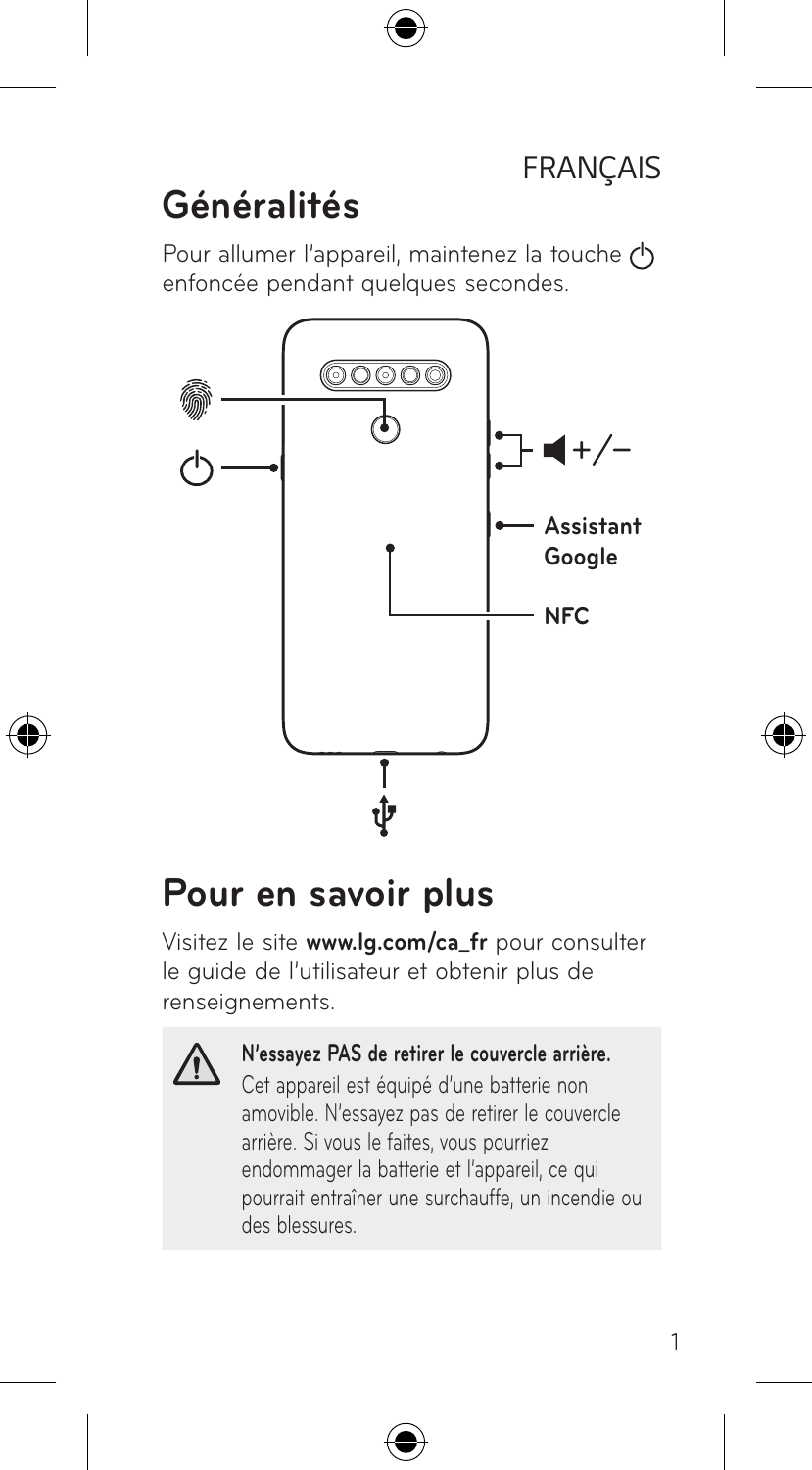|  | ___<br>ł |
|--|----------|

#### **Redémarrage de l'appareil**

Si l'appareil ne répond plus, tenez enfoncées simultanément la touche de diminution du volume et la touche d'alimentation jusqu'à ce que l'appareil redémarre.

• Une pellicule ou un accessoire de protection d'écran peut interférer avec le capteur de proximité.

## **Installation de la carte SIM et de la carte mémoire**

Insérez la carte SIM et la carte mémoire avec leurs contacts dorés orientés vers le bas, comme indiqué sur l'illustration.

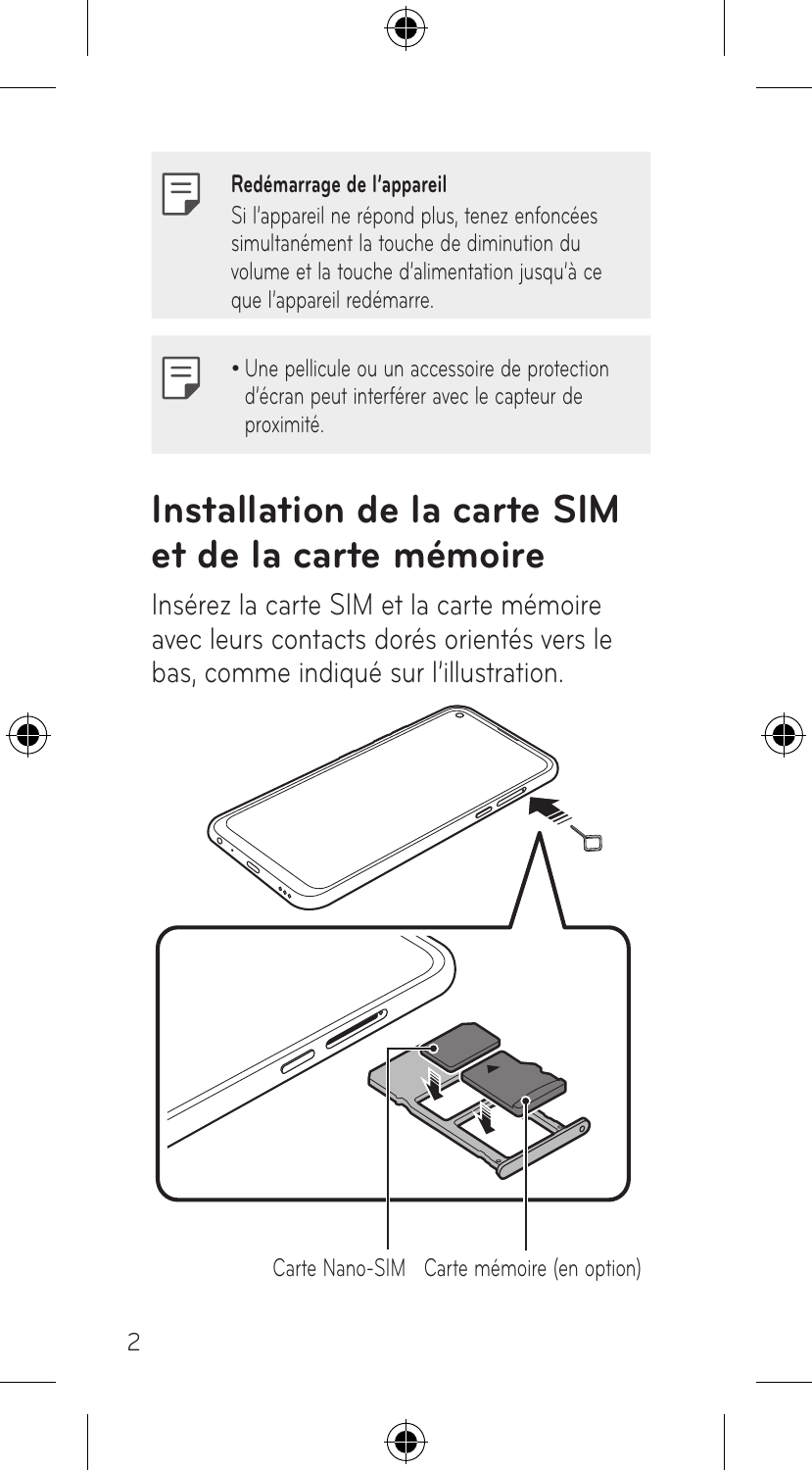

Utilisez toujours une carte SIM d'origine fournie par le fournisseur de services.

# **À lire avant utilisation**

- Pour acheter des articles en option, communiquez avec le centre d'information à la clientèle LG pour connaître les vendeurs disponibles.
- Les applications, services, illustrations et contenus de l'appareil peuvent différer selon la région, le fournisseur de services, la version du logiciel et l'appareil, et peuvent changer sans préavis.
- • N'utilisez pas de produits LG à des fins autres que celles prévues. L'utilisation d'applications, d'un matériel ou de logiciels non certifiés peut endommager l'appareil, ce qui n'est pas couvert par la garantie limitée.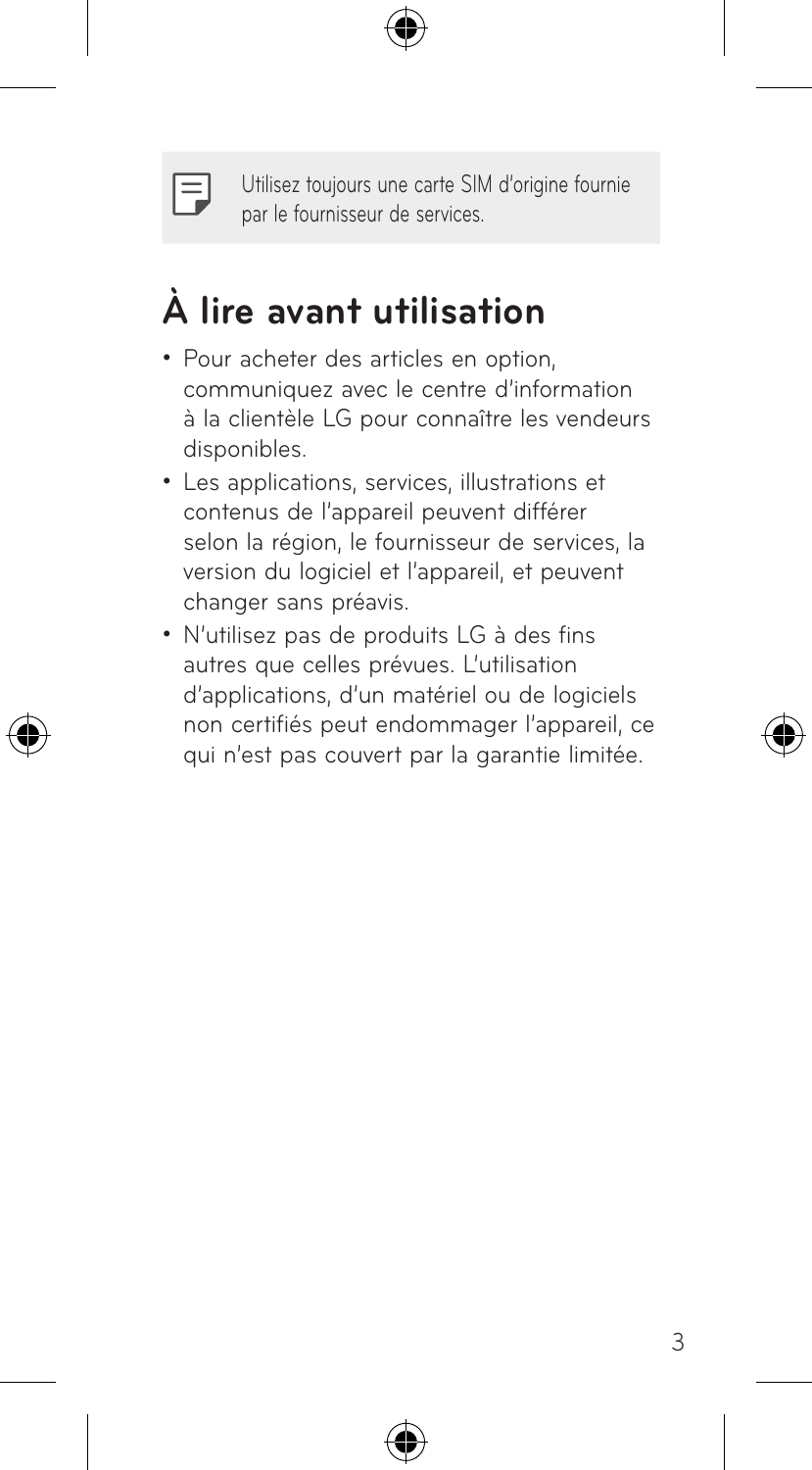# **Pour votre sécurité votre sécurité**

#### **Renseignements importants**

Ce guide contient des renseignements importants sur l'utilisation et le fonctionnement de l'appareil. Veuillez lire chaque page attentivement pour obtenir un rendement optimal, pour éviter d'endommager l'appareil et pour l'utiliser correctement. Les modifications apportées à l'appareil qui ne sont pas expressément approuvées dans ce guide peuvent rendre la garantie nulle et sans effet.

#### **Avant de commencer**

#### **Directives de sécurité**



Afin de minimiser les risques de choc électrique, n'exposez pas l'appareil à une forte humidité (salles de bain, piscines, etc.).

#### **Faites preuve de prudence si vous utilisez l'appareil près**

**d'autres appareils électroniques.** Les émissions RF de votre appareil cellulaire peuvent nuire aux appareils électroniques à proximité lorsque ceux-ci ne sont pas convenablement blindés. Consultez, s'il y a lieu, les fabricants des appareils médicaux personnels utilisés (stimulateur cardiaque et prothèse auditive, par exemple) pour savoir si votre appareil .<br>peut provoquer des interférences.

Éteignez toujours votre appareil dans les établissements de soins de santé ainsi que dans les stations-service.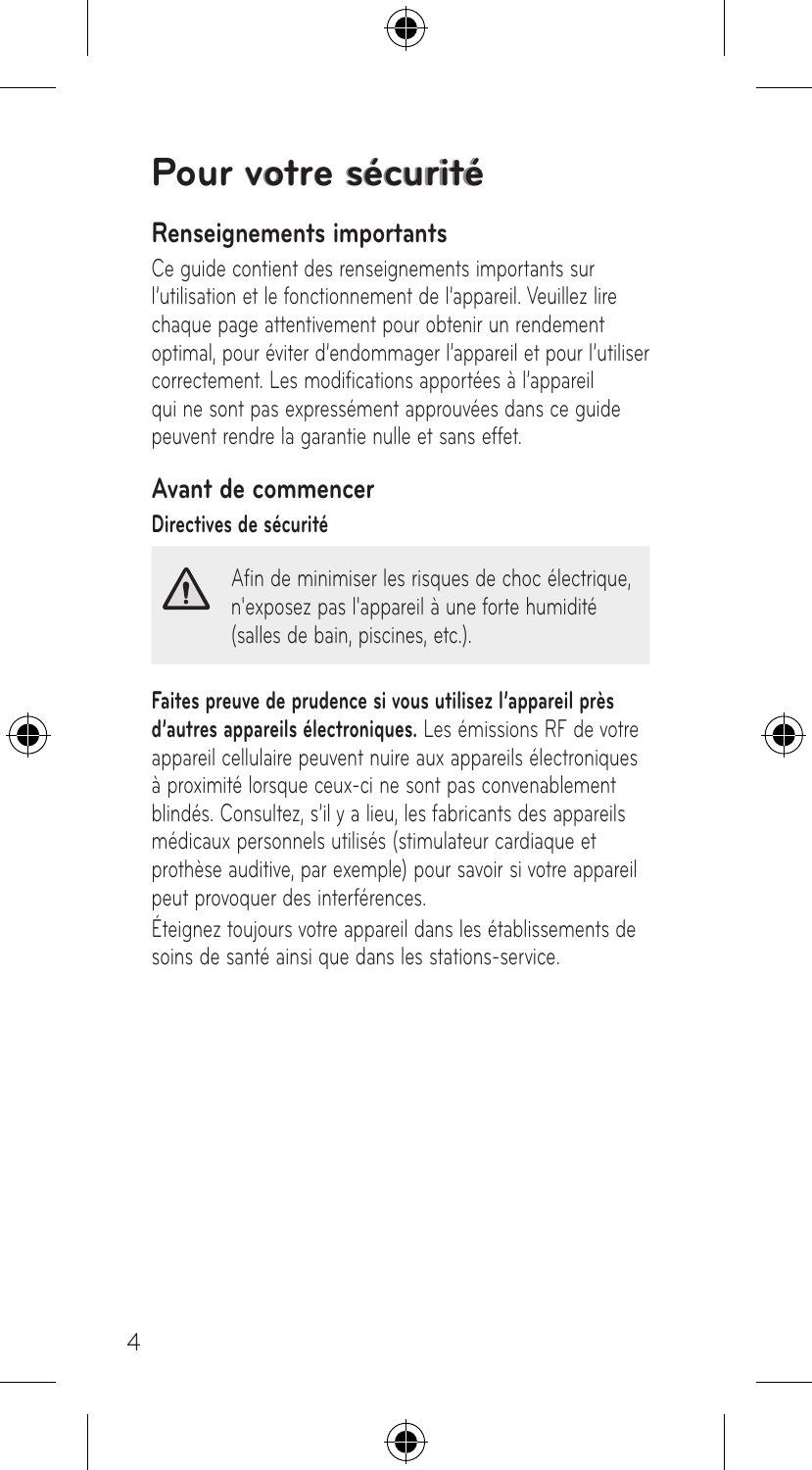### **Consignes de sécurité**

Veuillez prendre connaissance de ces directives simples. Il peut être dangereux, voire illégal de ne pas suivre les règles. Ce guide de l'utilisateur fournit des renseignements détaillés à ce propos. N'utilisez jamais une batterie non approuvée; cela pourrait endommager l'appareil et faire exploser la batterie.

- • Ne placez jamais l'appareil dans un four à micro-ondes car la batterie risque d'exploser.
- • Votre appareil contient une batterie interne. Ne jetez pas la batterie au feu ni avec des matières dangereuses ou inflammables.
- • Veillez à ce qu'aucun objet pointu n'entre en contact avec la batterie, car cela pourrait causer un incendie.
- • Veillez à ce que les enfants n'avalent pas de pièces comme des bouchons de caoutchouc (écouteur, pièces de connexion, etc.), car ils pourraient s'asphyxier ou suffoquer.
- • Débranchez le cordon d'alimentation et le chargeur pendant les orages électriques pour éviter les chocs électriques et les incendies.
- • En voiture, ne laissez pas votre appareil ni l'ensemble mains libres près du coussin gonflable. Le déploiement du coussin gonflable alors qu'un équipement sans fil est mal installé pourrait causer de graves blessures.
- • N'utilisez pas l'appareil alors que vous conduisez.
- • N'utilisez pas l'appareil dans les endroits où son usage est interdit. (Par exemple : dans les avions.)
- • N'exposez pas l'adaptateur ni le chargeur à la lumière directe du soleil et ne l'utilisez pas dans les endroits très humides comme les salles de bain.
- • N'utilisez pas de produits chimiques forts (comme de l'alcool, du benzène, des diluants, etc.) ni de détergents pour nettoyer votre appareil, car cela pourrait causer un incendie.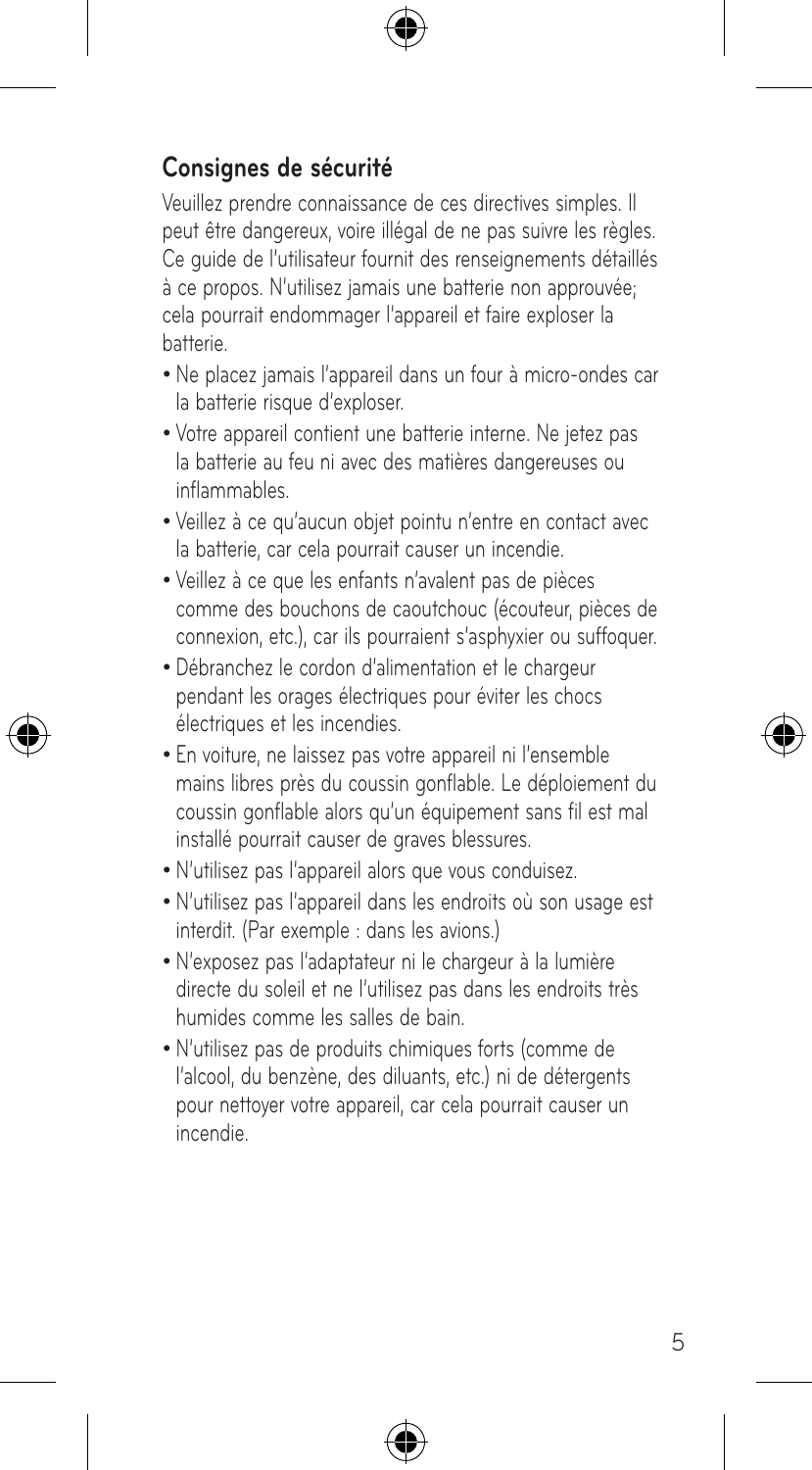## **Pour votre sécurité**

- • Évitez de laisser tomber l'appareil par terre, de le frapper ou de le secouer fortement. Le choc ou les vibrations pourraient endommager les circuits électroniques de l'appareil.
- • N'utilisez pas votre appareil dans les endroits où il y a risque d'explosion car il peut émettre des étincelles.
- • N'utilisez pas la fiche si elle est lâche car cela pourrait causer un incendie ou un choc électrique.
- • N'endommagez pas le cordon d'alimentation en le pliant, le tordant, le tirant ou le chauffant. Ne placez aucun objet lourd sur le cordon. Ne laissez pas le cordon être écrasé car cela pourrait causer un incendie ou un choc électrique.
- • Ne manipulez pas votre appareil avec des mains mouillées pendant qu'il se charge. Vous pourriez vous électrocuter ou endommager l'appareil.
- • Ne démontez pas l'appareil.
- • Ne faites ni ne prenez d'appels lorsque l'appareil est en train de se recharger; il pourrait se produire un courtcircuit, un incendie ou un choc électrique.
- • Utilisez uniquement les batteries, les antennes et les chargeurs fournis par LG. La garantie n'est pas valide si vous utilisez des produits d'autres fournisseurs.
- • Seul le personnel autorisé peut réparer l'appareil et ses accessoires. Une installation ou une réparation incorrecte pourrait causer des accidents et annuler la garantie.
- • Pendant un appel, ne tenez pas l'antenne de l'appareil et évitez également que celle-ci entre en contact avec votre corps.
- • Avant d'effectuer un appel d'urgence, assurez-vous que vous êtes dans une zone de service et que l'appareil est allumé.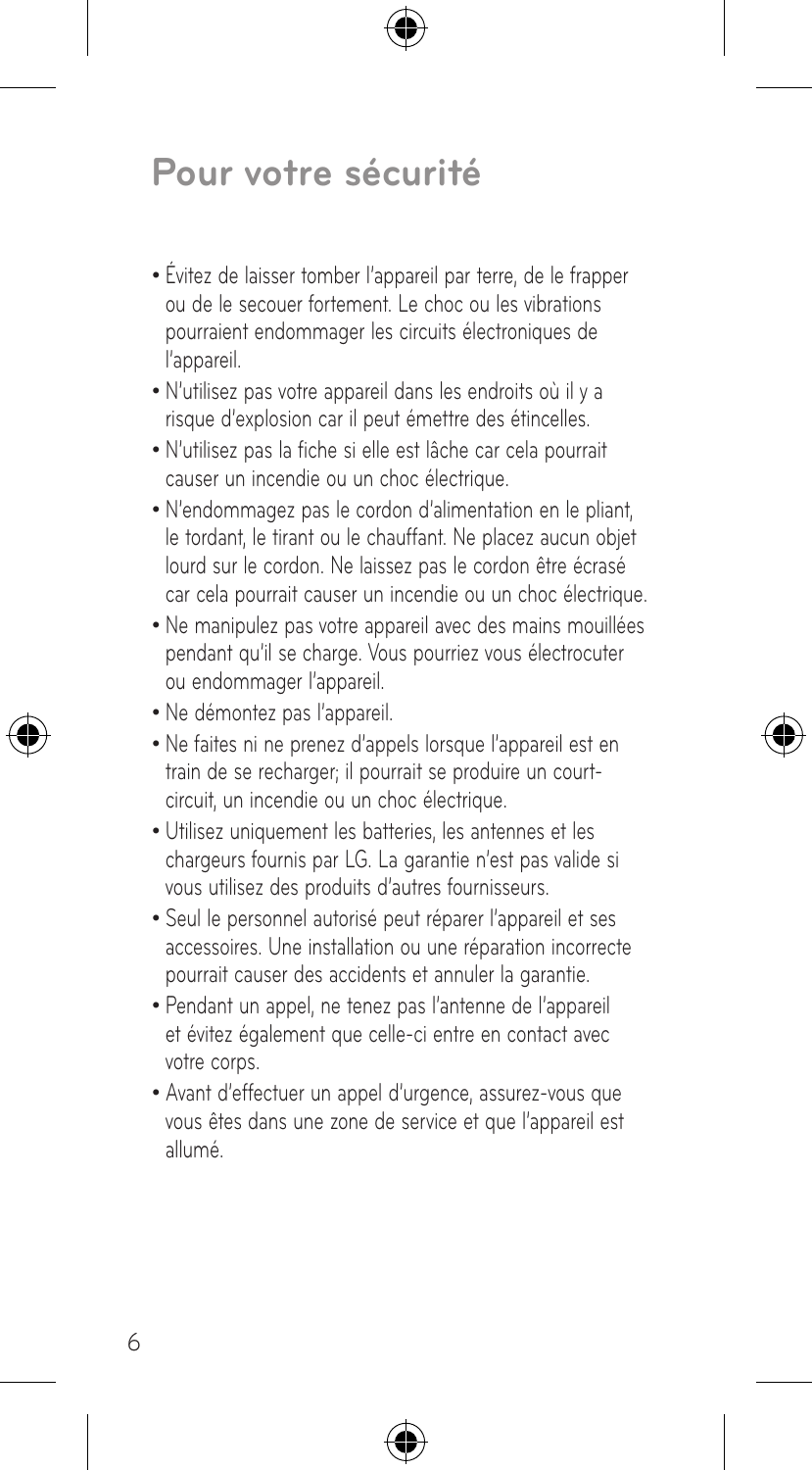- • Faites preuve de prudence lorsque vous utilisez des accessoires comme des écouteurs ou un casque d'écoute. Assurez-vous que les fils sont placés de manière sécuritaire et ne touchent pas inutilement à l'antenne.
- • Autant que possible, utilisez ou rangez l'appareil à une température entre 0 °C/32 °F et 40 °C/104 °F. Exposer l'appareil à température extrêmement basse ou élevée peut entraîner des dommages, une dysfonction, voire même une explosion.
- • Un appareil mobile nécessite une bonne circulation d'air afin de dissiper la chaleur. Un contact direct avec la peau et une circulation inadéquate de l'air vers l'appareil peuvent entraîner une surchauffe de l'appareil. L'appareil doit être à au moins 1,0 cm (0,39 po) du corps de l'utilisateur.
- • Empêcher la poussière ou toute autre substance étrangère d'entrer dans la prise de chargeur / USB. Il peut y avoir risque de surchauffe ou d'incendie.
- • N'exposez pas l'appareil à une pression d'air extrêmement faible à altitude élevée. Cela pourrait faire exploser la batterie et/ou entraîner une fuite de liquide ou de gaz inflammable.

### **Renseignements de la FCC au sujet de l'exposition aux radiofréquences**



Lisez ces paragraphes avant d'utiliser votre appareil.

Au mois d'août 1996, la Federal Communications Commission (FCC) des États-Unis a, par l'intermédiaire d'un document intitulé Report and Order FCC 96-326, adopté et mis à jour la norme de sécurité en ce qui concerne l'exposition des personnes à l'énergie électromagnétique des radiofréquences (RF) émanant des émetteurs réglementés par la FCC. Ces directives s'inscrivent dans la foulée de la norme de sécurité établie auparavant par les organismes de normalisation des États-Unis et des autres pays. La conception de cet appareil est conforme aux directives de la FCC ainsi qu'à ces normes internationales.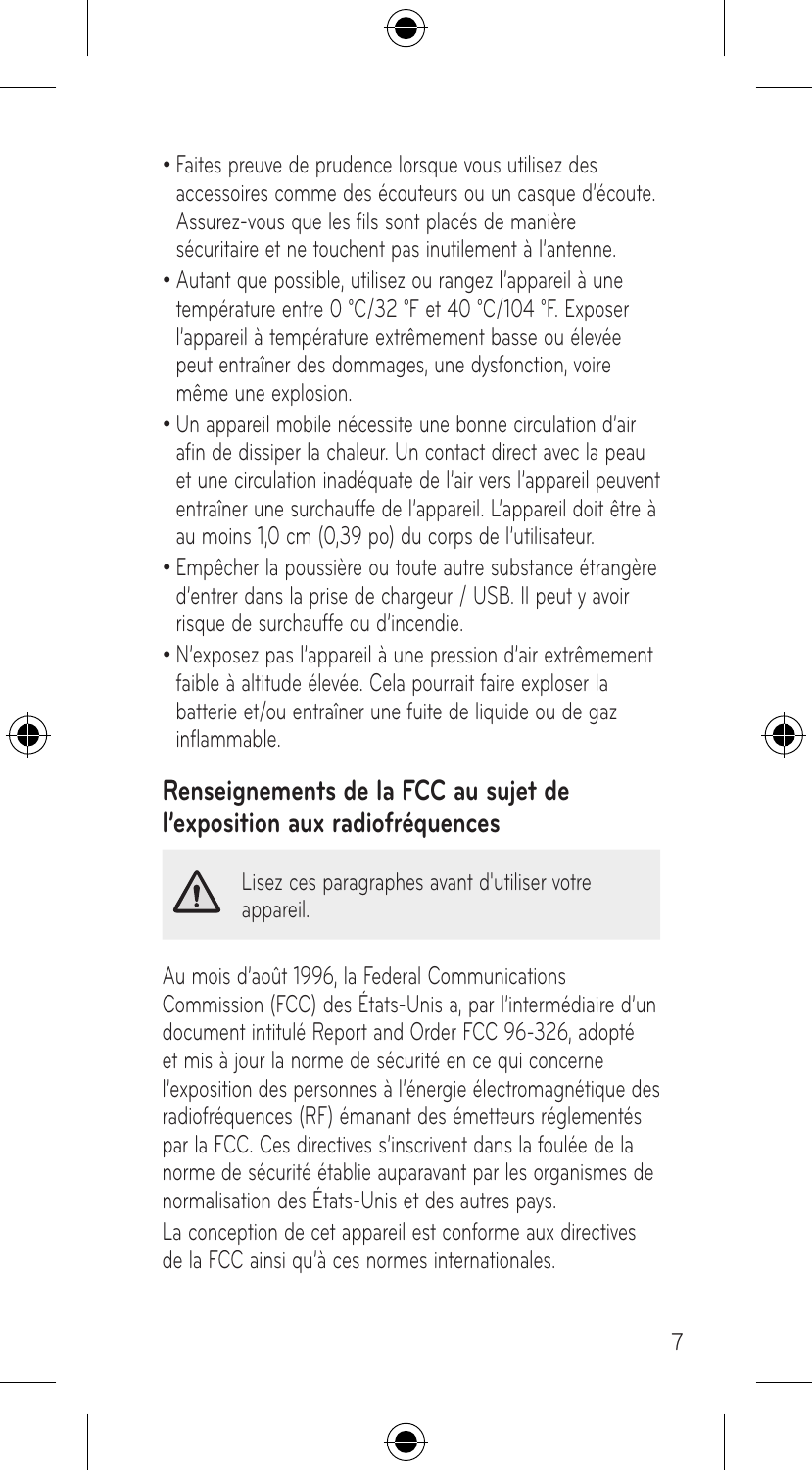## **Pour votre sécurité**

#### **Utilisation comme appareil portatif**

Cet appareil a été testé en vue d'une utilisation type comme appareil portatif, avec une distance de 1 cm (0,39 po) entre l'arrière de l'appareil et le corps de l'utilisateur. Pour satisfaire aux exigences de la FCC/ISEDC en matière d'exposition aux radiofréquences, l'utilisateur doit maintenir une distance d'au moins 1 cm (0,39 po) entre son corps et l'arrière de l'appareil.

Tout les pinces de ceinture, les étuis et autres accessoires semblables d'autres marques et contenant des composantes métalliques ne peuvent pas être utilisés.

Les accessoires portatifs qui empêchent le maintien d'une distance de 1 cm (0,39 po) entre le corps de l'utilisateur et l'arrière de l'appareil et qui n'ont pas été testés en vue d'une utilisation type comme accessoires portatifs peuvent ne pas satisfaire aux limites d'exposition aux radiofréquences stipulées par la FCC/ISEDC et, par conséquent, ne doivent pas être utilisés.

#### **Conformité à la partie 15 Classe B du règlement de la FCC**

Cet appareil est conforme à la partie 15 du règlement de la FCC et aux normes CNR d'ISEDC applicables aux appareils exempts de licence.

Son fonctionnement est sujet aux deux conditions suivantes :

- (1) Cet appareil et ses accessoires ne peuvent pas causer l'interférence nuisible, et
- (2) cet appareil et ses accessoires doivent accepter n'importe quelle interférence reçue, y compris l'interférence qui peut causer l'opération non désirée.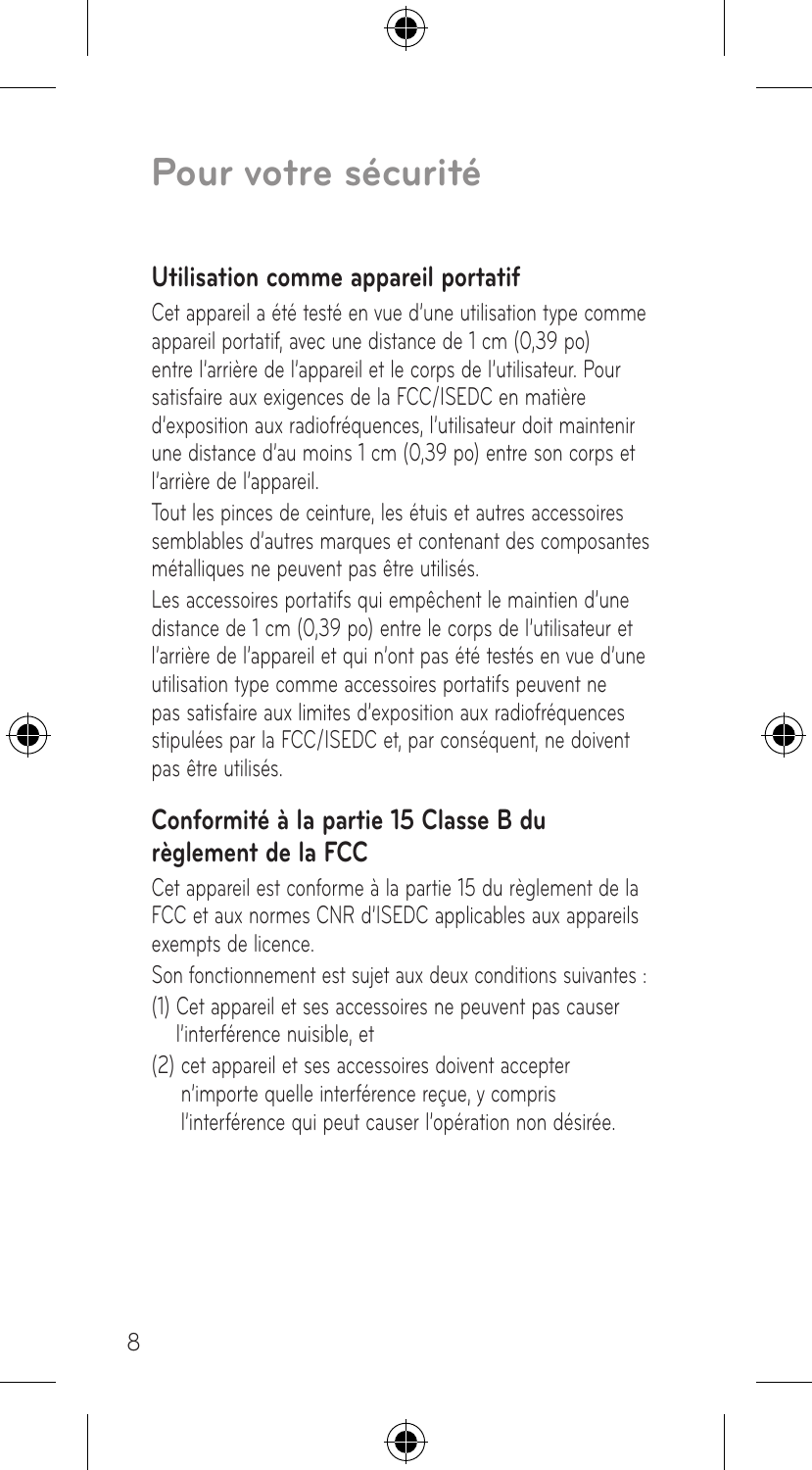### **Déclaration de la section 15.105**

Cet équipement a été testé et déclaré conforme aux limites pour un appareil numérique de classe B, conformément à la section 15 du règlement de la FCC. Ces limites sont conçues pour assurer une protection raisonnable contre les interférences nocives dans une installation résidentielle. Cet équipement génère, utilise et peut émettre des radiofréquences et, s'il n'est pas installé et utilisé conformément aux instructions, peut provoquer des interférences nocives avec les communications radio. Cependant, il ne peut être exclu que des interférences se produisent dans une installation donnée. Si cet équipement cause des interférences nocives ou gêne à la réception de la télévision, ce qui peut se déterminer en mettant l'appareil sous et hors tension, vous pouvez essayer d'éliminer les interférences en appliquant une ou plusieurs des mesures suivantes :

- • Réorientez ou déplacez l'antenne de réception.
- • Augmentez la distance séparant l'appareil de l'émetteur.
- • Connectez l'appareil à une prise située sur un circuit différent de celui auquel l'émetteur est connecté.
- • Contactez le vendeur ou un technicien expérimenté en radio/télévision pour obtenir de l'aide.

#### **Mises en garde au sujet de la batterie**

- • Ne la démontez pas.
- • Ne la court-circuitez pas.
- • Ne l'exposez pas à des températures trop élevées : 140 °F (60 °C).
- • Ne l'incinérez pas.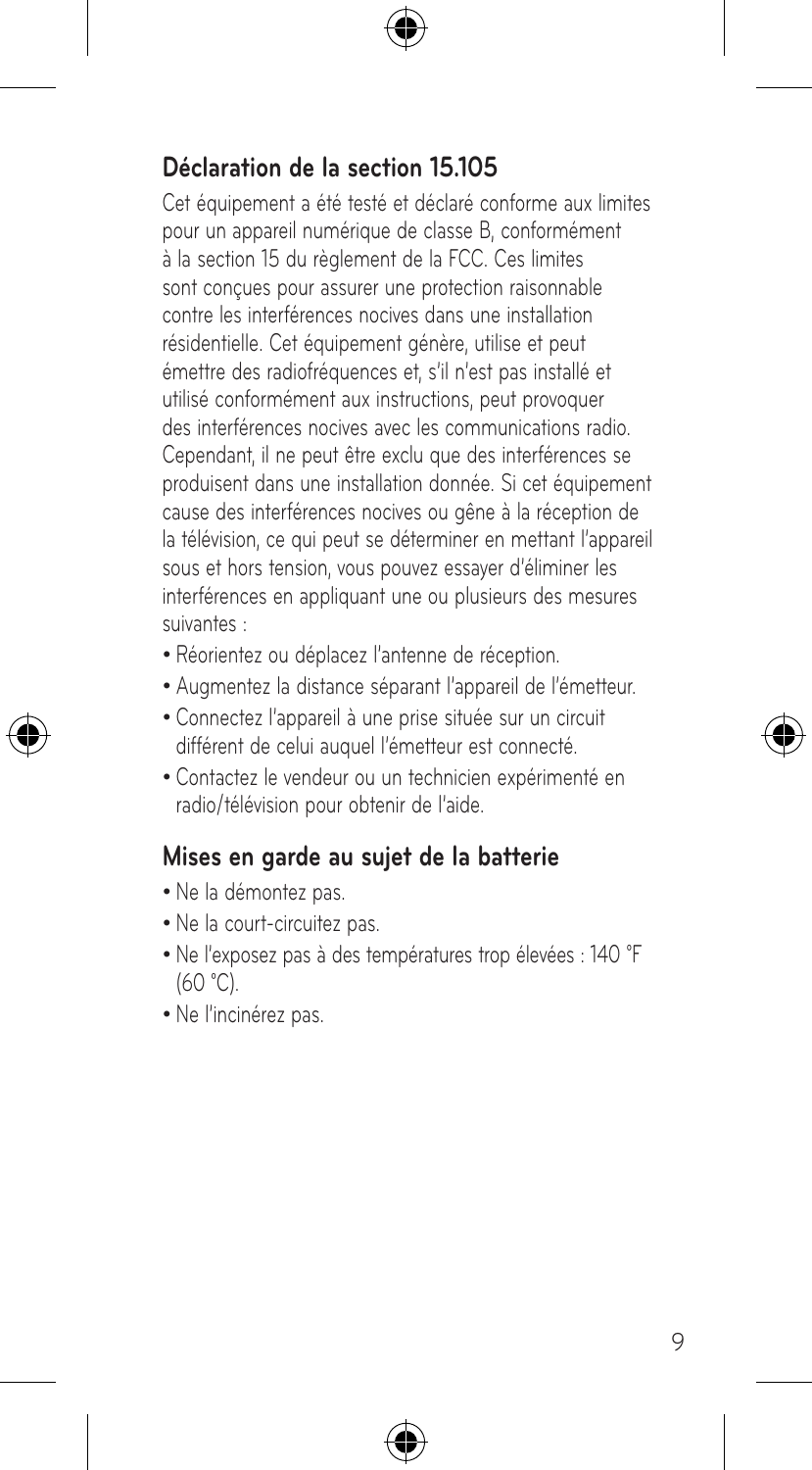## **Pour votre sécurité**

### **Élimination des batteries usées**

- • Veuillez jeter la batterie de façon appropriée ou rapportezla à votre fournisseur de services sans fil pour recyclage.
- • Votre appareil contient une batterie interne. Ne jetez pas la batterie au feu ni avec des matières dangereuses ou inflammables.

#### **Misees en garde concernant le chargeur de batterie et l'adaptateur**

- • L'utilisation d'un chargeur ou d'un adaptateur qui ne convient pas peut endommager l'appareil et annuler la garantie.
- • Le chargeur de batterie ou l'adaptateur doit être utilisé uniquement à l'intérieur.
- • N'exposez pas le chargeur de batterie ou l'adaptateur à la lumière directe du soleil, et ne l'utilisez pas à des endroits où l'humidité est élevée, comme une salle de bain.

### **Évitez d'endommager votre ouïe**

- • Votre acuité auditive peut être endommagée si vous êtes exposé à un son fort pendant des longues périodes de temps. Par conséquent, nous vous recommandons de ne pas allumer ou éteindre le combiné près de votre oreille. Nous vous recommandons aussi de régler le volume de la musique et des appels à un niveau raisonnable.
- • Si vous écoutez de la musique pendant que vous vaquez à d'autres occupations, assurez-vous que le volume est réglé à un niveau raisonnable afin que vous puissiez demeurer conscient de votre environnement. Cela est particulièrement important quand vous traversez une rue.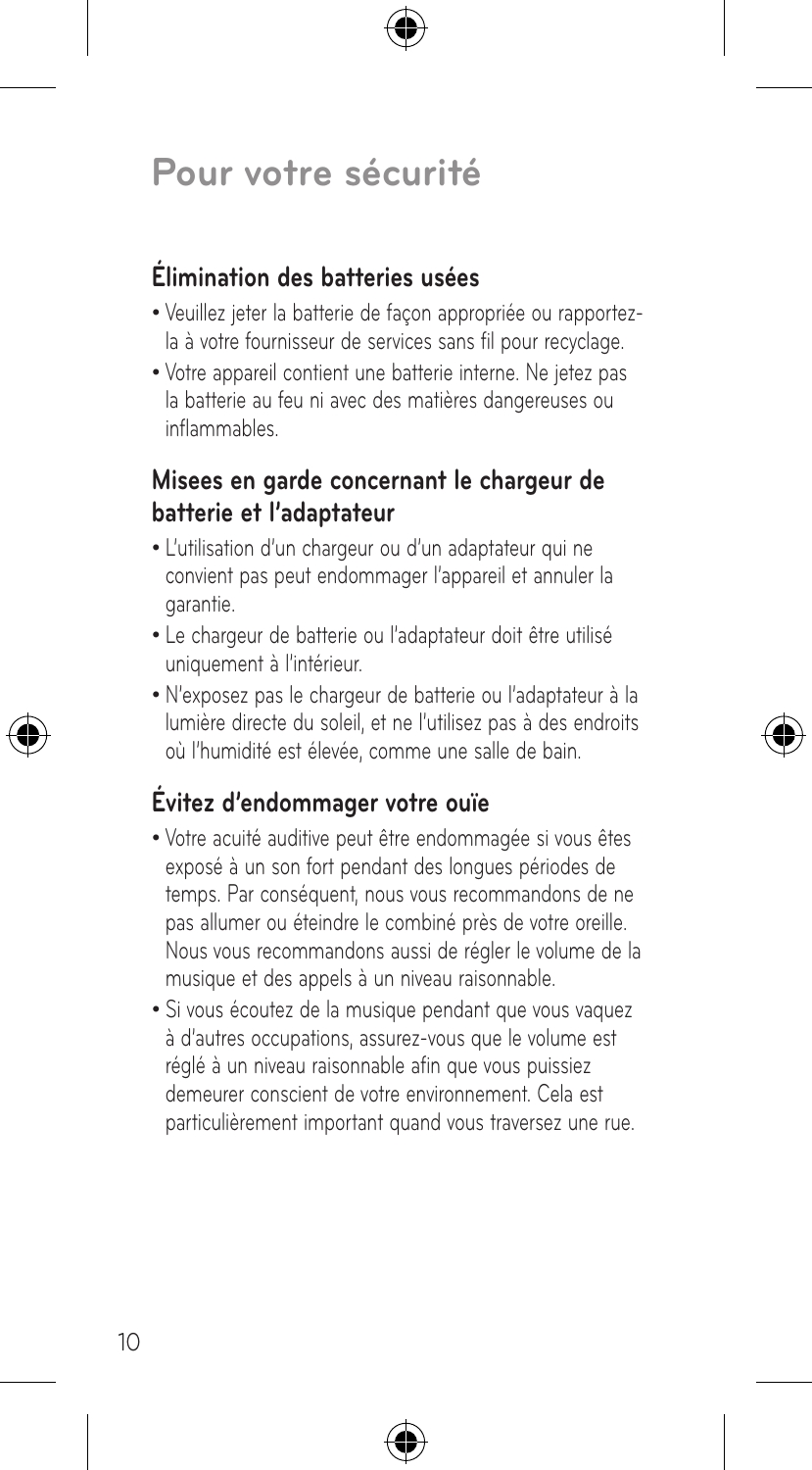## **Consignes de sécurité de la TIA**

Vous trouverez dans les pages qui suivent les consignes de sécurité de la TIA au sujet des appareils sans fil portatifs. L'inclusion, dans le guide d'utilisation, des paragraphes concernant les stimulateurs cardiaques, les prothèses auditives et autres appareils médicaux est obligatoire pour l'obtention de l'homologation CTIA. L'utilisation des autres textes de la TIA est encouragée s'il y a lieu.

### **Exposition aux signaux de radiofréquence**

Votre appareil sans fil portatif est un émetteur-récepteur radio de faible puissance. Lorsqu'il est SOUS TENSION, il reçoit et émet des signaux RF (radiofréquence). En août 1996, la Federal Communications Commissions (FCC) a adopté, en matière d'exposition aux radiofréquences, des lignes directrices établissant des niveaux de sécurité pour les appareils sans fil portatifs.

Ces directives sont conformes aux normes de sécurité établies auparavant par les organismes de normalisation américains et internationaux :

ANSI C95.1 (1992) \* NCRP Report 86 (1986) ICNIRP (1996)

Ces normes sont fondées sur des évaluations périodiques et complètes des documents scientifiques pertinents. En effet, plus de 120 scientifiques, ingénieurs et médecins d'universités, d'agences de la santé gouvernementales et d'industries ont passé en revue tous les documents de recherche à leur disposition pour élaborer la norme ANSI (C95.1).

\* American National Standards Institute; National Council on Radiation Protection and Measurements; International Commission on Non-Ionizing Radiation Protection

La conception de votre appareil est conforme aux directives de la FCC (ainsi qu'à ces normes).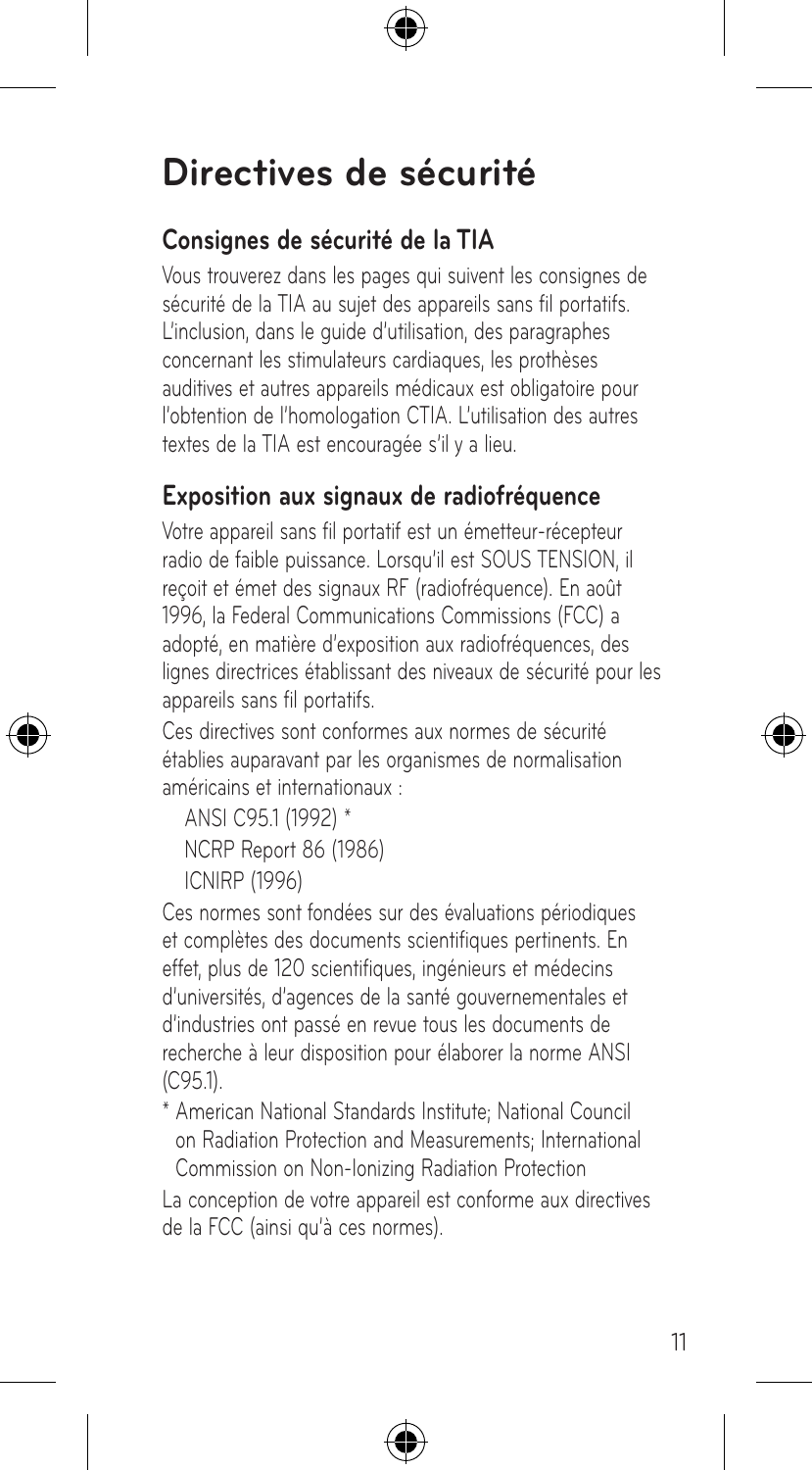### **Utilisation de l'appareil**

POSITION NORMALE : tenez appareil cellulaire comme n'importe quel autre téléphone, en veillant à ce que l'antenne pointe vers le haut et par-dessus votre épaule.

#### **Conduite automobile**

Vérifiez les lois et la réglementation en vigueur aux endroits où vous utilisez votre appareil sans fil. Respectez toujours ces règlements. Par ailleurs, si vous utilisez votre appareil lorsque vous conduisez:

- • Accordez toute votre attention à la conduite de votre véhicule; votre priorité et responsabilité première est de conduire en sécurité;
- • Utilisez le mode mains libres, si vous avez accès à cette fonction ;
- • Si les conditions de la circulation l'exigent, arrêtez-vous et stationnez votre véhicule avant d'effectuer ou de répondre à un appel.

#### **Appareils électroniques**

La plupart des appareils électroniques modernes sont blindés contre les signaux RF.

Cependant, il arrive que certains appareils électroniques ne soient pas protégés contre les signaux RF émis par votre appareil.

### **Stimulateurs cardiaques**

La Health Industry Manufacturers Association recommande une distance de 15,24 cm (6 po) entre un appareil sans fil portatif et un stimulateur cardiaque pour éviter les interférences potentielles.

Ces recommandations sont conformes aux recherches indépendantes et aux recommandations des travaux de recherche sur les technologies sans fil. Les personnes portant un stimulateur cardiaque: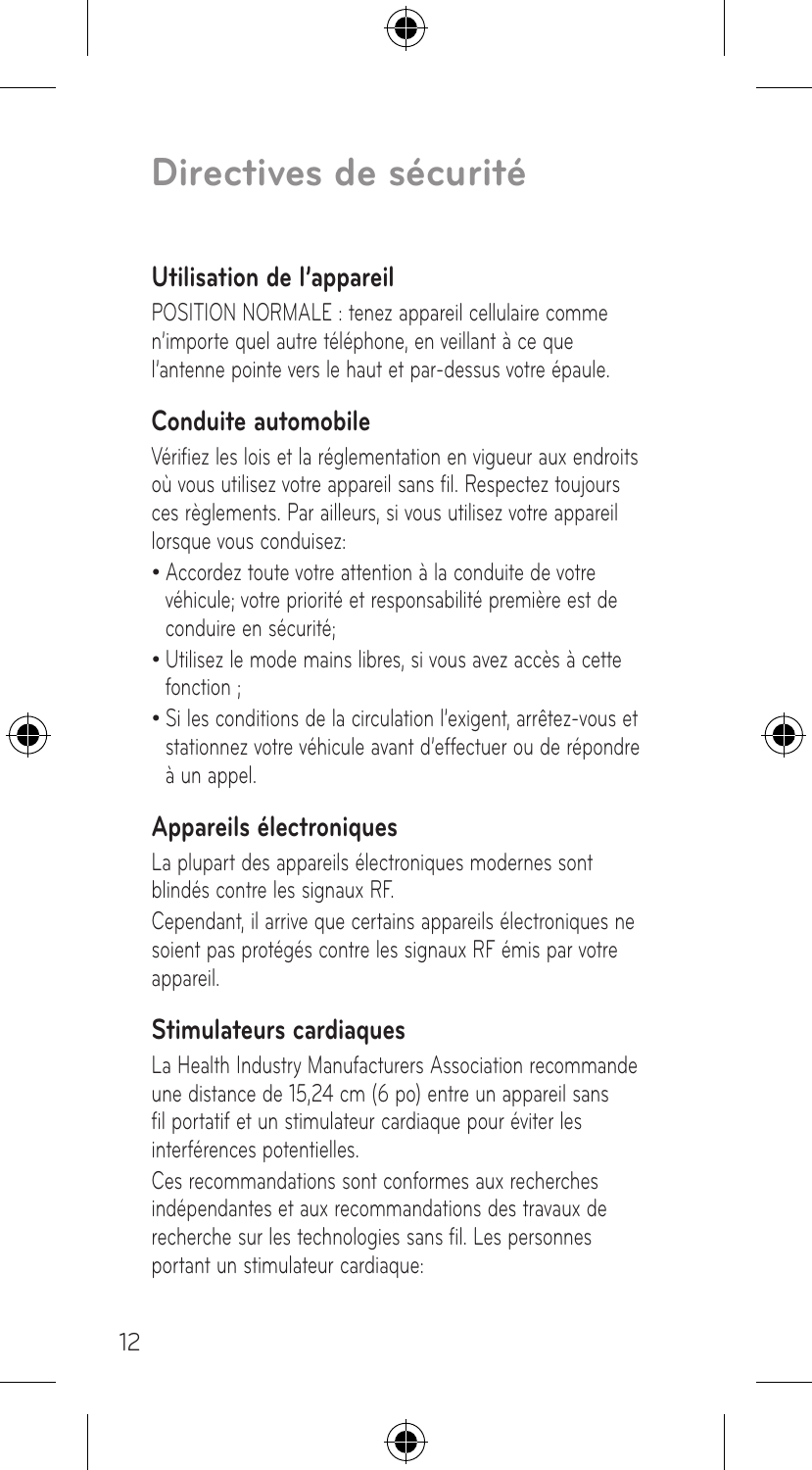- doivent TOUJOURS tenir l'appareil à une distance d'au moins 15,24 cm (6 po) de leur stimulateur cardiaque lorsque l'appareil est SOUS TENSION:
- ne doivent pas transporter leur téléphone dans une poche poitrine;
- • doivent utiliser l'oreille située de l'autre côté de leur stimulateur cardiaque afin de minimiser les risques d'interférences;
- • doivent, si elles ont quelque motif que ce soit de soupçonner la présence d'interférences, ÉTEINDRE leur appareil sur-le-champ.

### **Prothèses auditives**

Certains appareils numériques sans fil créent des interférences avec certaines prothèses auditives. Dans un tel cas, vous devez consulter votre fournisseur de services.

### **Autres appareils médicaux**

Si vous utilisez tout autre appareil médical, consultez son fabricant pour savoir si l'appareil en question est convenablement blindé contre l'énergie des radiofréquences externes. Votre médecin pourra également vous aider à obtenir ce renseignement.

## **Établissements de soins de santé**

Éteignez toujours votre appareil dans les établissements de soins de santé lorsque les règlements affichés vous invitent à le faire. Les hôpitaux et autres établissements de soins de santé utilisent parfois des appareils sensibles à l'énergie des radiofréquences externes.

## **Véhicules**

Dans les véhicules, les signaux RF peuvent affecter les systèmes électroniques mal installés ou insuffisamment blindés. Vérifiez ce qu'il en est auprès du fabricant ou du représentant.

Vous devez également consulter le fabricant de tout matériel ajouté à votre véhicule.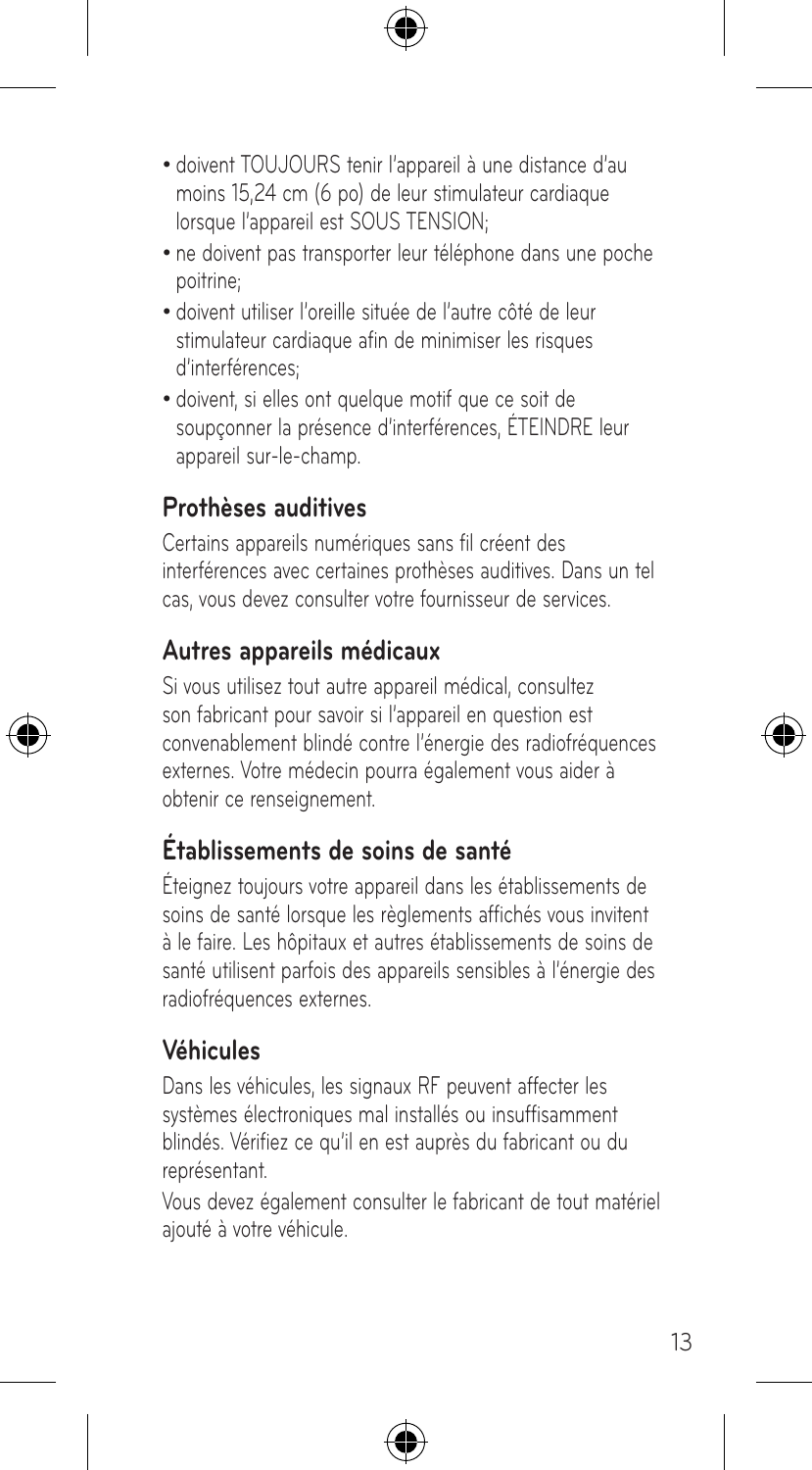### **Avis affichés**

Éteignez votre appareil dans les établissements où des avis vous invitent à le faire.

### **Avion**

La réglementation de la FCC interdit l'utilisation des appareils cellulaires à bord des avions. Mettez toujours votre appareil HORS TENSION lorsque vous montez à bord d'un avion.

### **Zones de dynamitage**

Pour éviter de créer des interférences lors d'opérations de dynamitage, ÉTEIGNEZ votre appareil lorsque vous vous trouvez dans une zone de dynamitage ou dans toute zone où on vous invite à « éteindre les radios bidirectionnelles ». Obéissez à toutes les consignes et à toutes les directives affichées.

### **Zone avec risque de déflagration**

ÉTEIGNEZ votre appareil dans les zones où il y a risque de déflagration; obéissez à toutes les consignes et à toutes les directives affichées. Dans ces telles zones, une étincelle peut provoquer une explosion ou un incendie entraînant des blessures, voire la mort.

Ces zones sont habituellement, mais pas toujours, clairement identifiées. Parmi celles-ci on notera les postes de ravitaillement (stations-service, par exemple), les cales de bateaux, les installations de transfert ou de stockage de combustibles ou de produits chimiques, les véhicules utilisant des gaz de pétrole liquéfié (comme le propane ou le butane), les zones où des produits chimiques ou des particules (poussières de grain ou autre, poudres métalliques) sont présents dans l'atmosphère ainsi que toutes autres zones où vous devriez normalement arrêter le moteur de votre véhicule.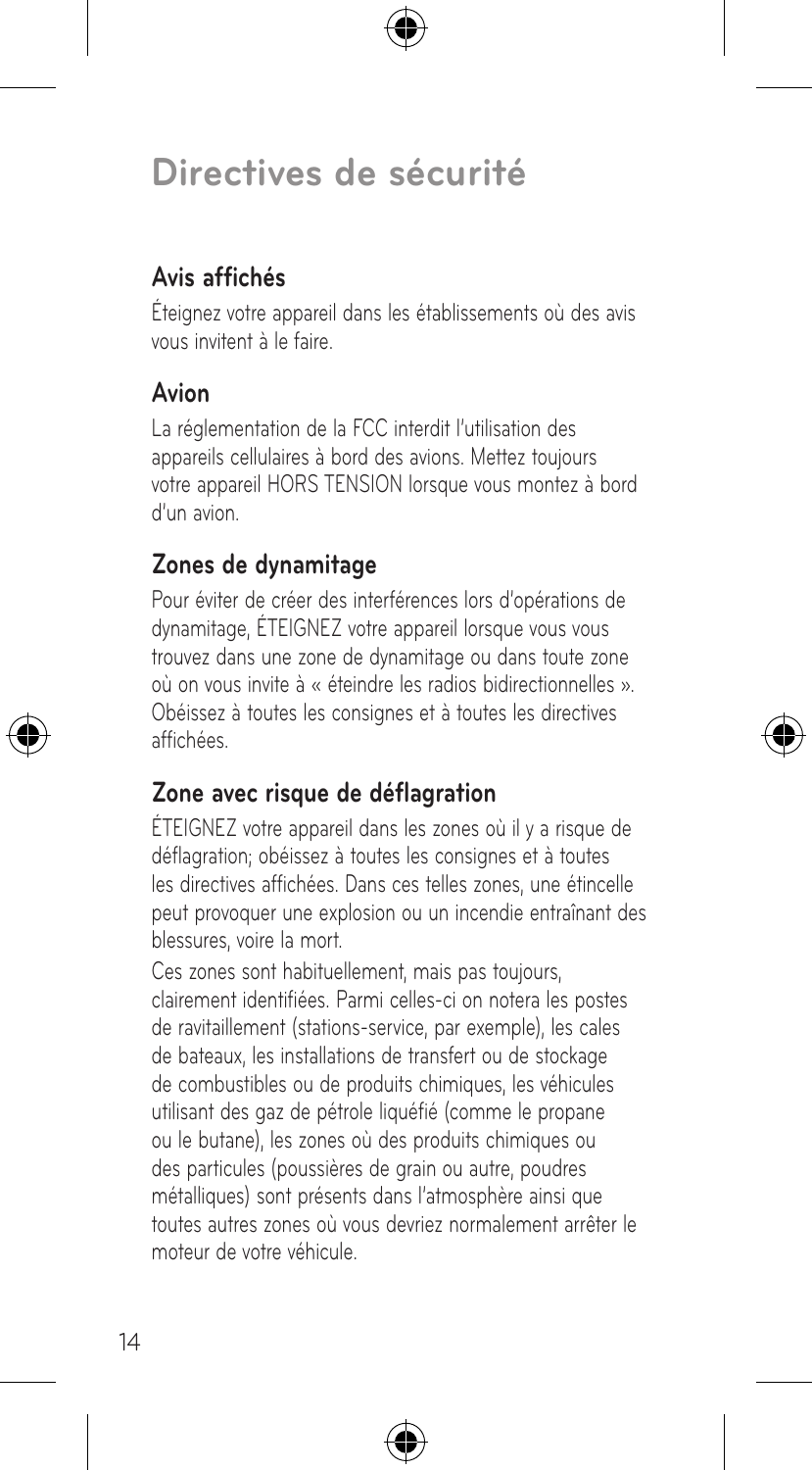### **Véhicules dotés de coussins gonflables**

Lorsqu'ils se déploient, les coussins gonflables produisent un fort impact. NE PLACEZ PAS d'objets, y compris les appareils sans fil installés ou portatifs, au-dessus d'un compartiment de coussin gonflable ni dans la zone de déploiement du coussin. Il y aura risque de blessures graves si un équipement sans fil dans le véhicule n'est pas bien installé et que le coussin se déploie.

#### **Consignes de sécurité**

Veuillez lire et suivre les directives suivantes afin d'utiliser votre appareil de façon sûre et d'éviter de l'endommager. Après avoir lu ce guide, conservez-le dans un endroit facile d'accès.

#### **Sécurité pour l'adaptateur et le chargeur**

Le chargeur et l'adaptateur sont concus pour être utilisés à l'intérieur seulement.

#### **Information sur la batterie et soins de la batterie**

- • Veuillez jeter la batterie de façon appropriée ou rapportezla à votre fournisseur de services sans fil pour qu'il la recycle.
- • Il n'est pas nécessaire que la batterie soit complètement déchargée avant de la recharger.
- • Utilisez uniquement un chargeur approuvé par LG et conçu pour votre modèle de l'appareil; les chargeurs sont conçus pour maximiser la durée de vie de la batterie.
- • Ne désassemblez pas la batterie et veillez à la protéger des chocs pour éviter tout risque de choc électrique, de court-circuit et d'incendie. Conservez la batterie hors de la portée des enfants.
- Lorsque la batterie n'offre plus un rendement acceptable. remplacez-la. La batterie peut être rechargée plusieurs centaines de fois avant d'avoir à être remplacée.
- • Pour maximiser la vie de la batterie, rechargez-la après une longue période d'inactivité.
- • La durée de vie de la batterie varie selon les habitudes d'utilisation et les conditions environnementales.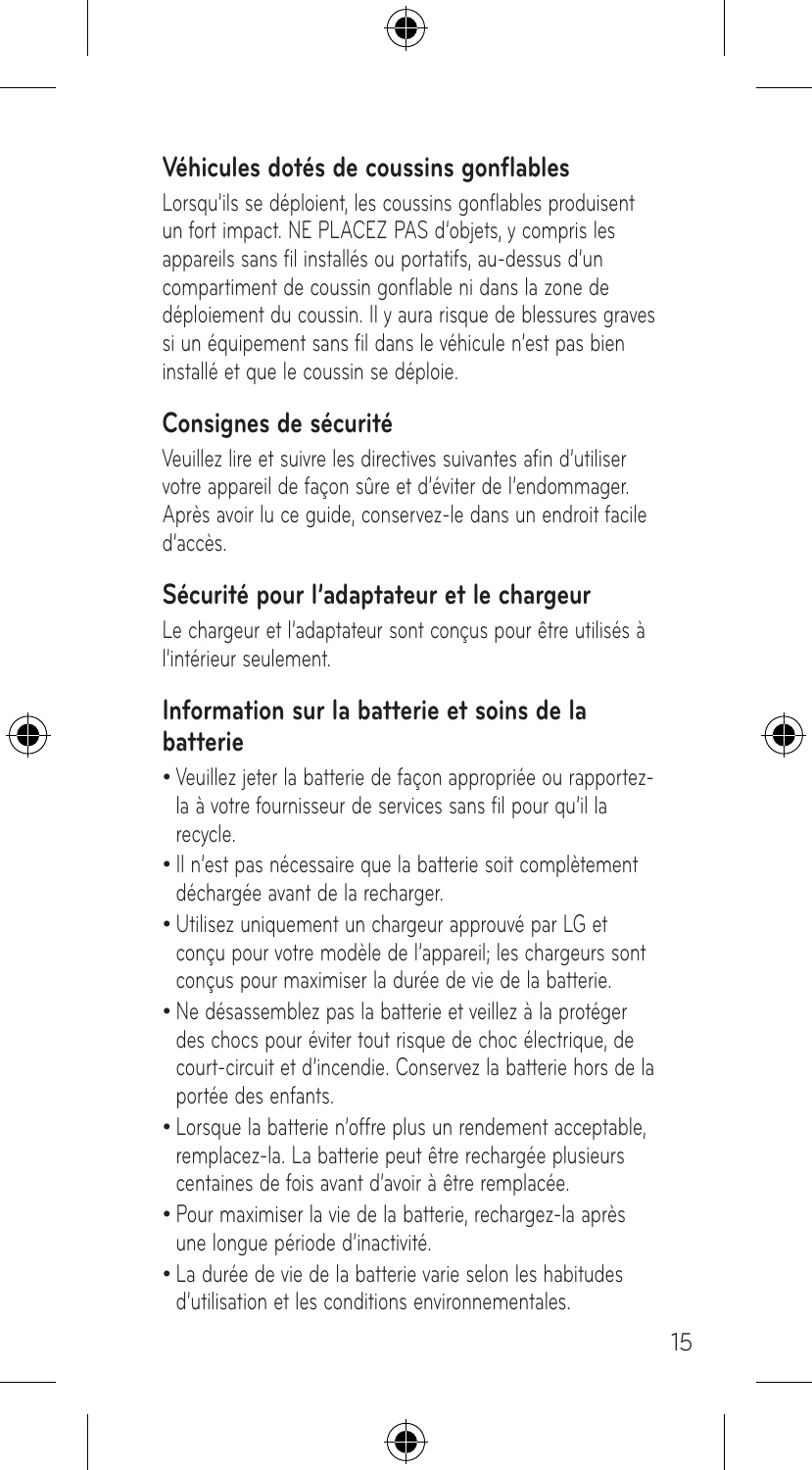- Une utilisation intensive du rétroéclairage, du navigateur Media Net ou de la trousse de connexion pour transmission de données diminue la durée de vie de la batterie ainsi que le temps d'attente et de conversation.
- • La durée de vie de la batterie dépend de la configuration du réseau, des paramètres du produit, des habitudes d'utilisation, de l'état de la batterie et des conditions environnantes.
- • Débranchez systématiquement le chargeur de la prise murale lorsque le chargement de la batterie est terminé pour éviter qu'il ne consomme inutilement de l'énergie.

#### **Explosion, choc et incendie**

- • Ne rangez pas votre appareil dans les endroits excessivement poussiéreux et veillez à ce que le cordon d'alimentation se trouve à la distance minimale prescrite de toute source de chaleur.
- Débranchez le cordon d'alimentation avant de nettoyer votre appareil et nettoyez les broches du cordons lorsqu'elles sont sales.
- Lorsque vous utilisez le cordon d'alimentation, assurezvous que la fiche est bien branchée. Une fiche mal branchée peut provoquer une chaleur excessive, voire un incendie.
- • Si vous placez votre appareil dans une poche ou un sac sans avoir couvert la prise d'alimentation, des articles en métal (comme les pièces de monnaie, les trombones ou les stylos) peuvent court-circuiter l'appareil. Couvrez toujours la prise lorsqu'elle n'est pas utilisée.
- • Ne court-circuitez pas la batterie. Les articles de métal, peuvent court-circuiter les plots + et – de la batterie (bandes de métal de la batterie) lorsque vous bougez. Un court-circuit aux plots peut endommager la batterie et causer une explosion.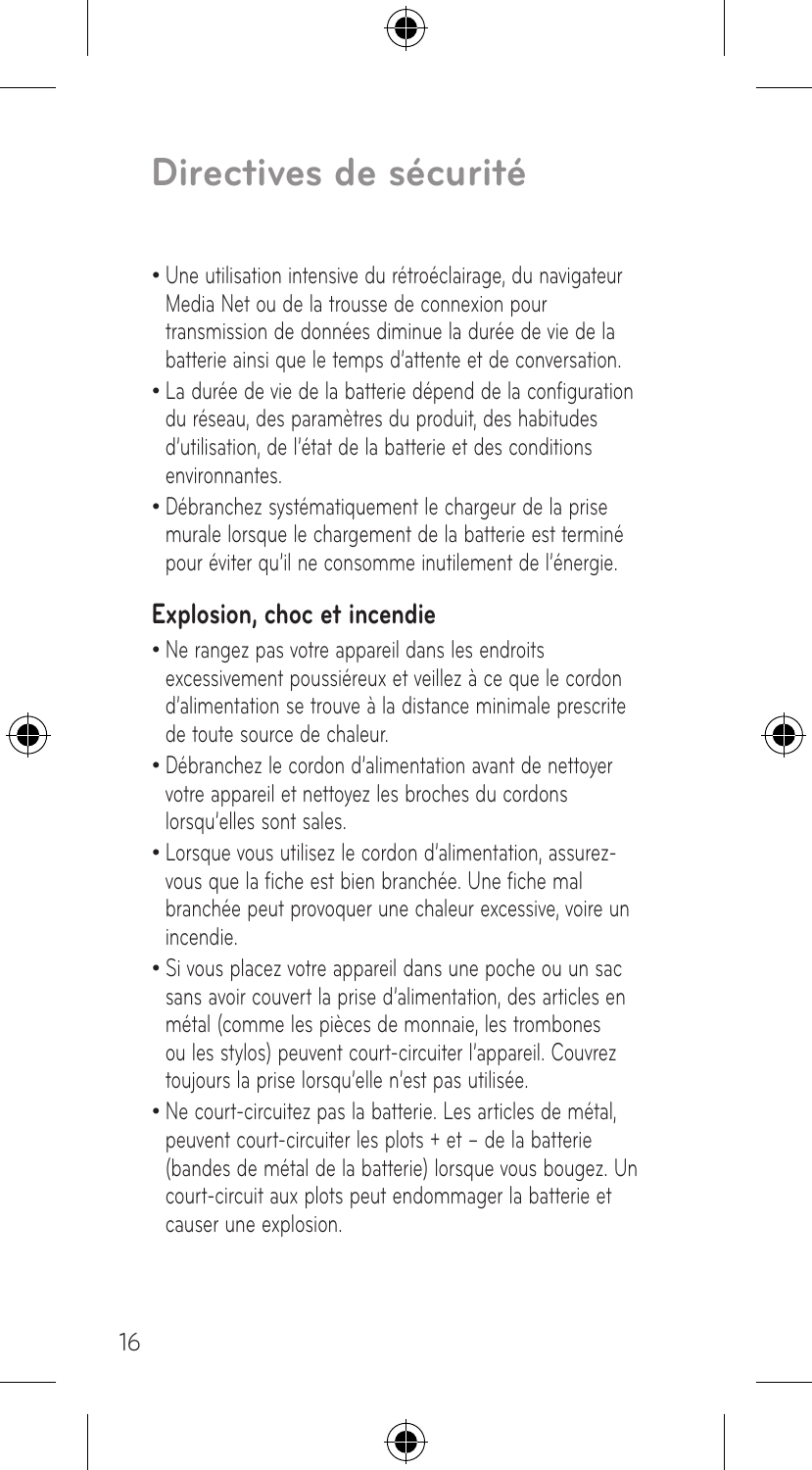## **Avis général**

- • N'utilisez pas de batterie endommagée et ne placez pas la batterie dans votre bouche, car cela pourrait causer des blessures graves.
- • Ne placez pas d'articles comportant des composantes magnétiques (carte de crédit, carte téléphonique, livret de banque) près de votre appareil. Le magnétisme de l'appareil peut endommager les données dans la bande magnétique.
- • Pendant un appel très long, la qualité de la transmission risque d'être affectée en raison de la chaleur produite par l'appareil.
- • Lorsque vous n'utilisez pas l'appareil pendant une longue période, entreposez-le dans un endroit sûr et débranchez le cordon d'alimentation.
- • Si vous utilisez votre appareil à proximité d'un récepteur (p. ex., un téléviseur ou une radio), il risque de se produire des interférences avec l'appareil.
- • Ne plongez pas l'appareil dans l'eau. Si cela se produit, fermez immédiatement l'appareil. Si l'appareil ne fonctionne plus, faites-le réparer dans un centre de service LG autorisé.
- • Ne peinturez pas votre appareil.
- • Toutes les données enregistrées dans votre appareil pourraient être supprimées pour un nombre de raisons, notamment mais non de façon limitative : l'utilisation négligeante, la réparation de l'appareil, la mise à niveau du logiciel et autres. Effectuez une sauvegarde des données importantes comme les contacts, les tonalités, les messages texte ou vocaux, les photos, les vidéos et autres. Le fabricant n'est pas responsable des dommages causés par la perte de données.
- Lorsque vous utilisez votre appareil dans un endroit public, réglez la sonnerie au mode vibration pour ne pas déranger les gens qui vous entourent.
- • N'allumez pas ou n'éteignez pas votre appareil lorsqu'il est près de votre oreille.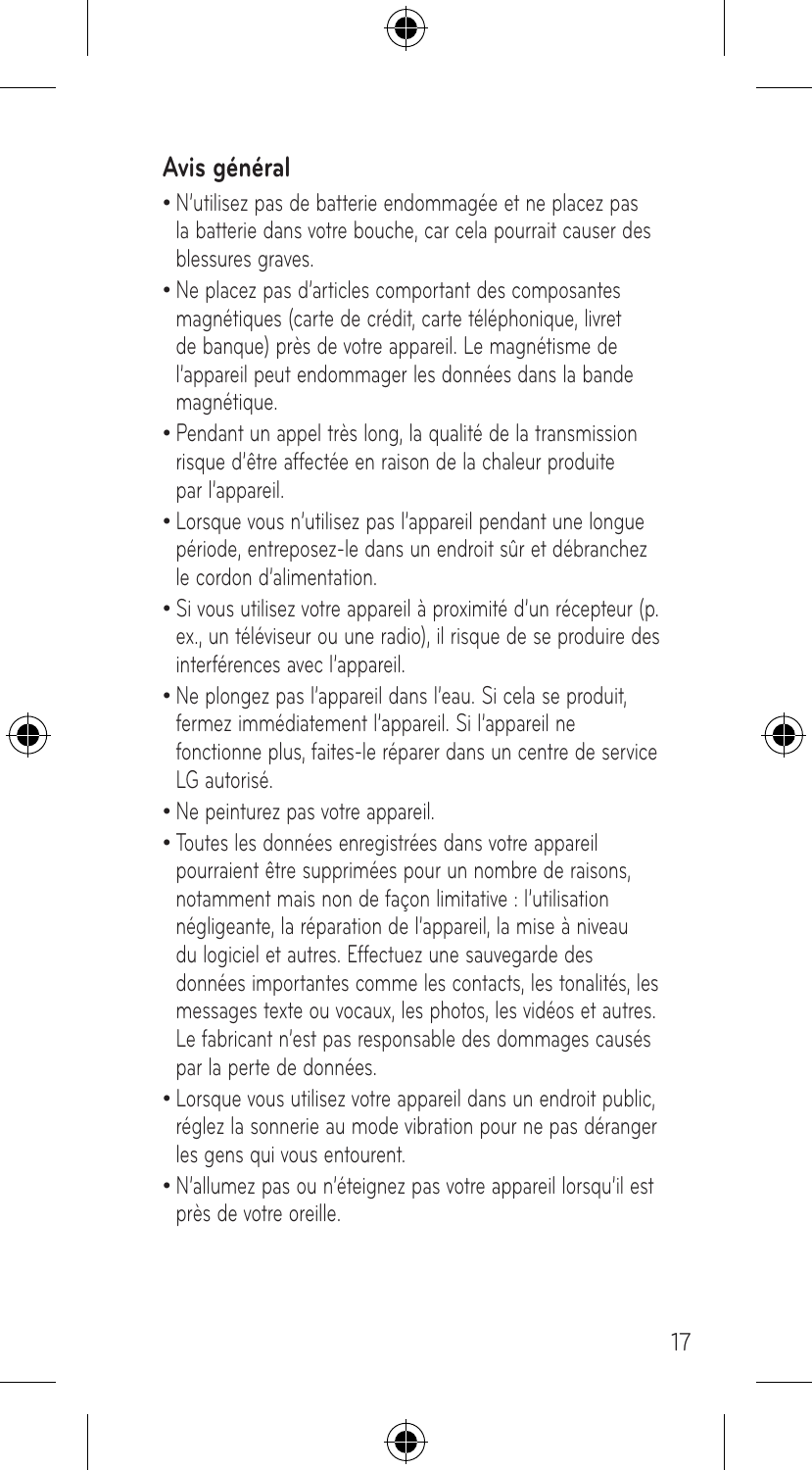- • Votre appareil est un appareil électronique qui génère de la chaleur au cours d'une utilisation normale. Le contact direct et extrêmement prolongé avec la peau en l'absence d'une ventilation adéquate peut entraîner des malaises ou des brûlures légères. Par conséquent, soyez prudents en manipulant votre appareil juste après ou durant l'utilisation.
- • Ne tentez ni de réparer ni de modifier l'appareil vousmême. Votre appareil est équipé d'une batterie interne rechargeable qui ne doit être remplacée que par LG ou un centre de réparation LG autorisé. Ne tentez ni d'ouvrir, ni de démonter cet appareil car vous pourriez l'endommager et risquer de perdre vos droits au titre de la garantie.
- • Veuillez vous assurer que l'appareil n'entre en contact avec aucun liquide. N'utilisez pas et ne chargez pas l'appareil s'il est mouillé. Si l'appareil est mouillé, l'indicateur de dommage par liquide change de couleur. Veuillez noter qu'une telle situation vous empêchera de profiter des services de réparation gratuits couverts par la garantie.

#### **Nouvelles de la FDA à l'intention des consommateurs**

Renseignements sur les appareils émanant du Center for Devices and Radiological Health de la U.S. Food and Drug Administration.

#### **1. Les appareils sans fil sont-ils dangereux pour la santé?**

Les preuves scientifiques actuelles ne démontrent pas de risques pour la santé associés à l'usage des appareils sans fil. Toutefois, il n'existe aucune preuve que ces appareils soient absolument sûrs. Les appareils sans fil, lorsqu'on les utilise, émettent de faibles niveaux d'énergie de radiofréquences (RF) dans la plage des micro-ondes. En outre, ils émettent, en mode attente, de très faibles quantités de radiofréquences. Bien que l'exposition à des niveaux élevés de radiofréquences puisse affecter la santé (en raison du réchauffement des tissus), l'exposition à des faibles niveaux de radiofréquences ne produisent aucun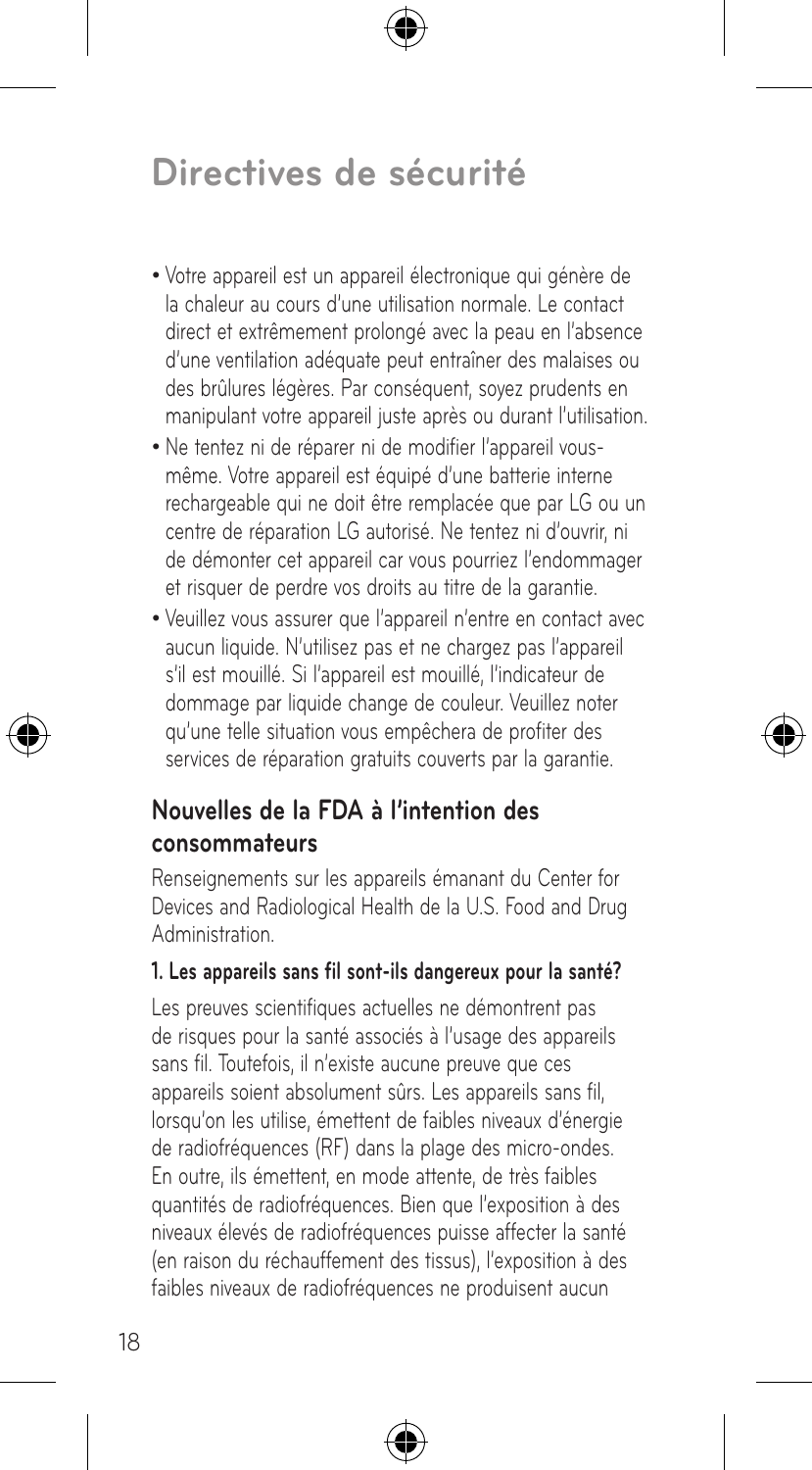réchauffement n'entraîne aucun effet indésirable connu sur la santé. De nombreuses études portant sur l'exposition à des faibles niveaux de radiofréquences n'ont relevé aucun effet biologique. Certaines études ont suggéré qu'il est possible que certains effets biologiques se produisent, mais ces conclusions n'ont pas été confirmées par d'autres recherches. Dans certains cas, d'autres chercheurs ont eu du mal à reproduire ces études ou à identifier les causes à l'origine de l'incohérence des résultats.

#### **2. Quel rôle joue la FDA en ce qui concerne l'innocuité des appareils sans fil?**

Selon la loi, contrairement à ce qu'elle fait pour les nouveaux médicaments et appareils médicaux, la FDA ne vérifie pas si les produits de consommation émettant des radiations (dont les appareils sans fil) sont sûrs avant qu'ils puissent être vendus. La FDA peut toutefois prendre les mesures nécessaires s'il est démontré que des appareils sans fil émettent de l'énergie de radiofréquences (RF) à un niveau dangereux pour l'utilisateur. Dans de tels cas, la FDA peut exiger du fabricant qu'il signale aux utilisateurs ces risques pour la santé et qu'il répare, remplace ou rappelle les appareils en question de façon à éliminer ces risques. Bien que les données scientifiques actuelles ne justifient aucune initiative de réglementation de la part de la FDA, cette dernière a toutefois vivement conseillé au secteur de la téléphonie sans fil de prendre certaines mesures, dont les suivantes :

- soutenir les recherches portant sur les effets biologiques potentiels du type de radiofréquences émises par les appareils sans fil;
- • concevoir des appareils sans fil pouvant minimiser l'exposition de l'utilisateur aux radiofréquences non nécessaires au fonctionnement de l'appareil; et
- • fournir aux utilisateurs d'appareils sans fil la meilleure information possible relativement aux éventuels effets de ces appareils sur la santé.

La FDA fait partie d'un groupe de travail interorganismes au niveau fédéral dont les responsabilités couvrent divers aspects de la sécurité relativement aux radiofréquences et qui assure la coordination des efforts au niveau fédéral. Les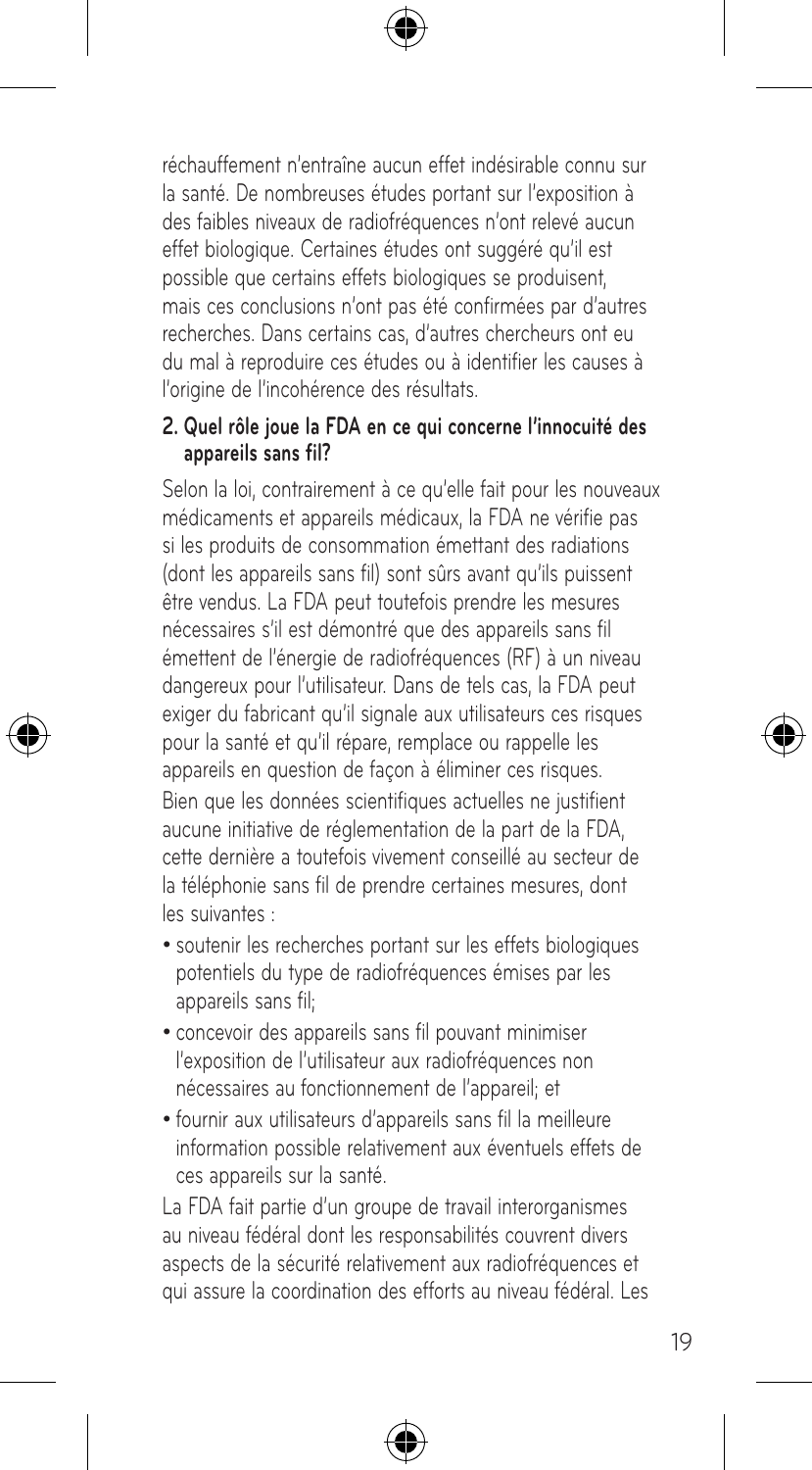organismes suivants font également partie de ce groupe de travail :

- • National Institute for Occupational Safety and Health
- • Environmental Protection Agency
- • Occupational Safety and Health Administration (Administración de la seguridad y salud laborales)
- • Occupational Safety and Health Administration
- • National Telecommunications and Information Administration

Le National Institutes of Health participe également à certaines des activités du groupe.

La FDA partage ses responsabilités en matière de réglementation des appareils sans fil avec la Federal Communications Commission (FCC). Tous les appareils vendus aux États-Unis doivent être conformes aux directives de sécurité de la FCC en ce qui concerne les limites d'exposition aux radiofréquences. La FCC s'en remet à la FDA et aux autres organismes de santé pour ce qui est des questions d'innocuité des appareils sans fil.

La FCC réglemente également les stations de base dont dépendent les réseaux de téléphonie sans fil. Bien que ces stations fonctionnent à une puissance plus élevée que les appareils sans fil, elles n'exposent habituellement les utilisateurs qu'à des radiofréquences des milliers de fois inférieures à celles émises par les appareils proprement dits. L'innocuité des stations de base n'est donc pas abordée dans ce document.

#### **3. Quels types d'appareils sont visés ici?**

L'expression appareil sans fil désigne ici les appareils sans fil portatifs dotés d'une antenne intégrée; on les appelle également téléphone cellulaire, téléphone mobile et téléphone SCP. Ces types d'appareils sans fil peuvent exposer l'utilisateur à une énergie de radiofréquences (RF) mesurable en raison de la courte distance entre l'appareil et la tête de l'utilisateur. Ces expositions aux radiofréquences sont limitées en raison des directives de sécurité émanant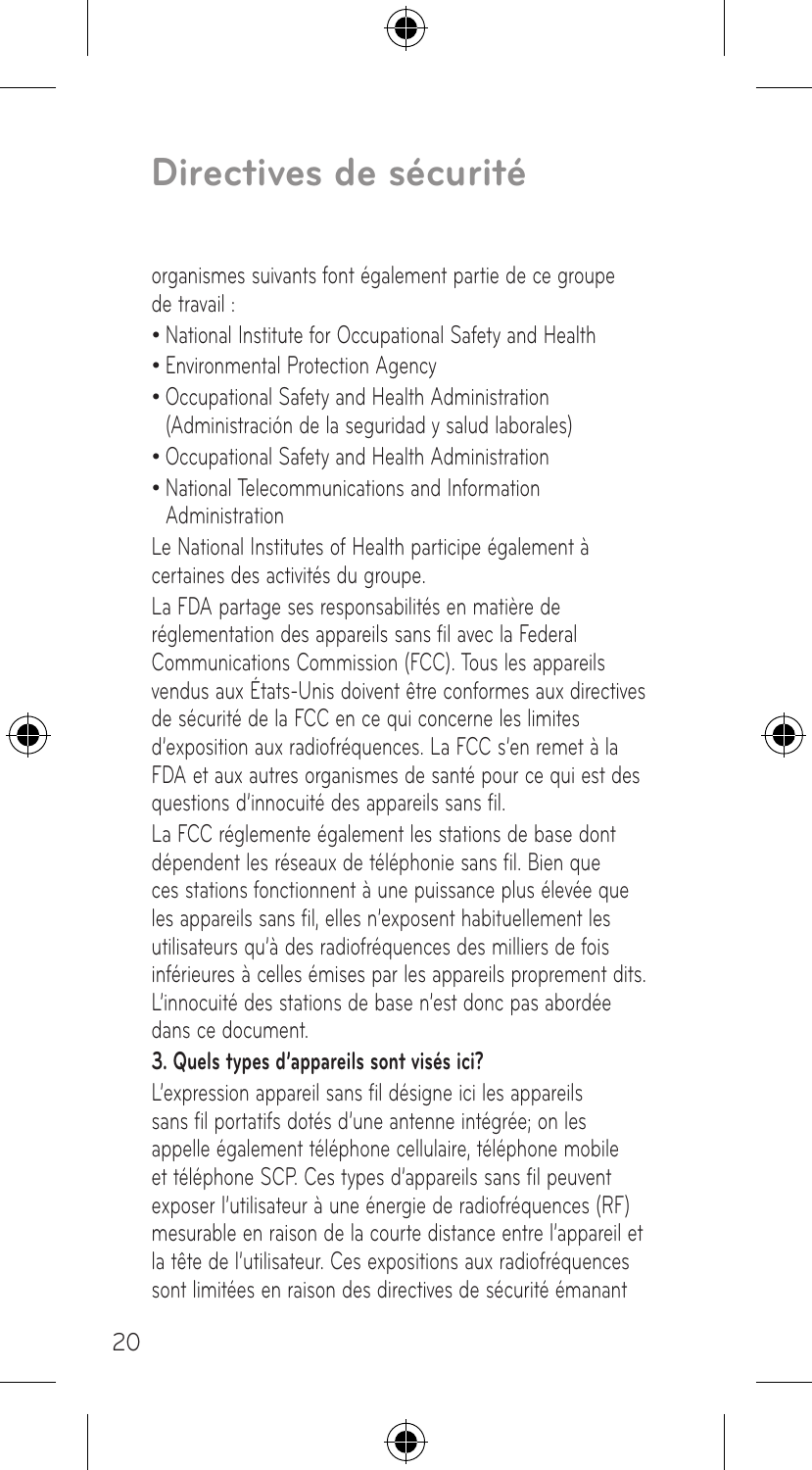de la FCC, qui ont été élaborées sur les conseils de la FDA et d'autres organismes de santé et de sécurité. Lorsque l'appareil est situé à de plus grandes distances de l'utilisateur, l'exposition aux radiofréquences diminue considérablement car cette diminution se fait rapidement au fur et à mesure qu'augmente la distance par rapport à la source d'émission. Les appareils dits « sans fil » qui sont dotés d'une unité de base branchée au câblage téléphonique d'une maison fonctionnent généralement à des niveaux de puissance beaucoup moins élevés et, par conséquent, entraînent une exposition aux radiofréquences bien en-deçà des limites de sécurité fixées par la FCC.

#### **4. Quels sont les résultats des recherches déjà effectuées?**

Les recherches effectuées jusqu'à présent ont donné des résultats contradictoires et un nombre de ces études présentaient des failles sur le plan des méthodes de recherche appliquées. L'expérimentation animale portant sur les effets de l'exposition à l'énergie des radiofréquences (RF) caractéristique des appareils sans fil a également débouché sur des résultats contradictoires qui, souvent, ne peuvent pas être reproduits dans d'autres laboratoires. Quelques études chez l'animal suggèrent toutefois qu'à des faibles niveaux, les radiofréquences peuvent accélérer le développement du cancer chez les animaux de laboratoire. Cependant, un grand nombre d'études ayant démontré un développement accéléré des tumeurs ont utilisé des animaux génétiquement modifiés ou traités à l'aide de produits chimiques cancérigènes de façon à être prédisposés au cancer, même en l'absence d'exposition à des radiofréquences. Dans le cadre d'autres études, les animaux étaient exposés aux radiofréquences pendant des périodes de jusqu'à 22 heures par jour. Étant donné que de telles conditions sont différentes des conditions dans lesquelles les gens utilisent les appareils sans fil, nous ne savons pas avec certitude si les résultats de ces recherches s'appliquent à la santé de l'homme. Trois grandes études épidémiologiques ont été publiées depuis décembre 2000. Ces études portaient sur l'association possible entre l'utilisation de l'appareil sans fil et le cancer primitif du cerveau, le gliome, le méningiome, le névrome acoustique,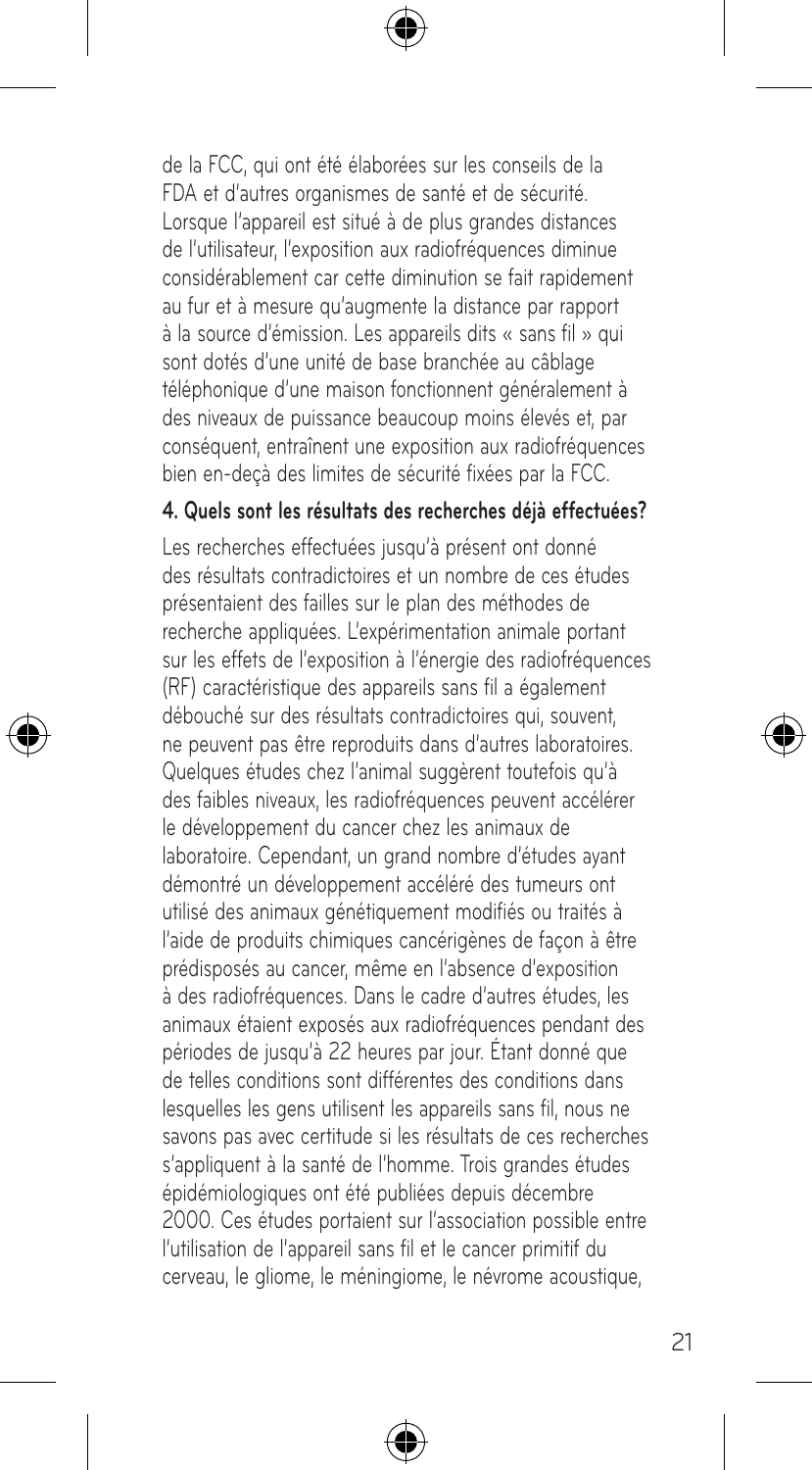les tumeurs du cerveau ou des glandes salivaires, la leucémie et divers autres cancers. Aucune de ces études n'a démontré l'existence d'effets nocifs sur la santé suite à l'exposition aux radiofréquences émises par les appareils sans fil.

Cependant, aucune de ces études ne répond aux questions relatives aux effets à long terme d'une exposition à ces radiofréquences puisque la période moyenne d'exposition utilisée dans le cadre de ces recherches était de trois ans environ.

#### **5. Quelles recherches doit-on mener pour déterminer si l'exposition aux radiofréquences émises par les appareils sans fil est nocive pour la santé?**

Une combinaison d'études en laboratoire et d'études épidémiologiques portant sur les utilisateurs d'appareils sans fil pourraient fournir certaines des données nécessaires. Des études portant sur l'exposition permanente d'animaux à ces radiofréquences pourraient être achevées dans quelques années. Toutefois, il faudrait utiliser un très grand nombre d'animaux pour obtenir une preuve fiable d'un effet cancérigène, s'il y en a un. Les études épidémiologiques peuvent fournir des données pouvant être appliquées directement aux populations humaines, mais il faut parfois effectuer un suivi sur une période de 10 ans ou plus pour obtenir des réponses au sujet des effets sur la santé (dont le cancer).

Ceci découle du fait qu'il faut parfois compter de nombreuses années entre le moment de l'exposition à un agent cancérigène et le développement d'une tumeur, le cas échéant. Par ailleurs, l'interprétation des études épidémiologiques est gênée par la difficulté qu'il y a à mesurer l'exposition réelle aux radiofréquences dans le cadre d'une utilisation au jour le jour des appareils sans fil. De nombreux facteurs affectent ces mesures, dont l'angle selon lequel l'appareil est tenu et le modèle de l'appareil utilisé.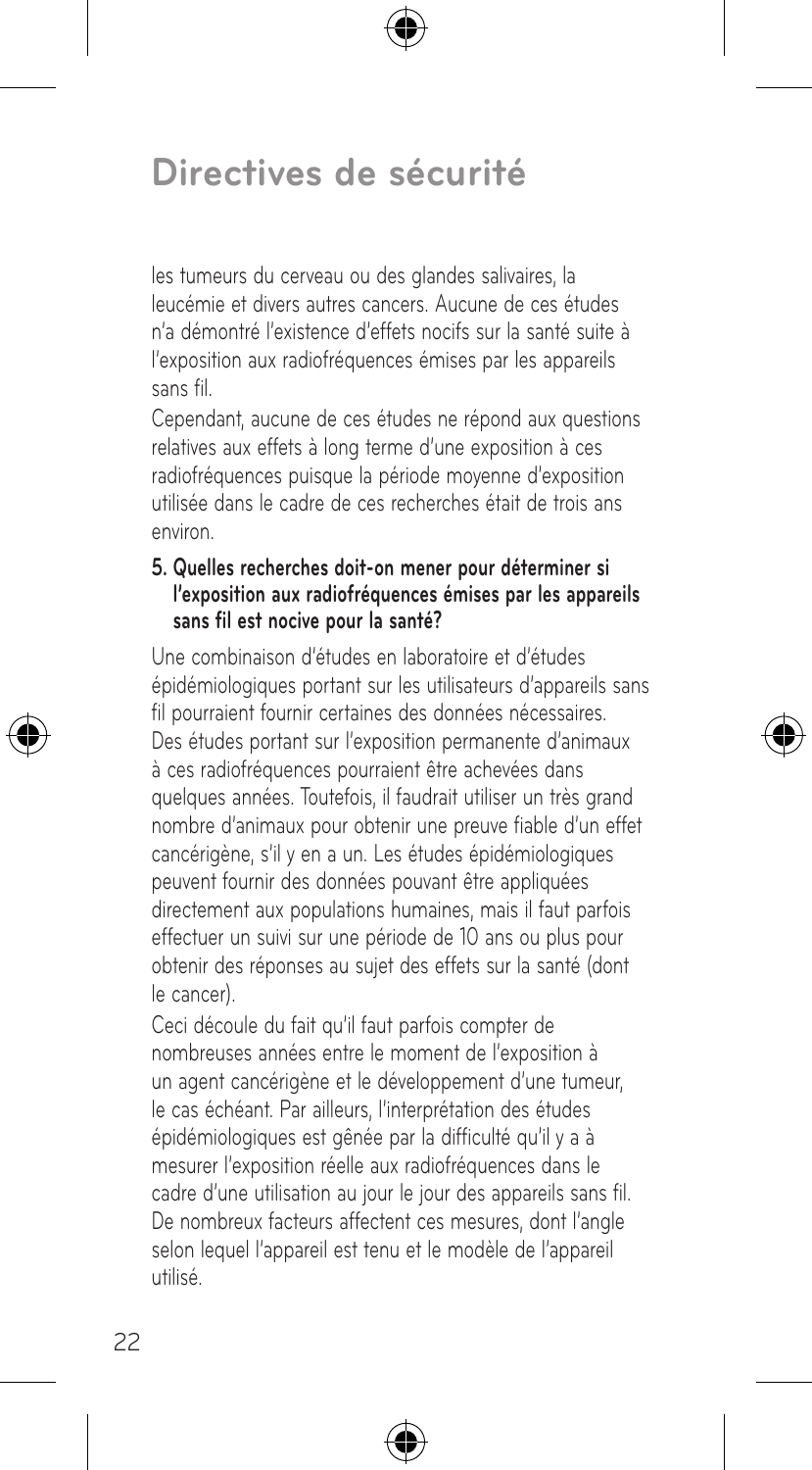#### **6. Que fait la FDA pour en apprendre davantage sur les effets potentiels sur la santé des radiofréquences émises par les appareils sans fil?**

La FDA collabore avec le U.S. National Toxicology Program ainsi qu'avec des groupes d'investigateurs du monde entier pour veiller à ce que les études les plus importantes chez l'animal soient menées de façon à traiter les questions importantes relativement aux effets de l'exposition à l'énergie des radiofréquences (RF). La FDA est un des participants principaux au Projet international pour l'étude des champs électromagnétiques ou Projet EMF depuis ses débuts en 1996. Un résultat influent de ce projet a été la création d'une liste détaillée des besoins en matière de recherche, ce qui a entraîné la mise sur pied de nouveaux programmes de recherche partout dans le monde. Ce projet a également permis d'élaborer une série de documents d'information, destinés au public, portant sur les champs électromagnétiques. La FDA et la Cellular Telecommunications & Internet Association (CTIA) ont conclu un accord officiel de coopération en matière de recherche et développement (Cooperative Research and Development Agreement ou CRADA) en vue de mener des recherches sur l'innocuité des appareils sans fil. La FDA assure la supervision scientifique par l'obtention de l'opinion de spécialistes du gouvernement, de l'industrie et des organismes académiques. Les recherches financées par la CTIA sont menées dans le cadre de contrats conclus avec des investigateurs indépendants. Les travaux initiaux comprennent des études en laboratoire et des études menées auprès d'utilisateurs d'appareils sans fil. Le CRADA couvre également une évaluation large des autres besoins en matière de recherche dans le contexte des plus récents développements dans ce domaine, partout dans le monde.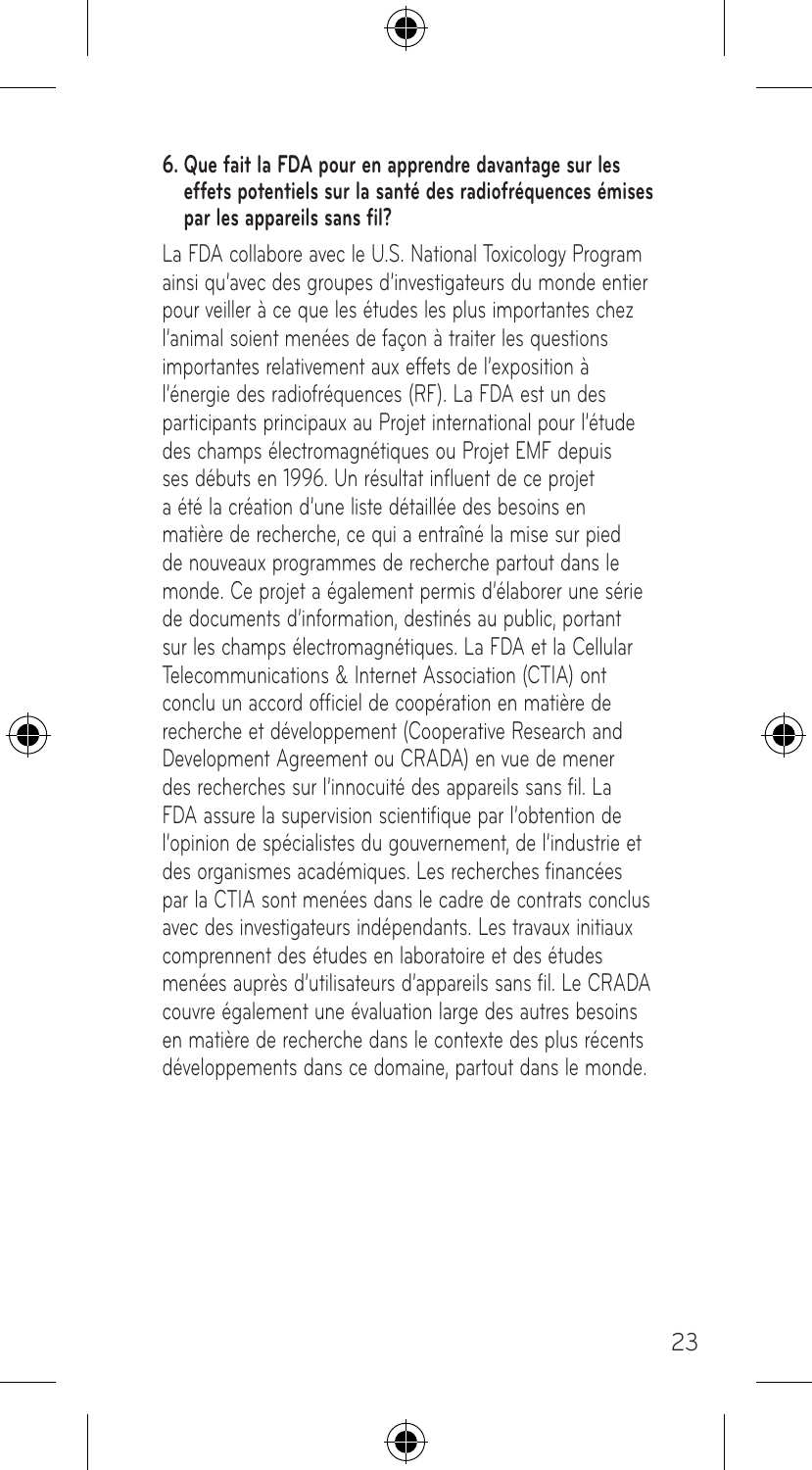#### **7. Comment puis-je connaître mon propre niveau d'exposition aux radiofréquences lorsque j'utilise mon appareil sans fil?**

Tous les appareils vendus aux États-Unis doivent être conformes aux directives de la Federal Communications Commission (FCC) en matière de limites d'exposition à l'énergie des radiofréquences (RF). La FCC/ISEDC a établi ces directives en collaboration avec la FDA et d'autres organismes fédéraux de santé et de sécurité. La limite fixée par la FCC/ISEDC en matière d'exposition aux RF émises par les appareils sans fil a été établie en fonction d'un débit d'absorption spécifique (DAS) de 1,6 watt par kilogramme (1,6 W/kg). La limite établie par la FCC/ISEDC est conforme aux normes de sécurité de l'Institute of Electrical and Electronic Engineering (IEEE) et du National Council on Radiation Protection and Measurement. Cette limite d'exposition tient compte de la capacité du corps humain à évacuer la chaleur des tissus qui absorbent l'énergie émise par les appareils et a été fixée de façon à être largement en-deçà des niveaux connus pour avoir des effets. Les fabricants d'appareils sans fil doivent indiquer à la FCC/ISEDC le niveau d'exposition aux RF de chacun de leurs modèles de l'appareil. Consultez le site Web de la FCC (http://www.fcc.gov/oet/rfsafety) pour savoir comment trouver le numéro d'identification de la FCC sur votre appareil. Ce numéro permet ensuite de trouver, dans la liste disponible en ligne, le niveau d'exposition aux radiofréquences correspondant.

#### **8. Qu'a fait la FDA pour mesurer l'énergie de radiofréquences émise par les appareils sans fil?**

L'Institute of Electrical and Electronic Engineers (IEEE), en collaboration et sous la direction des scientifiques et des ingénieurs de la FDA, est en train de développer une norme technique de mesure de l'exposition à l'énergie des radiofréquences émise par les apapreils sans fil et autres appareils de ce type. Cette norme, baptisée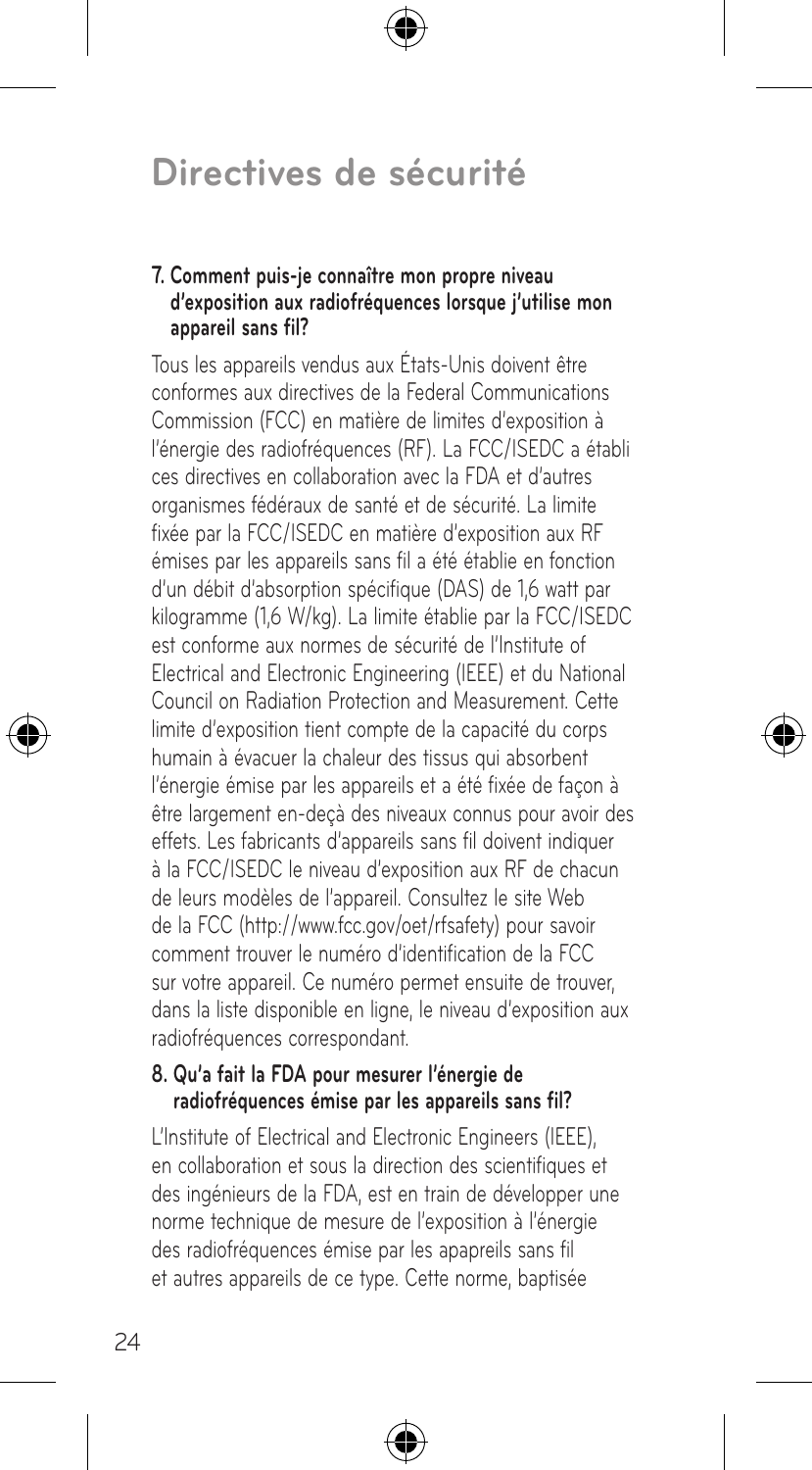Recommended Practice for Determining the Spatial-Peak Specific Absorption Rate (SAR) in the Human Body Due to Wireless Communications Devices: Experimental Techniques (pratique recommandée pour déterminer le débit d'absorption spécifique (DAS) spatial et maximal pour le corps humain suite à l'exposition à des appareils de communication sans fil : techniques expérimentales), établit la première méthodologie d'essai cohérente pour l'évaluation du débit auquel les radiofréquences sont absorbées par la tête des utilisateurs d'appareils sans fil. La méthode d'essai utilise un modèle de simulation de tissus de la tête humaine. Cette méthodologie d'essai DAS normalisée devrait améliorer considérablement la cohérence des mesures effectuées, dans divers laboratoires, sur le même appareil. Le débit d'absorption spécifique (DAS) indique la quantité d'énergie absorbée dans les tissus, soit par le corps en entier, soit par une petite partie seulement. Ce débit est mesuré en watts/kg (ou milliwatts/g) de matière. Il permet de déterminer si un appareil sans fil respecte les directives de sécurité établies.

#### **9. Que puis-je faire pour diminuer mon exposition aux radiofréquences émises par mon appareil sans fil?**

S'il existe un risque associé à ces produits — et, à l'heure actuelle, nous ne savons pas s'il y en a un — celui-ci est probablement minime. Mais si vous désirez éviter même les risques potentiels, vous pouvez prendre quelques précautions simples pour minimiser l'exposition à l'énergie des radiofréquences (RF). Étant donné que le temps est ici un facteur primordial dans le calcul de l'exposition subie par une personne, vous pouvez, dans un premier temps, diminuer le temps d'utilisation de votre appareil sans fil. Si vous devez avoir chaque jour de longs entretiens avec l'appareil, conservez une plus grande distance entre votre corps et la source de RF étant donné que l'exposition diminue considérablement avec la distance. Utilisez, par exemple, des écouteurs pour pouvoir garder l'appareil loin de votre corps; ou encore utilisez un appareil branché à une antenne éloignée. Nous vous rappelons que les données scientifiques actuelles n'indiquent aucun risque pour la santé associé à l'utilisation de l'appareil sans fil. Si, toutefois, vous vous préoccupez de l'exposition aux RF émises par ces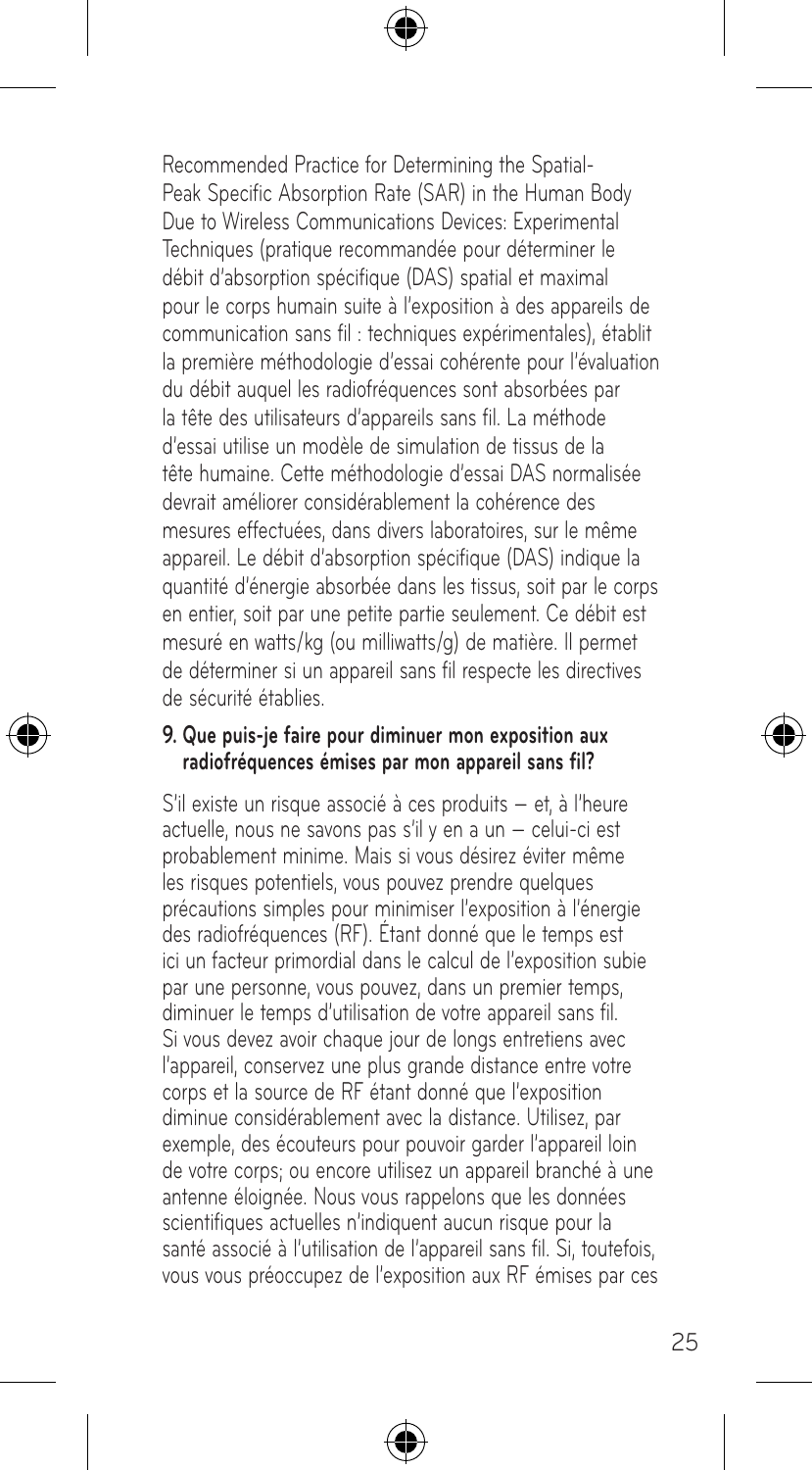appareils, des précautions comme celles décrites ci-dessus vous permettront de minimiser cette exposition.

#### **10. Qu'en est-il des enfants qui utilisent un appareil sans fil?**

Il n'existe aucune preuve de danger pour les utilisateurs d'appareils sans fil, y compris les enfants et les adolescents. Si vous désirez limiter l'exposition d'un enfant ou d'un adolescent aux radiofréquences (RF) émises par l'appareil sans fil, appliquez les précautions décrites ci-dessus. Le simple fait de réduire le temps passé à l'appareil et d'augmenter la distance entre l'appareil et le corps de l'utilisateur permet de diminuer l'exposition aux radiofréquences. Certains groupes parrainés par des gouvernements déconseillent l'utilisation d'un appareil sans fil par les enfants. Ainsi, en décembre 2000, le gouvernement du Royaume-Uni a distribué des dépliants contenant cette recommandation. Ce document soulignait toutefois qu'il n'existait aucune preuve d'un lien entre l'utilisation d'un appareil sans fil et l'apparition de tumeurs au cerveau ou autres effets nocifs. La recommandation de restreindre l'utilisation de cet appareil par les enfants était formulée à titre strictement préventif et n'était pas fondée sur des preuves scientifiques de quelque risque que ce soit pour la santé.

#### **11. Quels sont les risques d'interférences avec les appareils médicaux?**

L'énergie des radiofréquences (RF) émises par les appareils sans fil peut créer des interférences avec certains appareils électroniques. C'est pourquoi la FDA a participé au développement d'une méthode d'essai détaillée permettant de mesurer les interférences électromagnétiques (EMI) entre les stimulateurs cardiaques implantables et les défibrillateurs, d'une part et les appareils sans fil, d'autre part. Cette méthode d'essai fait désormais partie d'une norme parrainée par l'Association for the Advancement of Medical instrumentation (AAMI). La version finale, résultat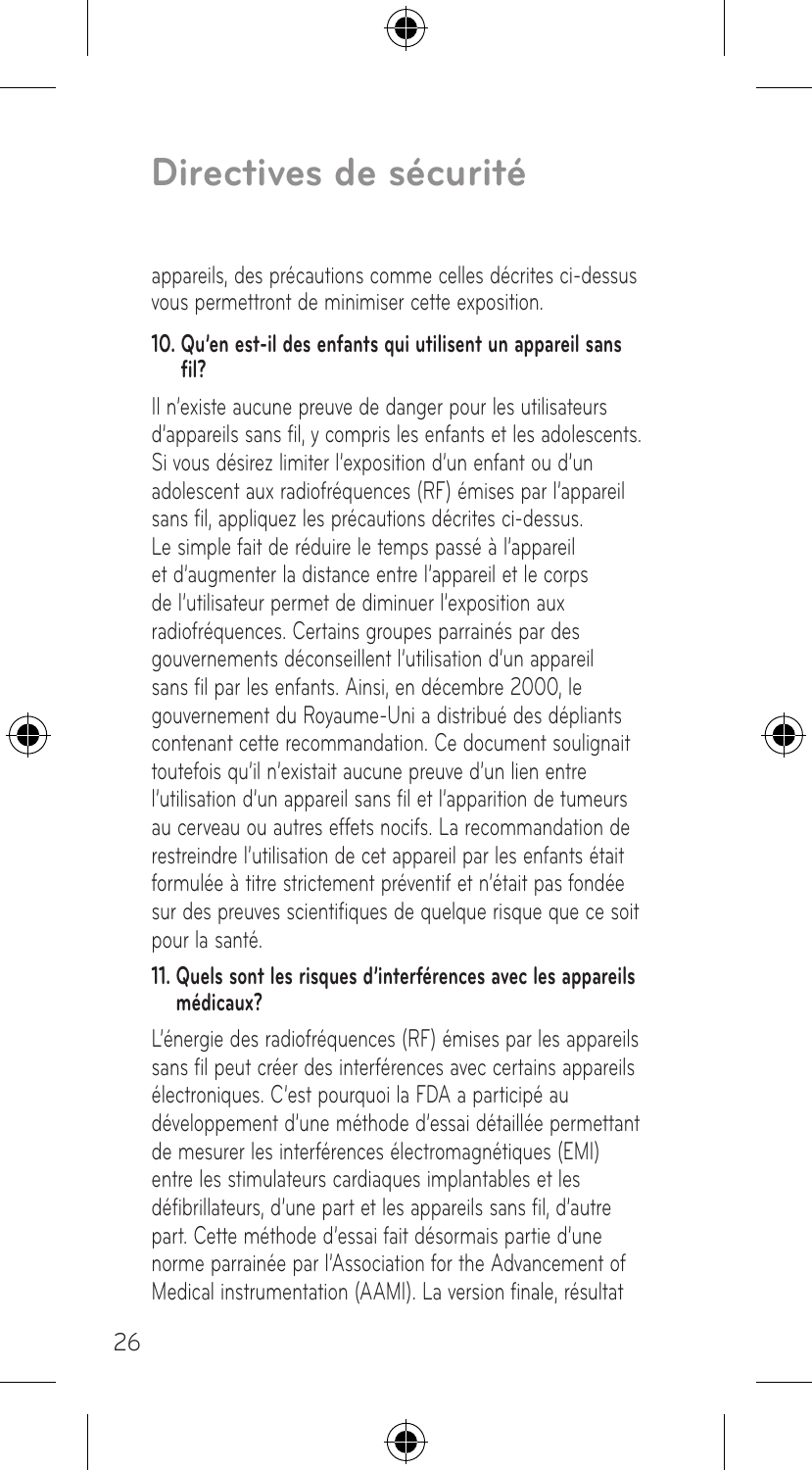d'un effort conjoint de la FDA, de fabricants d'appareils médicaux et de nombreux autres groupes, a été achevée fin 2000. Cette norme permet aux fabricants de s'assurer que leurs stimulateurs cardiaques et leurs défibrillateurs sont convenablement protégés contre les interférences électromagnétiques émises par les appareils sans fil. La FDA a testé des prothèses auditives en vue de déceler la présence d'interférences avec les appareils sans fil portatifs et a participé à la création d'une norme volontaire parrainée par l'Institute of Electrical and Electronic Engineers (IEEE). Cette norme identifie les méthodes d'essai et les exigences en termes de performance pour les prothèses auditives et les appareils sans fil, de façon à éliminer les interférences lorsqu'une personne utilise simultanément un appareil « compatible » et une prothèse auditive également « compatible ». Cette norme a été approuvée par l'IEEE en 2000. La FDA poursuit son suivi de l'utilisation des appareils sans fil afin d'identifier les interactions potentielles avec d'autres appareils médicaux. Si des interférences dangereuses étaient identifiées, la FDA effectuerait des essais pour évaluer les interférences en question et trouver une solution à ce problème.

#### **12. Où puis-je trouver d'autres renseignements à ce sujet?**

Innovation, Sciences et Développement économique Canada (https://www.ic.gc.ca/eic/site/smt-gst.nsf/fra/sf09583.html) Vous trouverez des renseignements complémentaires auprès des organismes suivants : Page Web de la FDA consacrée aux appareils sans fil (http://www.fda.gov/) FCC : RF Safety Program (http://www.fcc.gov/oet/rfsafety) International Commission on Non-lonizing Radiation Protection (http://www.icnirp.org) Projet international pour l'étude des champs électromagnétiques de l'Organisation mondiale de la Santé (OMS) (http://www.who.int/emf) National Radiological Protection Board (R.-U.) (http://www.hpa.org.uk/radiation/)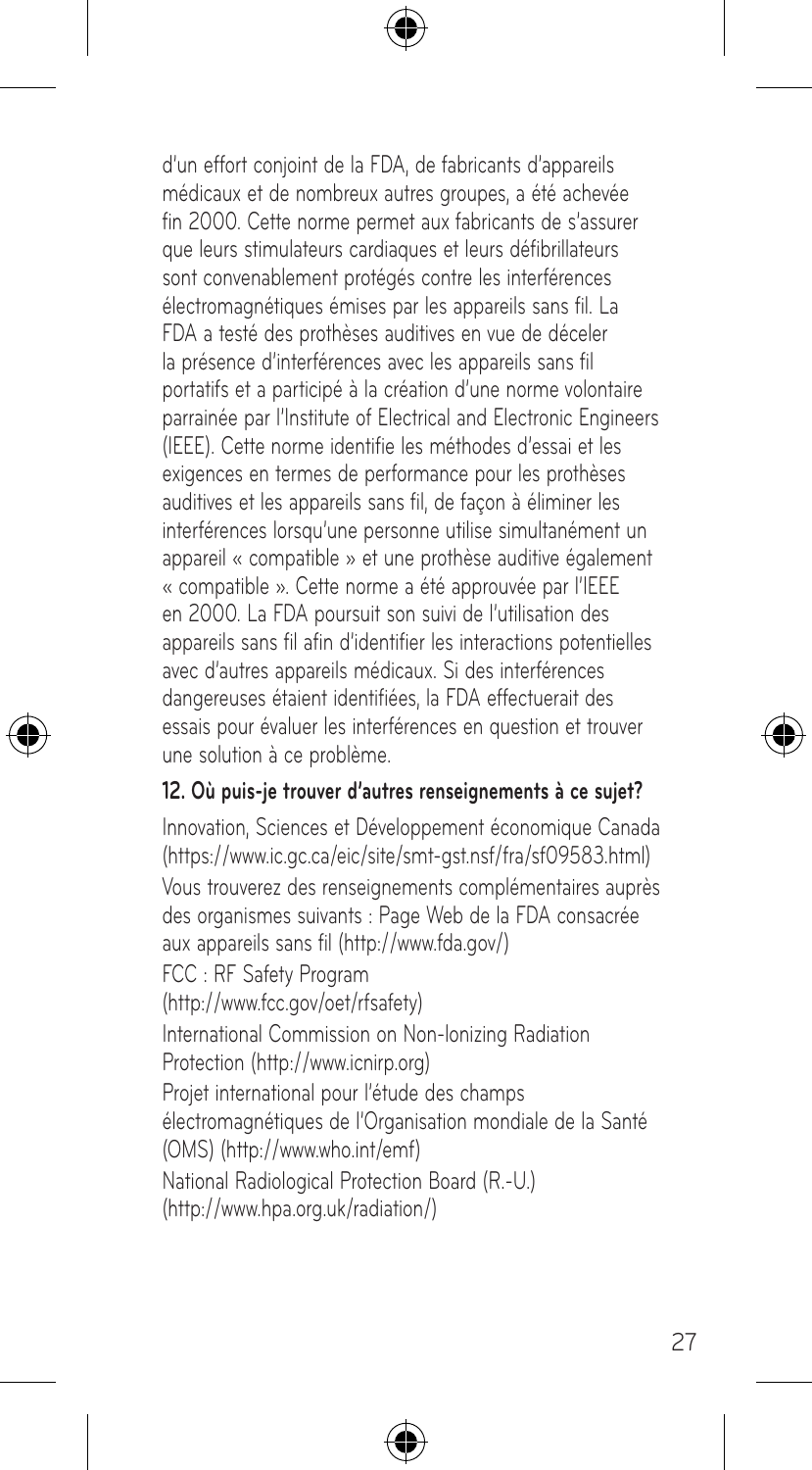#### **Dix conseils de sécurité pour les automobilistes**

Votre appareil sans fil vous permet de communiquer oralement quasiment n'importe où, n'importe quand. Cependant, la possession d'un appareil sans fil n'est pas sans comporter quelques responsabilités. Lorsque vous conduisez, vous êtes d'abord et avant tout responsable de votre conduite.

Si vous utilisez un appareil sans fil en conduisant, soyez rationnel et rappelez-vous des conseils suivants :

- 1. Familiarisez-vous avec votre appareil sans fil et ses fonctions, telles que la composition abrégée et le rappel automatique. Lisez attentivement le manuel d'instructions et apprenez à vous servir des fonctions offertes par la plupart des appareils, telles que le rappel automatique et la mémoire. Efforcez-vous également de mémoriser le clavier de l'appareil afin de pouvoir utiliser la fonction de composition abrégée tout en gardant vos yeux sur la route.
- 2. Lorsque cela est possible, utilisez un accessoire mains libres. Divers accessoires mains libres pour appareils sans fil sont désormais disponibles. Si cela est possible, mettez ces accessoires à profit, que vous choisissiez un appareil déjà installé ou un haut-parleur mains libres.
- 3. Placez votre appareil sans fil de manière à y avoir facilement accès. Veillez à placer votre appareil sans fil à portée de main, dans un endroit où vous pouvez le saisir tout en gardant vos yeux sur la route. Si vous recevez un appel à un moment inopportun, laissez si possible la boîte vocale répondre à votre place.
- 4. Interrompez la conversation durant les conditions ou les situations de conduite dangereuse. Informez votre interlocuteur que vous conduisez; si nécessaire, interrompez l'appel lorsque le trafic est intense ou en cas de conditions météorologiques dangereuses. La pluie, le grésil, la neige et le verglas peuvent être dangereux, tout comme une circulation à densité élevée. En tant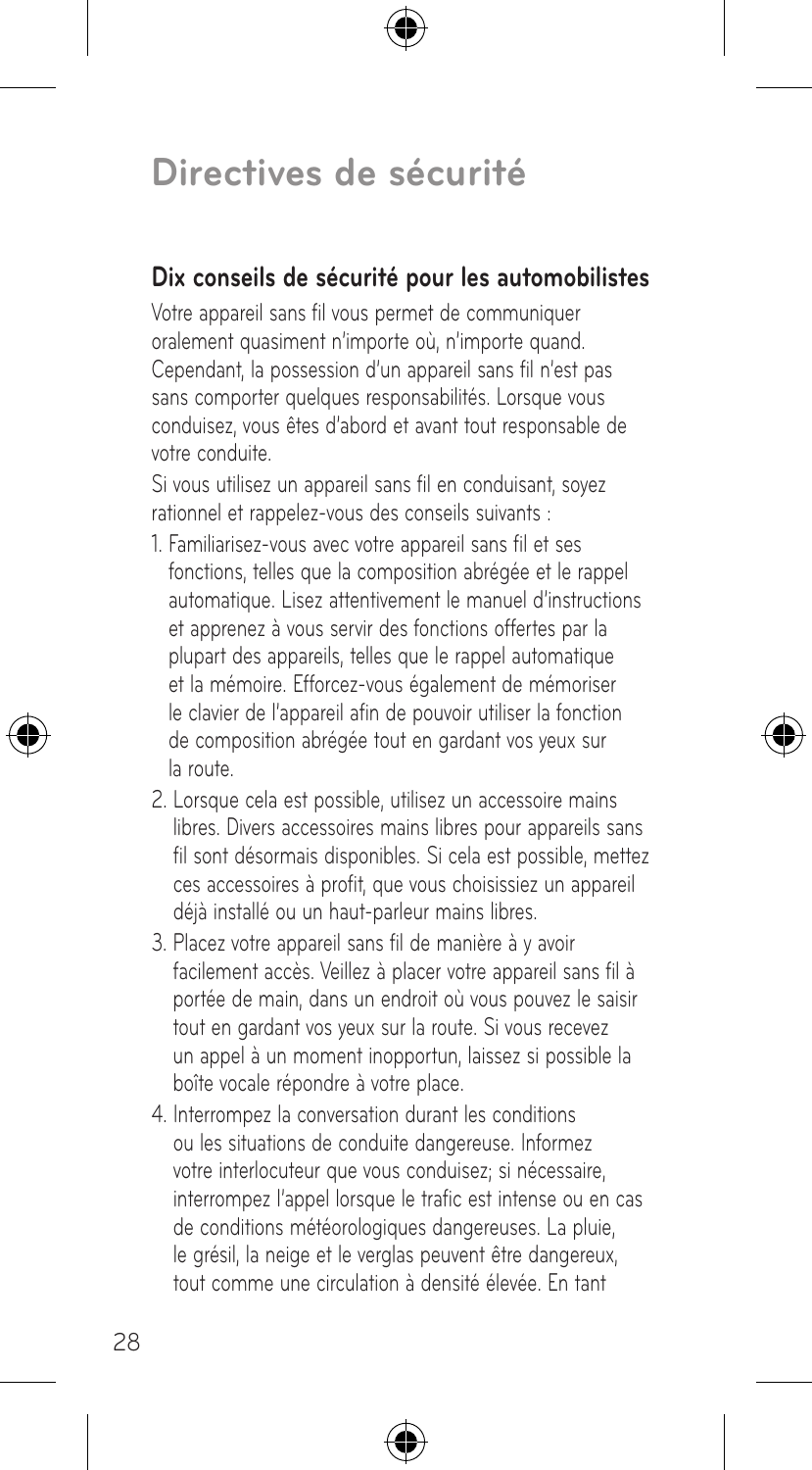que conducteur, vous devez avant tout rester attentif à la route.

- 5. Ne prenez pas de note et ne recherchez pas des numéros de l'appareil pendant que vous conduisez. Si vous consultez un carnet d'adresses ou une carte d'affaires, ou si vous rédigez un mémo tandis que vous conduisez, vous ne regardez pas où vous allez. C'est évident. Ne vous mettez pas en situation de danger parce que vous êtes en train de lire ou d'écrire et que vous n'êtes pas attentif à la route ou aux véhicules à proximité.
- 6. Faites preuve de bon sens lorsque vous utilisez votre appareil et évaluez le trafic; si possible, effectuez vos appels lorsque vous êtes à l'arrêt ou avant de vous engager dans le trafic. Essayez de prévoir vos appels avant de prendre la route ou faites en sorte de placer vos appels lorsque vous êtes à l'arrêt (panneau d'arrêt, feu de circulation, etc.). Si vous devez effectuer un appel en conduisant, suivez ce simple conseil : composez quelques chiffres, vérifiez la route et vos rétroviseurs, puis continuez.
- 7. Évitez les conversations stressantes ou émotionnelles qui peuvent vous distraire. Ces conversations sont déconseillées en conduisant; elles peuvent vous distraire et même être dangereuses lorsque vous êtes au volant. Informez vos interlocuteurs que vous êtes au volant et, si nécessaire, interrompez les conversations susceptibles de vous distraire.
- 8. Utilisez votre appareil sans fil pour demander de l'aide. Votre appareil sans fil représente un outil idéal pour vous protéger, ainsi que votre famille, dans les situations dangereuses; grâce à lui, seuls trois chiffres suffisent pour appeler à l'aide. Composez le 911 ou tout autre numéro d'urgence local en cas d'incendie, d'accident de la route, de risque routier ou d'urgence médicale. N'oubliez pas, cet appel est gratuit sur votre appareil sans fil!
- 9. Utilisez votre apapreil sans fil pour aider les autres dans des situations d'urgence. Il vous donne une parfaite opportunité d'œuvrer pour le bien de votre communauté. Si vous êtes témoin d'un accident de la route, d'un crime en train de se produire ou d'une autre urgence grave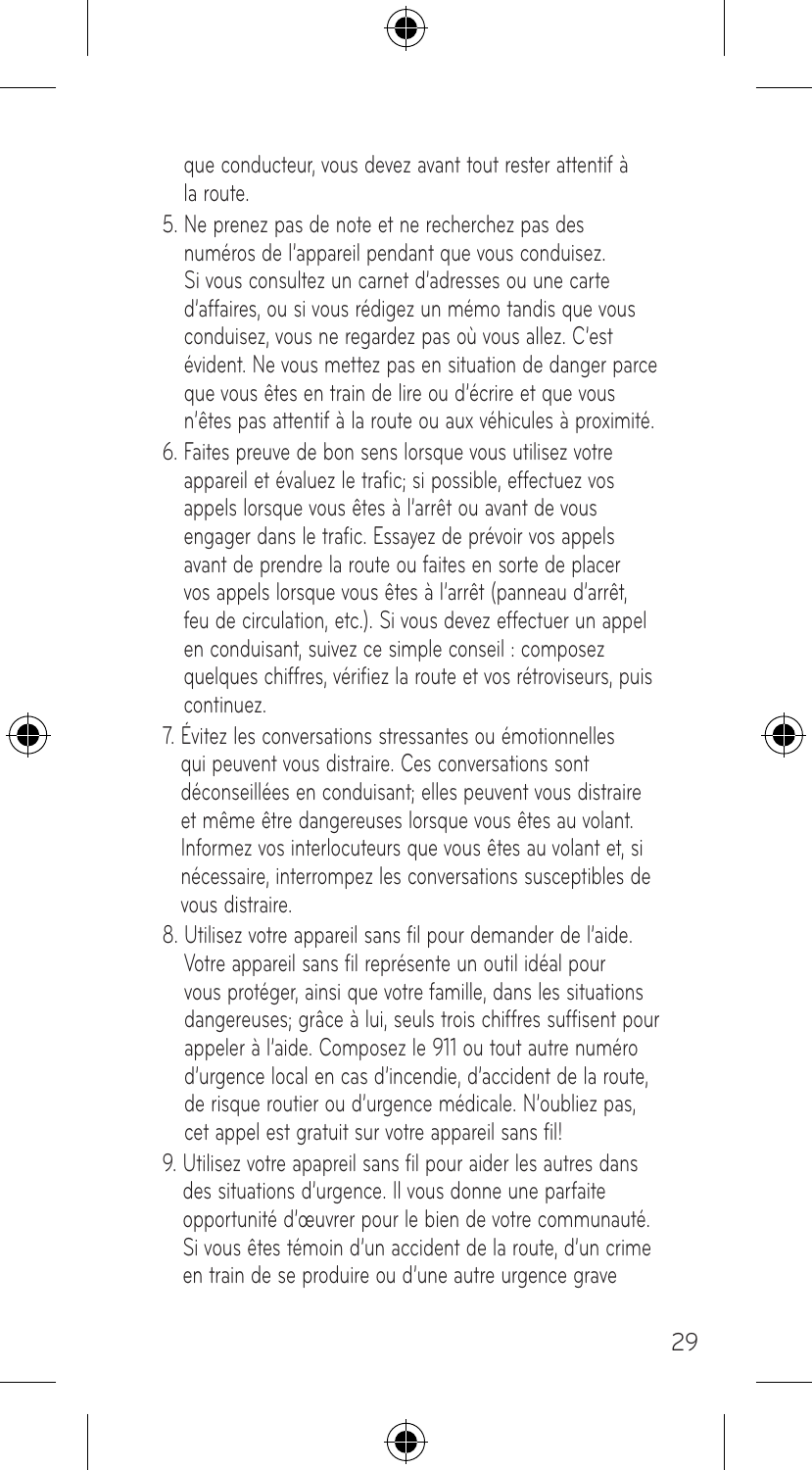où des vies sont en danger, appelez le 911 ou tout autre numéro d'urgence local, comme vous voudriez que les autres agissent pour vous.

10. Appelez l'assistance routière ou un numéro d'assistance de non-urgence sans fil si nécessaire. Lorsque vous conduisez, certaines situations requièrent votre attention mais peuvent ne pas être assez graves pour justifier un appel aux services d'urgence. Vous pouvez cependant utiliser votre appareil sans fil pour porter secours. Si vous voyez un véhicule en panne qui ne présente pas de risque grave, un feu de circulation cassé, un accident de la route mineur où personne ne semble être blessé ou un véhicule que vous savez être volé, appelez l'assistance routière ou un autre numéro d'assistance pour les situations non urgentes.

Pour en savoir plus, veuillez composer le 888-901-SAFE.

### **Renseignements sur le DAS (débit d'absorption spécifique) à l'intention des consommateurs**

#### **Ce modèle de l'appareil est conforme aux exigences gouvernementales en matière d'exposition aux ondes radioélectriques.**

Votre appareil sans fil est un émetteur-récepteur radio. Il a été conçu et fabriqué de façon à ne pas dépasser les limites d'émission d'énergie de radiofréquences (RF) fixées par la Federal Communications Commission (FCC) du gouvernement des États-Unis. Ces limites font partie d'un ensemble complet de directives établissant les niveaux autorisés d'énergie de radiofréquences pour la population en général. Ces directives sont fondées sur des normes élaborées par des organisations scientifiques indépendantes au moyen d'une évaluation périodique et rigoureuse des études scientifiques menées dans ce domaine. Ces normes appliquent une marge de sécurité importante de façon à assurer la sécurité de toutes les personnes, quels que soient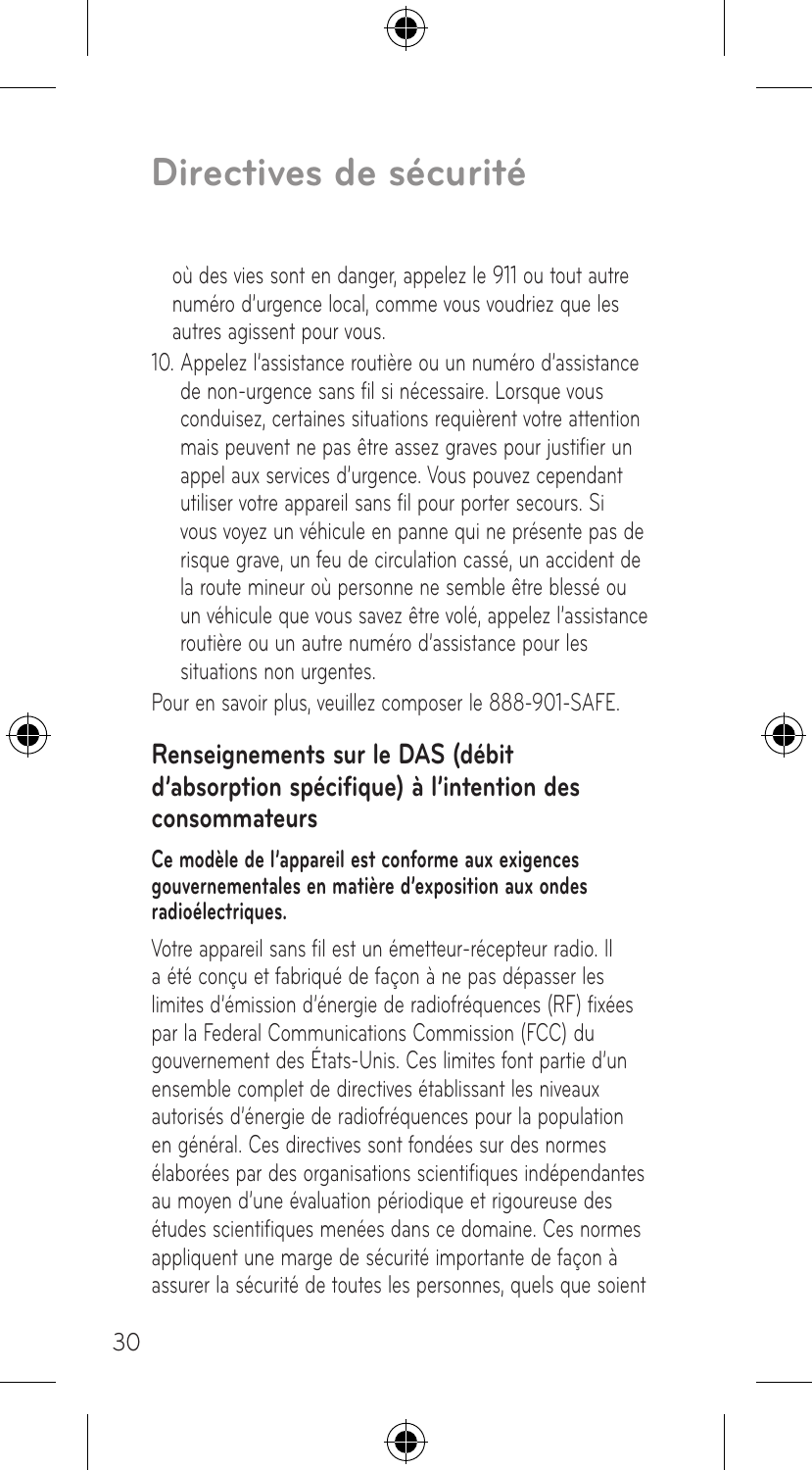leur âge et leur état de santé.

La norme d'exposition pour les appareils sans fil utilise une unité de mesure appelée débit d'absorption spécifique ou DAS. La limite DAS fixée par la FCC est de 1,6 W/kg. \* Les essais portant sur le DAS sont effectués en utilisant les positions de fonctionnement standard spécifiées par la FCC; l'appareil transmet au niveau de puissance homologuée le plus élevé, sur toutes les bandes de fréquences testées. Bien que le DAS soit déterminé selon le niveau de puissance homologuée le plus élevé, le niveau réel du DAS de l'appareil lorsqu'il fonctionne est parfois très inférieur à cette valeur maximale. En général, étant donné que l'appareil est conçu pour fonctionner à des niveaux de puissance multiples de façon à n'utiliser que la puissance nécessaire pour accéder au réseau, plus vous êtes près de l'antenne de la station de base, plus la puissance de sortie est faible.

Avant qu'un appareil ne soit proposé sur le marché, il doit être testé et homologué par la FCC afin de garantir qu'il n'excède pas la limite fixée dans le cadre des exigences du gouvernement en matière d'exposition sécuritaire. Des essais sont effectués en tenant compte des positions et des emplacements (utilisation près de l'oreille, appareil porté sur soi, par exemple), conformément aux exigences de la FCC pour chaque modèle.

Bien que les niveaux de DAS puissent varier selon l'appareil et la position, dans chaque cas les exigences gouvernementales en matière d'exposition sécuritaire sont respectées.

La FCC a accordé une « autorisation de matériel » (Equipment Authorization) pour cet appareil, reconnaissant ainsi que tous les niveaux de DAS signalés sont conformes aux directives de la FCC en matière d'émission de radiofréquences (RF). Les données de DAS pour ce modèle ont été déposées auprès de la FCC et peuvent être consultées dans la section intitulée Display Grant du site Web de la FCC (http://www.fcc.gov/oet/fccid), sous le code FCC : ZNFQ630UM.

De plus, les valeurs les plus élévées de DAS sont disponibles sur le site de LG: https://www.lg.com/global/support/sar/sar.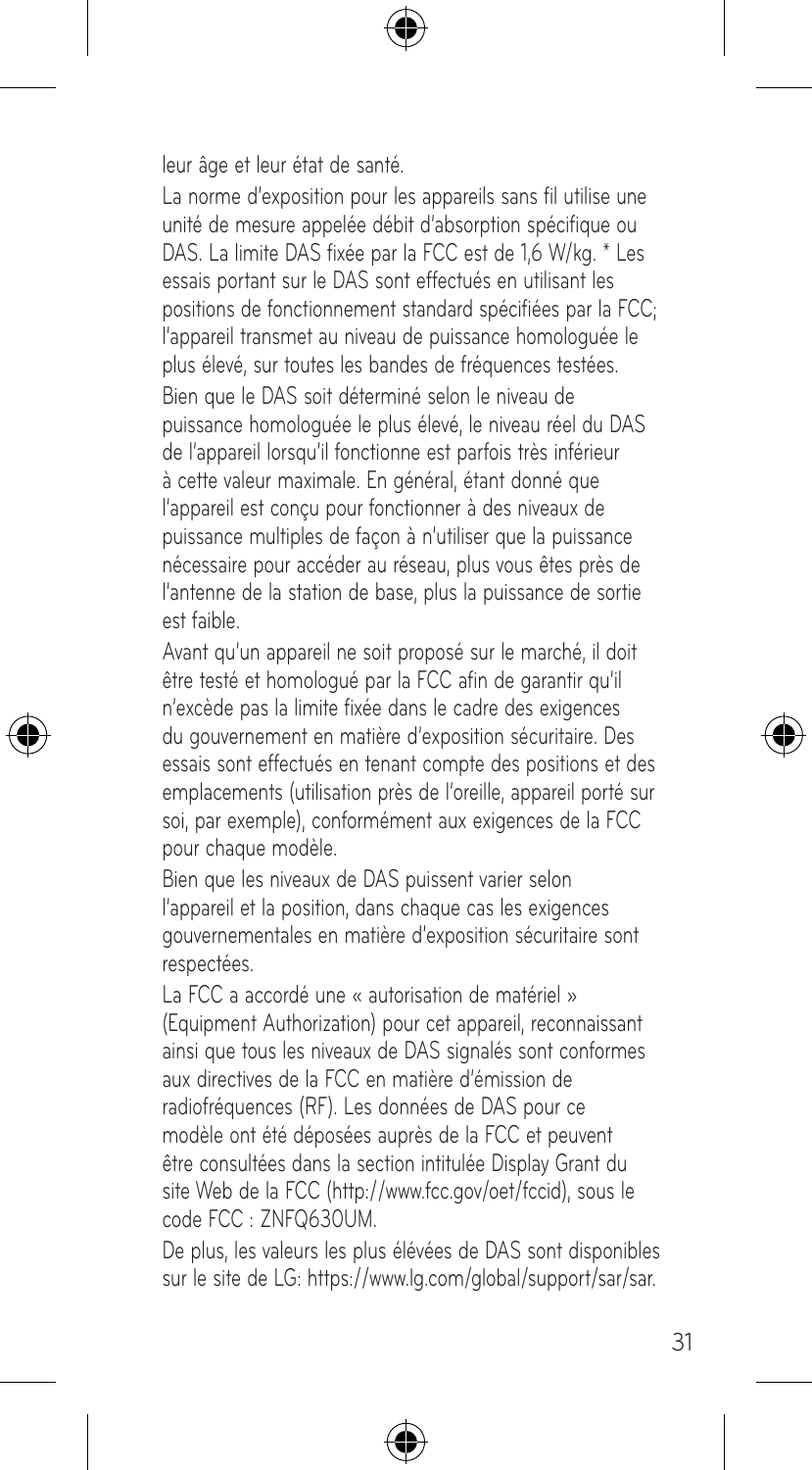## **Directives de sécurité**

D'autres renseignements sur le DAS sont offerts sur le site Web de la Cellular Telecommunications Industry Association (CTIA), à l'adresse http://www.ctia.org/.

\*Au Canada et aux États-Unis, le DAS limite pour les appareils mobiles utilisés par le grand public est de 1,6 W/kg en moyenne par gramme de tissu. Cette limite prévoit une marge de sécurité importante pour assurer au public une protection supplémentaire et tenir compte des variations dans les mesures.

\* Ce produit est conforme aux directives de la FCC et ISEDC concernant l'exposition aux radiofréquences. Code FCC : ZNFQ630UM IC : 2703C-Q630UM

#### **Précautions à prendre lors de l'utilisation des cartes SIM**

- • N'insérez pas la carte SIM dans l'appareil avant d'avoir enlevé l'étiquette ou le film de protection. Cela pourrait l'endommager.
- • Ne retirez pas la carte SIM lorsque vous utilisez l'appareil. Cela pourrait endommager la carte SIM ou le système.
- • Faites particulièrement attention à la carte SIM afin de vous assurer qu'elle ne soit ni rayée ni tordue, ou qu'elle n'ait pas été endommagée par un aimant. Cela pourrait entraîner la suppression des fichiers enregistrés sur la carte SIM ou causer des dysfonctionnements.

#### **Précautions à prendre lors de l'utilisation des cartes mémoire**

• Assurez-vous d'insérer la carte mémoire dans le bon sens. Dans le cas contraire, vous pourriez l'abîmer.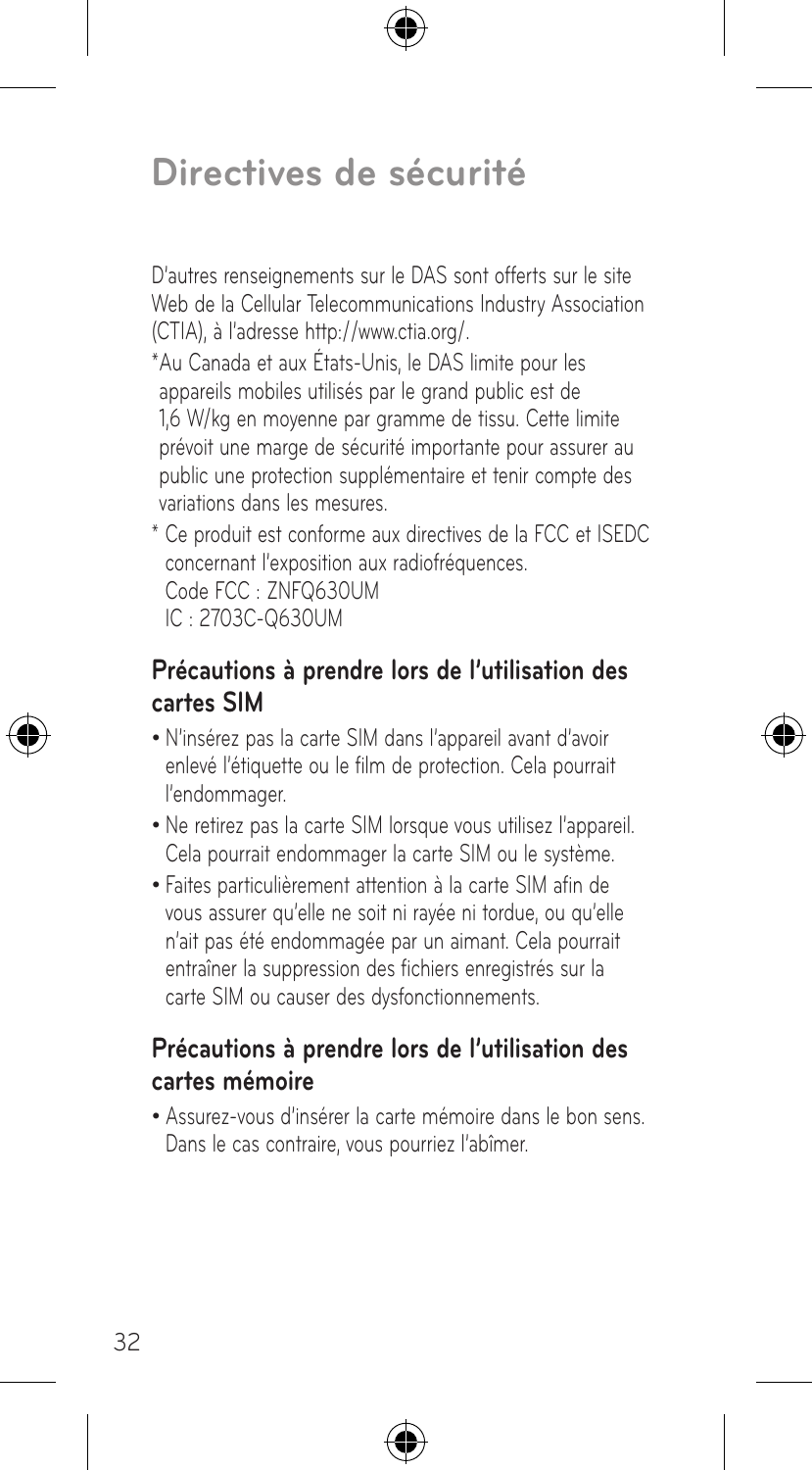#### **Attention!**

- • L'appareil destiné à la bande de fréquences 5150 à 5250 MHz doit être utilisé à l'intérieur seulement afin de réduire tout risque d'interférences pouvant nuire aux opérations des systèmes satellites mobiles sur un canal commun;
- • le gain d'antenne maximum autorisé pour les appareils dans les bandes de fréquences 5250 à 5350 MHz et 5470 à 5725 MHz doit respecter la limite p.i.r.e.; et
- • le gain d'antenne maximum autorisé pour les appareils dans les bandes de fréquences 5725 à 5825 MHz doit respecter les limites p.i.r.e. limites spécifiées pour l'utilisation point à point et non point à point tel que nécessaire.

\*Les radars à haute puissance sont attribués comme utilisateurs principaux (utilisateurs prioritaires) des bandes de fréquences 5250 à 5350 MHz et 5650 à 5850 MHz, et ces radars peuvent causer des interférences ou des dommages aux appareils LE-LAN.

#### **Marques de commerce**

- • **Bluetooth®** est une marque déposée de Bluetooth SIG, Inc. dans le monde entier.
- • Wi-Fi® et le logo Wi-Fi sont des marques déposées de Wi-Fi Alliance.
- Copyright ©2020 LG Electronics Inc. Tous droits réservés. LG et le logo LG sont des marques déposées du Groupe LG et de ses filiales.
- • Google est une marque de commerce de Google LLC.
- • Couvert par une ou plusieurs revendications de brevets répertoriés à patentlist.hevcadvance.com.

#### **AVERTISSEMENT!**

#### **Instructions relatives au remplacement de la batterie**

- Une batterie Li-ion est un composant dangereux qui peut occasionner des blessures.
- Le remplacement de la batterie par une personne non qualifiée risque d'endommager l'appareil.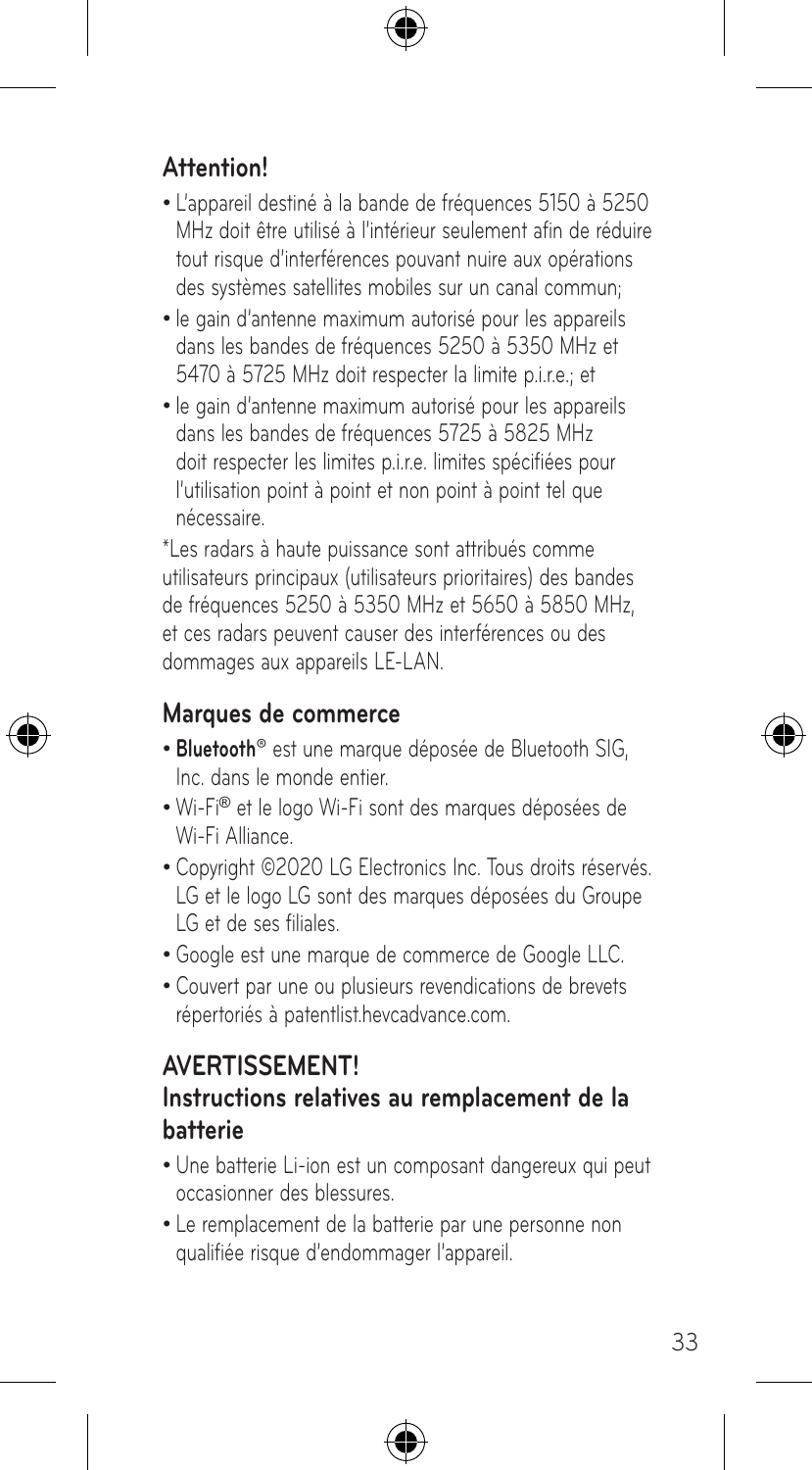# **Directives de sécurité**

• Votre appareil contient une batterie interne. Pour votre sécurité, ne retirez pas le couvercle arrière. Si vous devez remplacer la batterie, faites effectuer le remplacement chez votre revendeur ou à un point de service LG Electronics agréé.

#### **Informations sur les logiciels libres**

Pour obtenir le code source conformément aux dispositions de la licence publique générale, de la licence publique générale limitée, de la licence publique Mozilla et de toute autre licence régissant les logiciels à code source libre contenus dans cet appareil, visitez le site http://opensource. lge.com.

En plus du code source, toutes les dispositions de licence, les exonérations de garantie et les avis de droits d'auteurs peuvent aussi être téléchargés.

LG Electronics mettra également à votre disposition le code source libre sur CD-ROM pour un prix couvrant le coût de la distribution (coût du support, de l'expédition et de la manutention) sur simple demande par courriel à l'adresse opensource@lge.com.

Cette offre est valable pendant une période de trois ans à compter de la date de la dernière distribution de ce produit. Cette offre est valide pour quiconque possède cette information.

#### **Avis relatif à la réglementation (Numéro d'ID de la FCC/IC, etc.)**

Pour les détails concernant la réglementation, sélectionnez **Paramètres** > **Système** > **Réglementations et sécurité**.

## **METTRE À JOUR votre appareil**

Accédez aux plus récentes versions du micrologiciel, aux nouvelles fonctionnalités logicielles et aux améliorations.

• **Sélectionnez Mise à jour du logiciel dans le menu Paramètres de votre appareil.**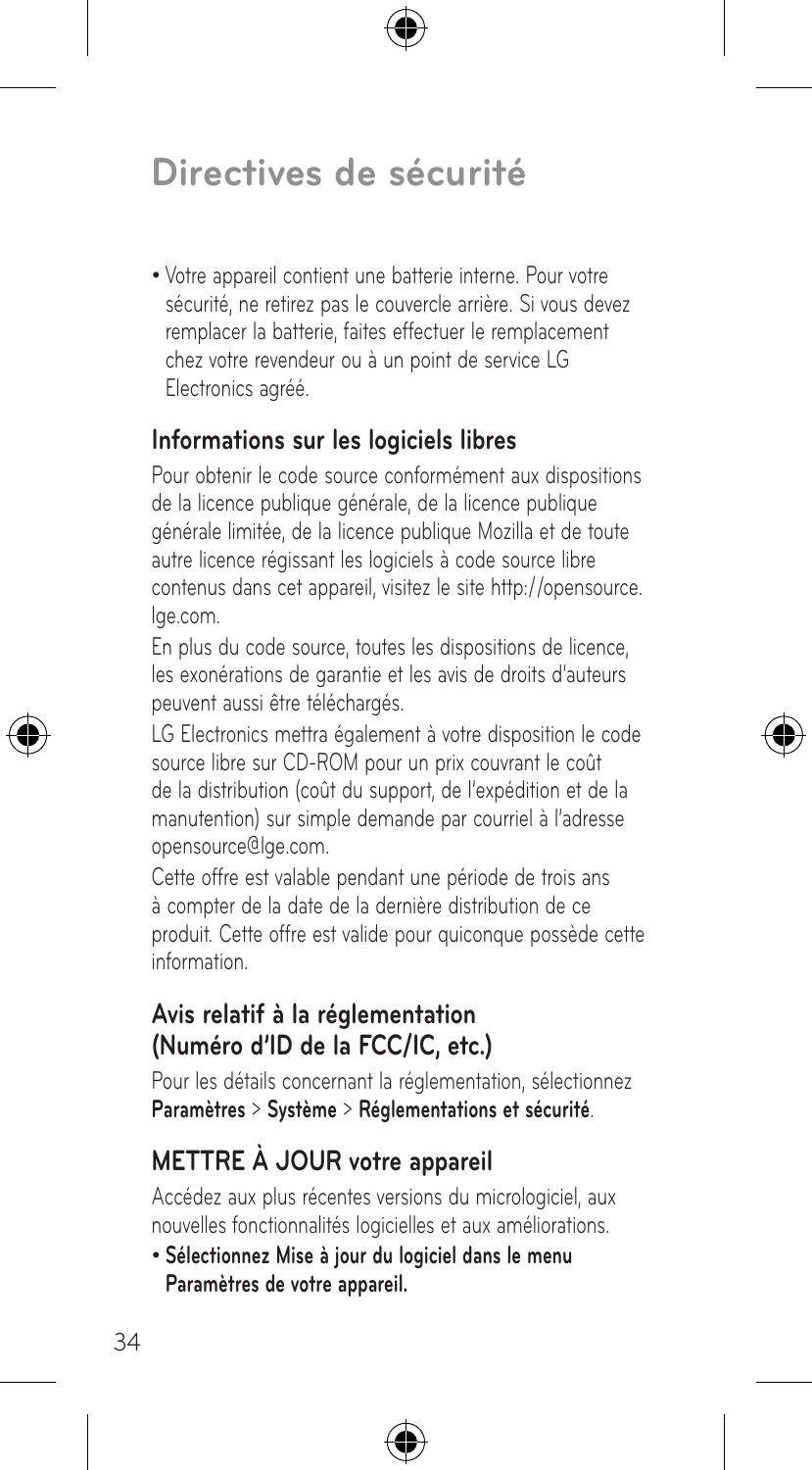#### **Guide anti-vol**

Réglez votre appareil de manière à empêcher d'autres personnes de l'utiliser s'il a été réinitialisé aux réglages d'usine sans votre autorisation. Par exemple, si votre appareil a été perdu, volé ou nettoyé, seul quelqu'un qui a votre compte Google ou les informations de verrouillage de l'écran peut utiliser l'appareil.

La seule chose que vous ayez à faire pour être sûr que votre appareil est protégé est de :

- • **Régler un verrouillage d'écran** : si votre appareil est perdu ou volé, mais que vous avez paramétré un verrouillage d'écran, l'appareil ne peut pas être effacé en utilisant le menu des réglages, à moins que votre écran ne soit déverrouillé.
- • **Ajouter votre compte Google à votre appareil** : si votre appareil est nettoyé, mais que vous mais que vous y avez ajouté un compte Google, l'appareil ne pourra pas terminer le processus de paramétrage tant que les informations du compte Google ne seront pas saisies à nouveau.

Une fois que votre appareil est protégé, vous aurez besoin soit de déverrouiller votre écran, soit d'entrer le mot de passe de votre compte Google, si vous avez besoin de faire une réinitialisation aux réglages d'usine. Cela permet d'assurer que la réinitialisation est bien faite soit par vousmême, soit par une personne de confiance.



N'oubliez pas votre compte Google et le mot de passe que vous avez ajouté à votre appareil avant de procéder à une réinitialisation aux réglages d'usine. Si vous n'êtes pas en mesure de fournir les renseignements sur le compte au cours du processus d'installation, vous ne pourrez plus utiliser l'appareil après avoir fait la réinitialisation aux réglages d'usine.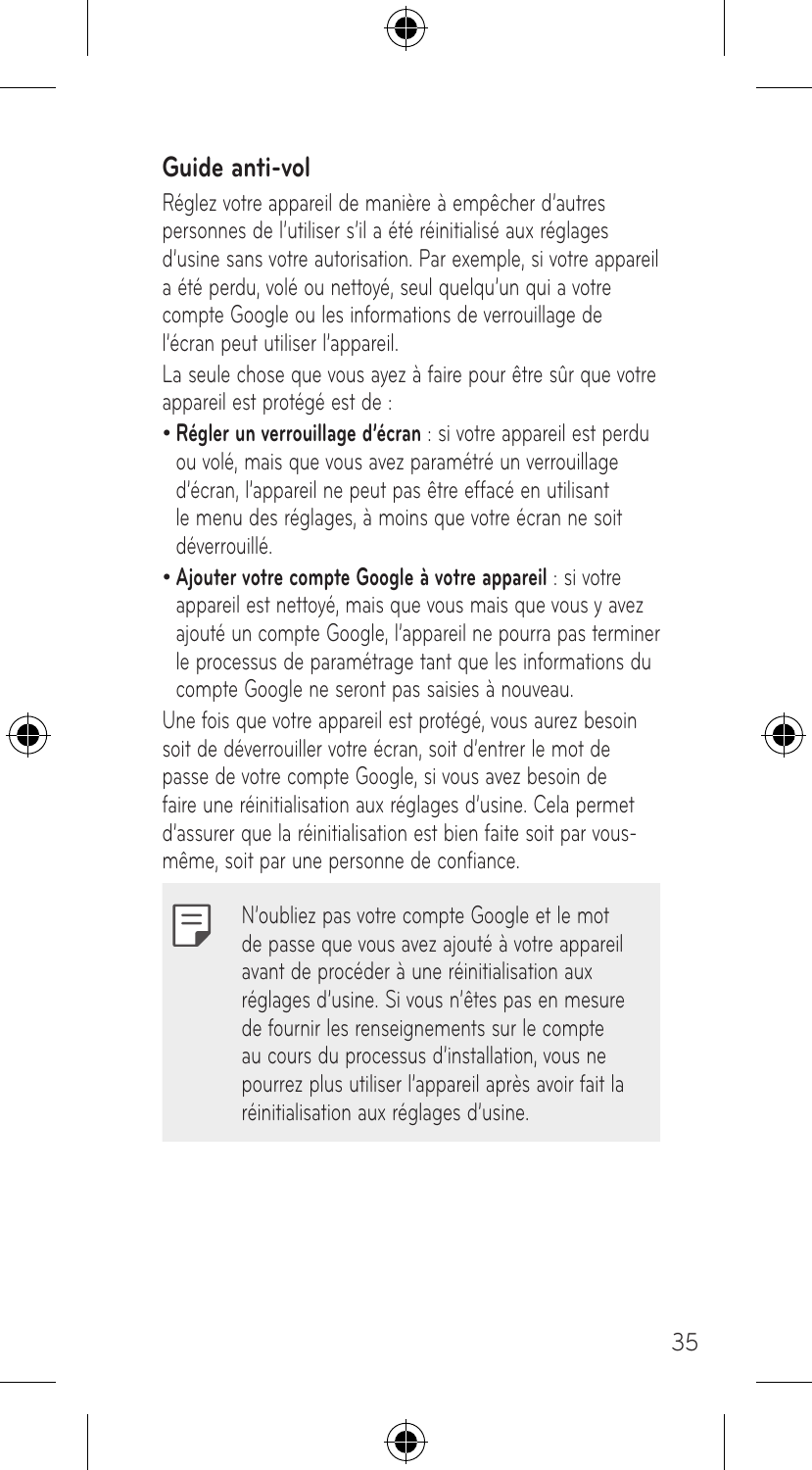# **GARANTIE LIMITÉE**

AVIS D'ARBITRAGE : LA PRÉSENTE GARANTIE LIMITÉE CONTIENT UNE DISPOSITION SUR L'ARBITRAGE QUI EXIGE QUE LE RÈGLEMENT DES DIFFÉRENDS ENTRE VOUS ET LG S'EFFECTUE PAR ARBITRAGE EXÉCUTOIRE PLUTÔT QUE DEVANT UN TRIBUNAL, À MOINS QUE LES LOIS DE Votre PROVINCE OU TERRITOIRE L'INTERDISENT OU QUE, DANS UN AUTRE TERRITOIRE DE COMPÉTENCE, VOUS VOUS PRÉVALIEZ D'UNE OPTION DE RETRAIT. LES RECOURS COLLECTIFS ET LES PROCÈS DEVANT JURY NE SONT PAS AUTORISÉS PAR LE PROCESSUS D'ARBITRAGE. VEUILLEZ VOUS RÉFÉRER CI-DESSOUS À L'ARTICLE « PROCÉDURE DE RÈGLEMENT DE DIFFÉREND ».

#### **Lois en matière de garantie**

Aux États-Unis, les lois suivantes régissent les garanties relatives à la vente au détail de biens de consommation :

- • La loi californienne Song-Beverly Consumer Warranty Act [CC §§1790 et suiv.];
- • Le deuxième article du Uniform Commercial Code de la Californie [Com C §§2101 et suiv.]; et
- La loi fédérale américaine Magnuson-Moss Warranty Federal Trade Commission Improvement Act [15 USC §§2301 et suiv.; 16 CFR, parties 701 à 7031. Une garantie typique régie par la loi américaine Magnuson-Moss Act est une promesse écrite stipulant que le produit est exempt de défauts, ou la promesse écrite que les biens défectueux seront remboursés, réparés ou remplacés. [Voir 15 USC §2301(6).] Les recours possibles comprennent des dommages-intérêts pour ne pas avoir honoré une garantie écrite ou un contrat de service, ou pour atteinte aux dispositions relatives à la divulgation. [Voir 15 USC §2310(d).] Sauf pour certaines exigences en matière d'étiquetage et d'information, la loi fédérale américaine n'a pas priorité sur le droit d'État. [Voir 15 USC §2311.]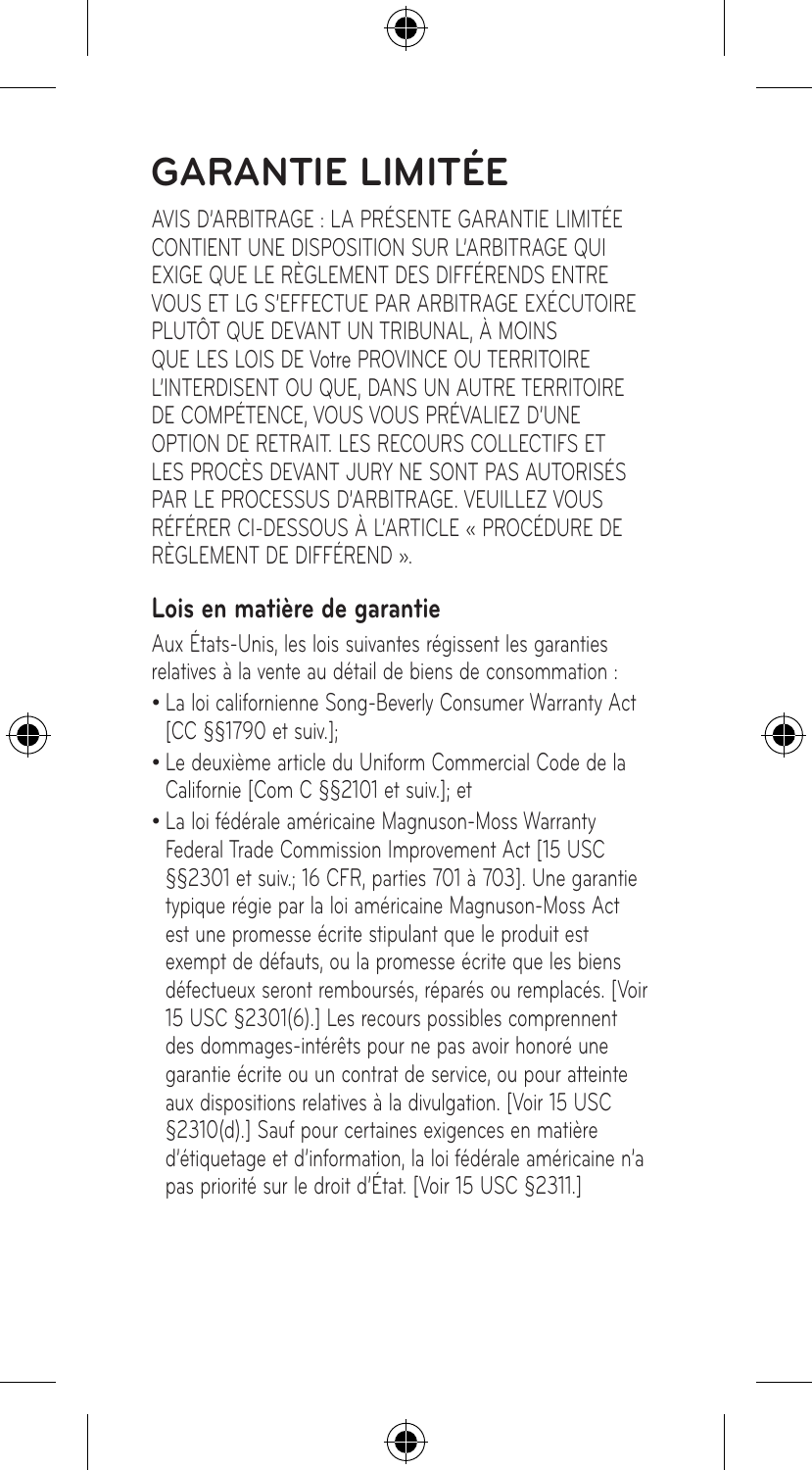Au Canada, les lois sur la protection du consommateur, sur les pratiques commerciales et sur la vente d'objets de votre province ou territoire de résidence régissent les garanties relatives à la vente au détail de biens de consommation. De plus, la Loi canadienne sur la sécurité des produits de consommation s'applique à la sécurité des produits.

#### **1. CE QUI EST COUVERT PAR CETTE GARANTIE**

LG garantit que l'unité et les accessoires inclus sont exempts de toute défectuosité de matériel et de fabrication, conformément aux modalités suivantes:

- 1. Cette garantie limitée est valable pendant UN (1) an à partir de la date d'achat de ce produit par l'utilisateur initial.
- 2. Cette garantie limitée s'adresse à l'utilisateur initial du produit et ne peut être cédée ou transmise aux acheteurs/utilisateurs subséquents.
- 3. Cette garantie n'est valable que pour l'utilisateur initial du produit pendant la période de garantie, pour autant que l'appareil soit utilisé au Canada.
- 4. Sur demande de LG, le consommateur doit fournir une preuve de la date d'achat.
- 5. Pendant la période de garantie applicable, LG réparera ou remplacera, à sa seule discrétion, sans frais pour l'utilisateur initial, toutes pièces de l'appareil et tous accessoires défectueux.
- 6. LG peut utiliser des pièces ou composantes remises à neuf ou neuves pour réparer le produit, ou décider de remplacer le produit par un produit remis à neuf ou neuf.

### **2. CE QUI N'EST PAS COUVERT PAR CETTE GARANTIE**

- 1. Les défectuosités ou les dommages résultant de l'utilisation anormale ou inhabituelle du produit.
- 2. Les défectuosités ou les dommages provenant d'un usage anormal, de conditions anormales, d'un entreposage inapproprié, d'une exposition à l'humidité ou d'un contact avec l'eau, de modifications non autorisées, de connexions non autorisées, de réparations non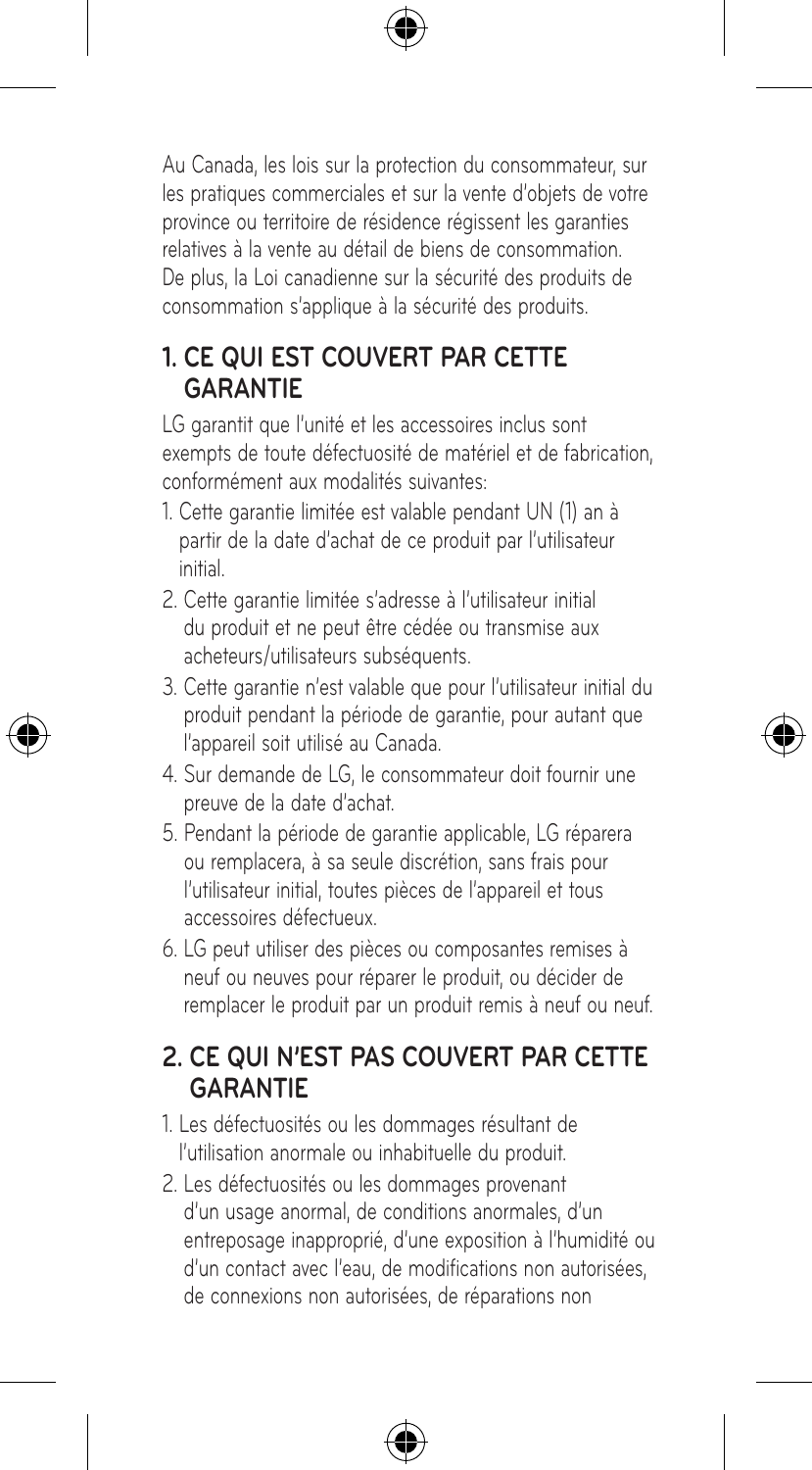autorisées, d'un mauvais usage, de négligence, d'abus, d'un accident, d'altérations, d'une installation inappropriée ou de tout autre acte dont la faute ne peut être attribuée à LG, y compris les dommages causés par un contact avec de la nourriture ou des liquides.

- 3. Les bris ou dommages à l'antenne, à moins qu'ils ne soient directement causés par des défectuosités de matériel ou de fabrication.
- 4. Les défectuosités ou anomalies présumées si le Service à la clientèle chez LG n'a pas été avisé par l'utilisateur initial durant la période de la garantie limitée en vigueur.
- 5. Les produits dont le numéro de série aurait été retiré ou rendu illisible.
- 6. Les dommages résultant de l'usage d'accessoires non approuvés par LG.
- 7. Toutes les surfaces en plastique et toutes les autres pièces extérieures exposées qui sont griffées ou endommagées suite à un usage normal.
- 8. Les produits réparés par du personnel ou une entreprise non autorisés.

#### **Remarques:**

- 1. Cette garantie limitée remplace toutes les autres garanties, expresses et implicites au sens le plus large autorisé par la loi, des actes législatifs ou autres, y compris, mais sans s'y limiter, toute garantie implicite de qualité marchande et d'adaptation à un usage particulier.
- 2. Le transporteur est responsable des dommages que peuvent subir les marchandises en cours d'expédition.

#### **3. EXCLUSION DE RESPONSABILITÉ**

Aucune autre garantie expresse n'est offerte avec ce produit. LA DURÉE DE TOUTE GARANTIE IMPLICITE, Y COMPRIS LA GARANTIE IMPLICITE DE VENDABILITÉ, SE LIMITE À LA DURÉE DE LA PRÉSENTE GARANTIE EXPRESSE. LG ELECTRONICS CANADA, INC. NE SERA PAS TENU RESPONSABLE DE LA PERTE D'USAGE DE CE PRODUIT, DE TOUS INCONVÉNIENTS, PERTES OU AUTRES DOMMAGES, DIRECTS OU CONSÉCUTIFS, SURVENANT DE L'UTILISATION OU DE L'INAPTITUDE À UTILISER CE PRODUIT, AINSI QUE DE TOUTE AUTRE VIOLATION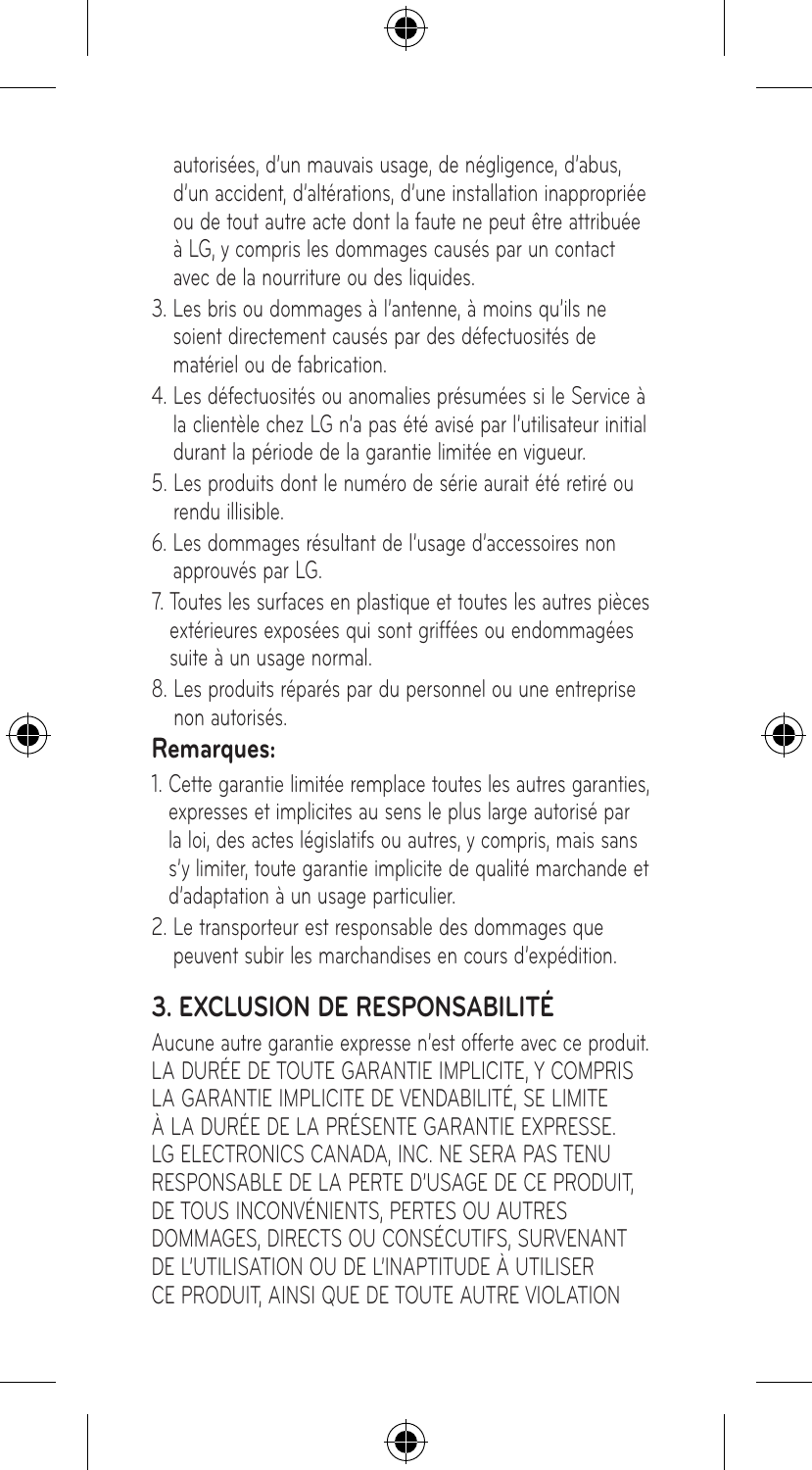D'UNE GARANTIE EXPRESSE OU IMPLICITE QUELLE QU'ELLE SOIT, Y COMPRIS LA GARANTIE IMPLICITE DE VENDABILITÉ APPLICABLE À CE PRODUIT.

#### **4. DROITS RECONNUS PAR LA LÉGISLATION PROVINCIALE/ TERRITORIALE :**

Aucune autre garantie explicite n'est fournie pour ce produit. LA DURÉE DE TOUTE GARANTIE OU DE TOUTE CONDITION IMPLICITES, Y COMPRIS LA GARANTIE OU LA CONDITION IMPLICITE DE QUALITÉ MARCHANDE OU D'ADÉQUATION À UN USAGE SPÉCIFIQUE, EST LIMITÉE À LA DURÉE DE LA PRÉSENTE GARANTIE EXPRESSE. LG NE POURRA PAS ÊTRE TENUE RESPONSABLE DE LA PERTE DE JOUISSANCE DU PRODUIT, NI DES INCONVÉNIENTS, DES PERTES OU DE TOUT AUTRE DOMMAGE-INTÉRÊT, DIRECT OU INDIRECT, DÉCOULANT DE L'UTILISATION DE CE PRODUIT OU DE L'INCAPACITÉ À UTILISER CE PRODUIT, NI DES VIOLATIONS DE GARANTIE OU DE CONDITION EXPLICITE OU IMPLICITE, Y COMPRIS LA GARANTIE OU LA CONDITION IMPLICITE DE QUALITÉ MARCHANDE OU D'ADÉQUATION À UN USAGE SPÉCIFIQUE S'APPLIQUANT À CE PRODUIT. Certaines provinces ou certains territoires n'autorisent pas l'exclusion ou la limitation des dommages accessoires ou indirects, voire la limitation de la durée des garanties implicites. De ce fait, les limitations ou exclusions qui précèdent pourraient ne pas s'appliquer à votre cas. Cette garantie vous accorde des droits précis reconnus par la loi et il est possible que vous jouissiez d'autres droits selon votre province ou territoire.

#### **5. COMMENT OBTENIR UN SERVICE D'ENTRETIEN EN RAISON DE CETTE GARANTIE :**

Pour obtenir un service d'entretien couvert par cette garantie, veuillez appeler ou envoyer une télécopie au numéro de téléphone ci-dessous, depuis n'importe où au Canada : 1-888-542-2623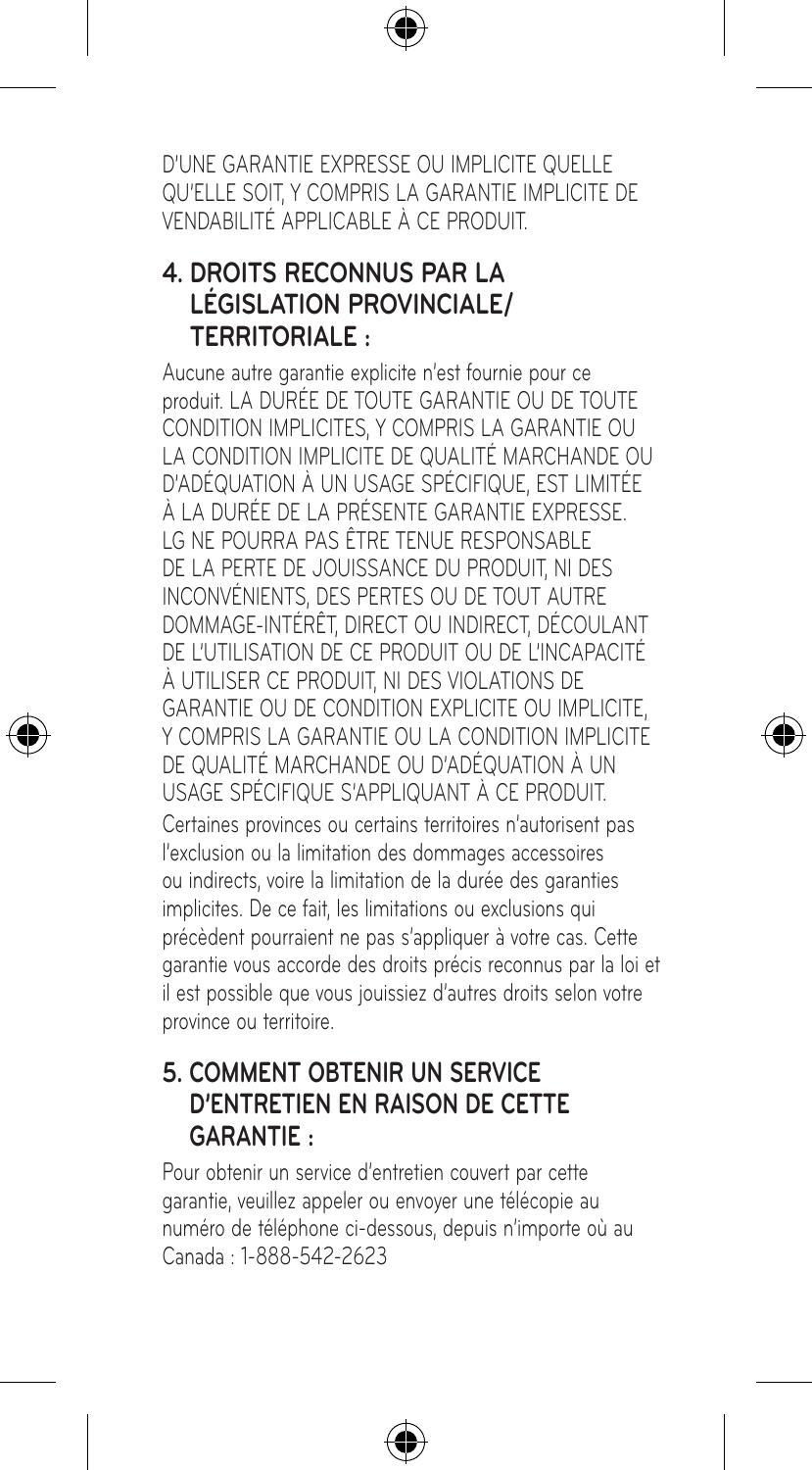Autrement, vous pouvez visiter le http://www.lg.com/ca\_fr/ soutien.

Vous pouvez également poster toute correspondance à l'adresse suivante : Service LG Electronics – téléphones mobiles, 20, Norelco Drive, North York (Ontario) M9L 2X6

**NE RETOURNEZ PAS LE PRODUIT À L'ADRESSE INDIQUÉE CI-DESSUS**. Veuillez nous appeler ou nous écrire pour connaître l'emplacement du centre de service LG autorisé le plus près et pour savoir comment obtenir un service couvert par cette garantie.

#### **PROCÉDURE DE RÈGLEMENT DE DIFFÉREND :**

SAUF LA OÙ LA LOI L'INTERDIT, TOUT DIFFÉREND ENTRE VOUS ET LG ASSOCIÉ DE QUELQUE FAÇON QUE CE SOIT À LA PRÉSENTE GARANTIE LIMITÉE SE RÈGLE EXCLUSIVEMENT PAR ARBITRAGE EXÉCUTOIRE PLUTÔT QUE DEVANT UN TRIBUNAL DE DROIT COMMUN. SAUF LA OÙ LA LOI L'INTERDIT, VOUS ET LG RENONCEZ IRRÉVOCABLEMENT À TOUT DROIT À UN PROCÈS DEVANT JURY, AINSI QU'À EXERCER UN RECOURS COLLECTIF OU À Y PARTICIPER.

Définitions. Aux fins du présent article, « LG » désigne LG Electronics Canada Inc., ses sociétés mères, ses filiales et ses sociétés affiliées et tous leurs dirigeants, administrateurs, employés, agents, bénéficiaires, détenteurs précédents des mêmes droits, successeurs, cessionnaires et fournisseurs; « différend » et « réclamation » englobent tout différend, réclamation ou litige de quelque sorte que ce soit (fondés sur une responsabilité contractuelle, délictuelle, légale, réglementaire ou découlant d'une ordonnance, par fraude, fausse représentation ou sous quelque régime de responsabilité que ce soit) découlant de quelque façon que ce soit de la vente, des conditions ou de l'exécution du produit ou de la présente Garantie limitée.

Avis de différend. Si vous prévoyez engager une procédure d'arbitrage, vous devez d'abord envoyer à LG un préavis écrit d'au moins 30 jours à l'adresse suivante : Équipe juridique LGECI, Norelco Drive, North York, Ontario, Canada M9L 2X6 (l' « avis de différend »). Vous et LG convenez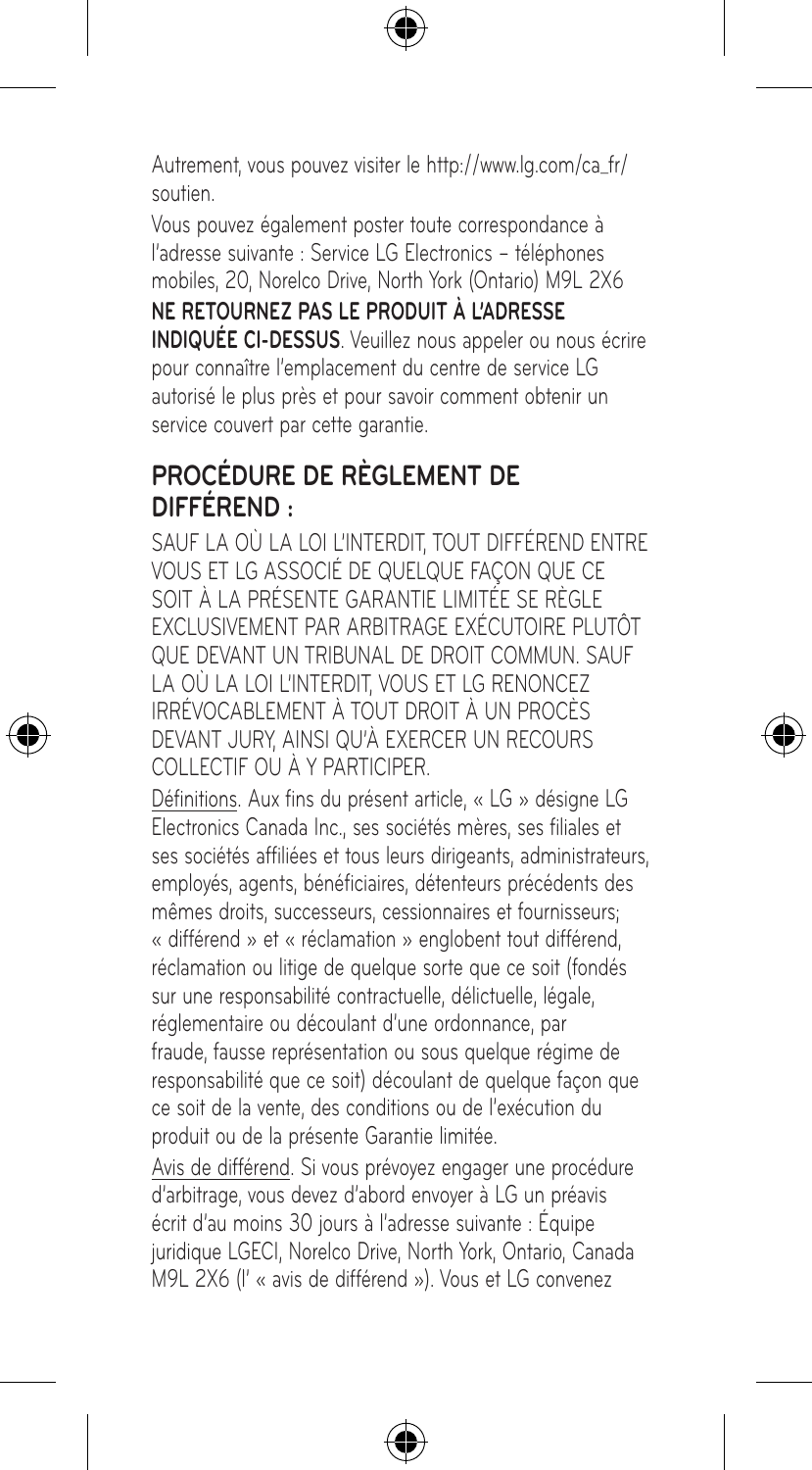de discuter en toute bonne foi pour tenter de régler le différend à l'amiable. L'avis doit mentionner votre nom, votre adresse, votre numéro de téléphone, le produit faisant l'objet de la réclamation, la nature de la réclamation et la réparation demandée. Si vous et LG ne parvenez pas à régler le différend dans les 30 jours suivant la réception de l'avis de différend par LG, le différend doit être réglé par arbitrage exécutoire conformément à la procédure établie aux présentes. Vous et LG convenez que, tout au long du processus d'arbitrage, les modalités (y compris les montants) de toute offre de règlement formulée par vous ou par LG ne seront pas divulguées à l'arbitre et resteront confidentielles à moins d'accord contraire entre les deux parties ou que l'arbitre règle le différend.

Entente d'arbitrage exécutoire et renonciation à un recours collectif. Si la réclamation n'a pu être réglée dans les 30 jours suivant la réception de l'avis de différend par LG, vous et LG convenez de ne régler les réclamations vous opposant que par arbitrage exécutoire au cas par cas, à moins que vous vous prévaliez de l'option de retrait évoquée plus haut ou que vous résidiez dans un territoire de compétences qui interdit la pleine application de cette clause dans le cas de réclamations de ce type (dans lequel cas, si vous êtes un consommateur, cette clause ne s'appliquera que si vous acceptez expressément l'arbitrage). Dans la mesure où la loi en vigueur le permet, aucun différend entre vous et LG ne peut être combiné ou regroupé avec un différend faisant intervenir le produit ou la réclamation d'une personne ou entité tierce. Plus précisément et sans limiter la portée de ce qui précède, sauf dans la mesure où une telle interdiction n'est pas autorisée en droit, en aucun cas un différend entre vous et LG ne peut être traité dans le cadre d'un recours collectif. Au lieu de l'arbitrage, les parties peuvent intenter une action individuelle devant une cour des petites créances, mais cette action ne peut pas être intentée dans le cadre d'un recours collectif, sauf dans la mesure où une telle interdiction n'est pas autorisée en droit dans votre province ou territoire de compétences pour une réclamation en cause qui nous oppose.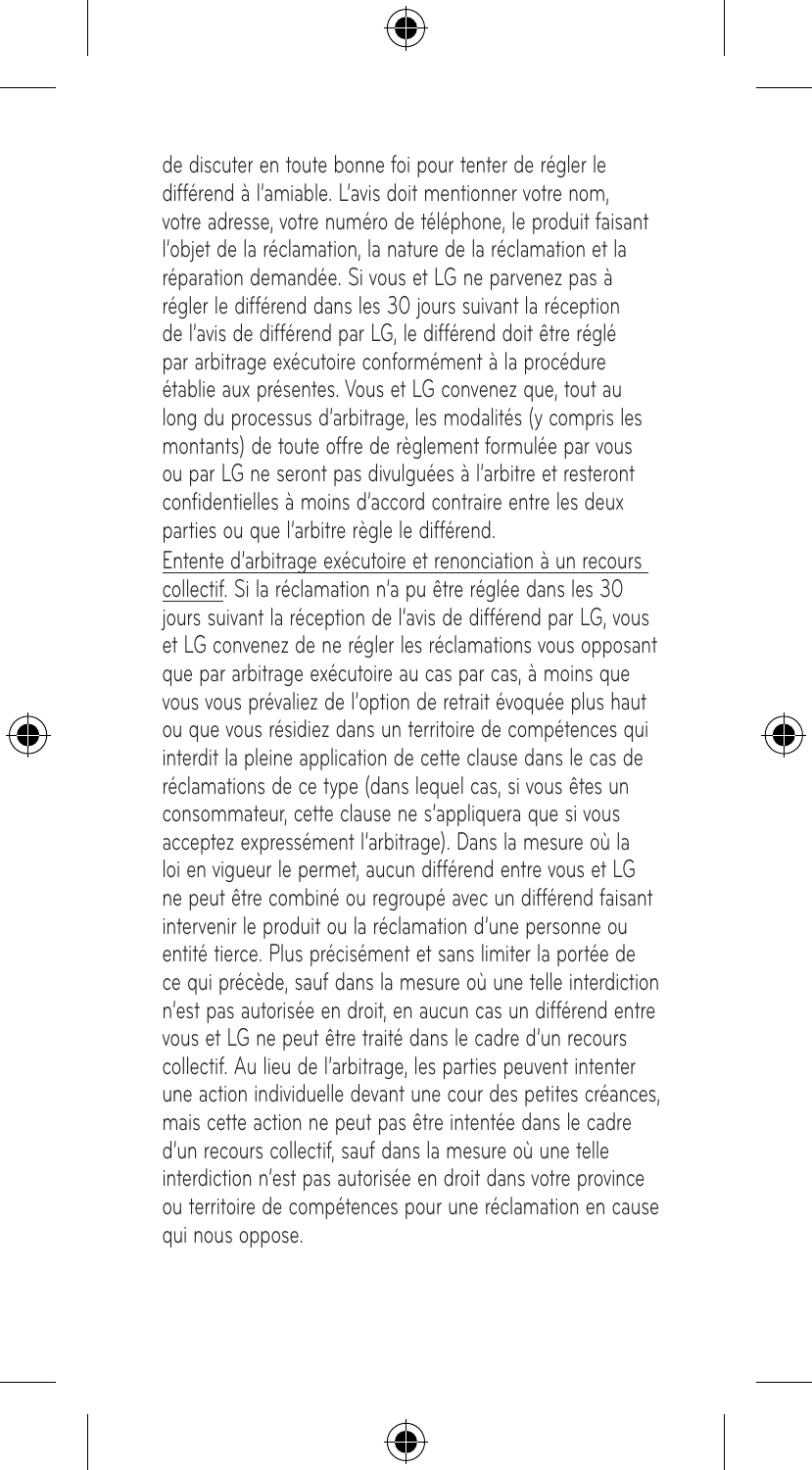Règles et procédures d'arbitrage. Pour soumettre une réclamation à un arbitrage, l'une des deux parties, soit vous ou LG, doit déposer une demande écrite à cet effet. L'arbitrage est privé et confidentiel et s'effectue selon une procédure simplifiée et accélérée devant un arbitre unique choisi par les parties conformément aux lois et règlements en vigueur portant sur l'arbitrage commercial de votre province ou territoire de résidence. Vous devez également envoyer une copie de votre demande écrite à LG Electronics Canada Inc., Legal Department - Arbitration, 20 Norelco Drive, North York, Ontario M9L 2X6. La présente disposition sur l'arbitrage est régie par les lois et règlements sur l'arbitrage commercial applicables de votre province ou territoire. La sentence arbitrale peut donner lieu à un jugement de n'importe quel tribunal compétent. Toutes les décisions relèvent de l'arbitre, à l'exception des questions associées à la portée et à l'applicabilité de la disposition sur l'arbitrage et à l'arbitrabilité du différend, qui sont du ressort du tribunal. L'arbitre est tenu de respecter les modalités de la présente disposition.

Droit applicable. Les lois de votre province ou territoire de'achat régissent la présente Garantie limitée et tout différend entre nous, sauf dans la mesure où de telles lois sont supplantées par des lois fédérales, provinciales ou territoriales applicables ou sont incompatibles avec ces dernières. Si l'arbitrage n'est pas autorisé pour régler une réclamation, une poursuite, un différend ou un litige nous opposant, nous nous en remettrons à la compétence exclusive des tribunaux de votre province ou territoire de'achat compétence pour le règlement de la réclamation, de la poursuite, du différend ou du litige nous opposant. Frais et coûts. Aucuns frais ne sont exigibles pour entamer une procédure d'arbitrage. À la réception de votre demande d'arbitrage écrite, LG réglera rapidement la totalité des frais de dépôt de la demande d'arbitrage, sauf si vous réclamez des dommages-intérêts supérieurs à 25 000 \$. Dans ce cas, le paiement de ces frais sera régi par les règles d'arbitrage applicables. Sauf disposition contraire aux présentes, LG paiera tous les frais de dépôt de demande et d'administration ainsi que les honoraires de l'arbitre conformément aux règles d'arbitrage applicables et à la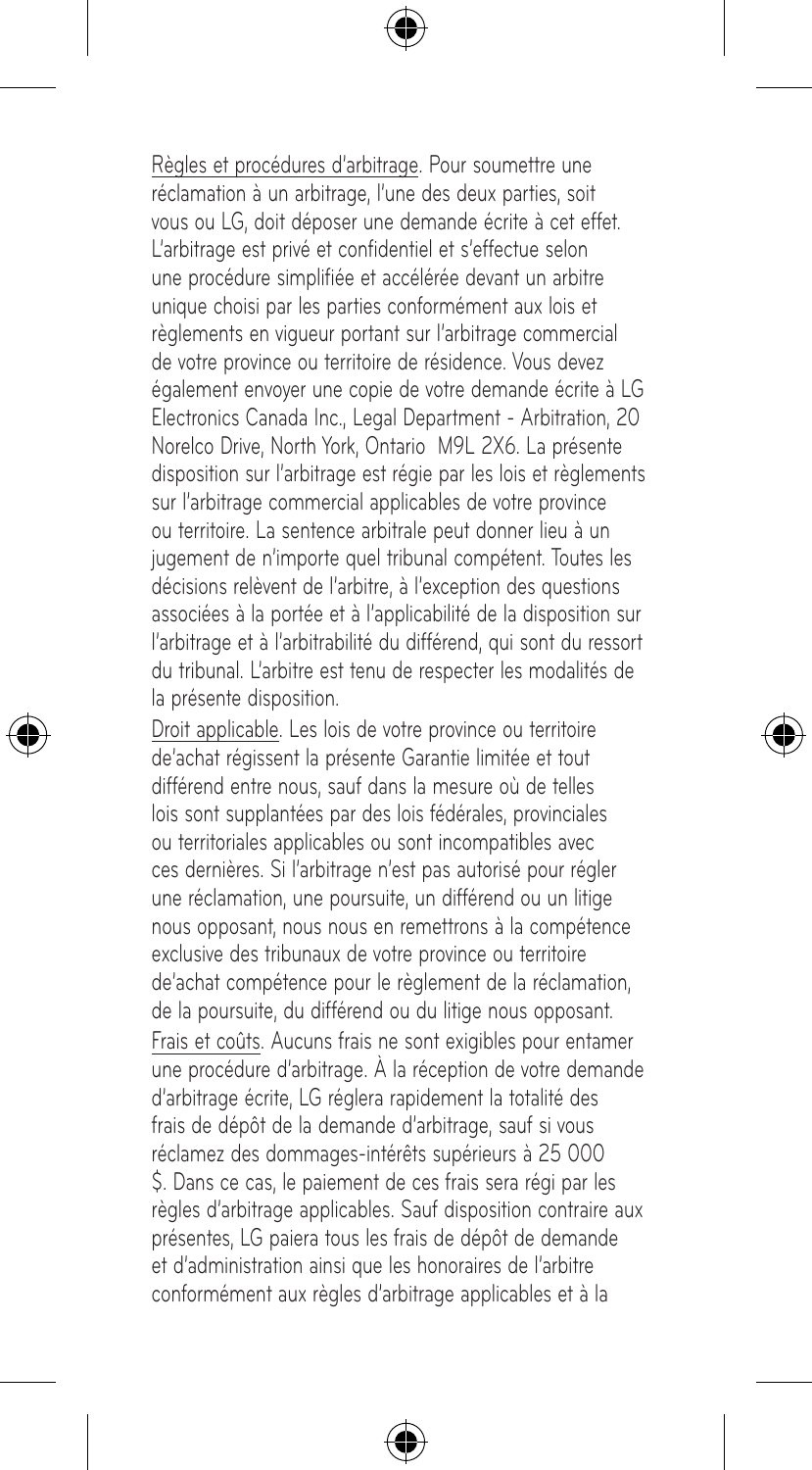présente disposition sur l'arbitrage. Si vous remportez l'arbitrage, LG règlera vos frais et honoraires juridiques après avoir déterminé s'ils sont raisonnables en se fondant sur des facteurs comme, entre autres, le montant de l'achat et le montant de la réclamation. Si l'arbitre juge que le motif de la réclamation ou les réparations demandées sont futiles ou se fondent sur des motifs déplacés (au regard des lois applicables), le paiement de tous les frais d'arbitrage sera régi par les règles d'arbitrage applicables. Dans un tel cas, vous acceptez de rembourser à LG la totalité des montants versés qu'il vous revient autrement de payer en vertu des règles d'arbitrage applicables. Sauf disposition contraire et si elle remporte l'arbitrage, LG renonce à tous ses droits de vous réclamer des frais et horaires juridiques.

Audience et lieu de l'arbitrage. Si votre réclamation est égale ou inférieure à 25 000 \$, vous pouvez opter pour un arbitrage conduit selon l'une des modalités suivantes uniquement : 1) sur examen des documents remis à l'arbitre, 2) par audience téléphonique ou 3) par audience en personne selon les dispositions des règles d'arbitrage applicables. Si votre réclamation dépasse 25 000 \$, le droit à une audience sera défini par les règles d'arbitrage applicables. Les audiences arbitrales en personne se tiendront à l'endroit le plus proche et le plus pratique pour les deux parties situé dans votre province ou votre territoire de résidence, sauf si nous convenons mutuellement d'un autre lieu ou d'un arbitrage par téléphone.

Dissociabilité et renonciation. Si une partie de la présente Garantie limitée (y compris les présentes procédures d'arbitrage) n'est pas applicable, les dispositions restantes demeurent en vigueur dans la mesure permise par la loi applicable. Le fait de ne pas exiger la stricte exécution d'une disposition de la présente Garantie limitée (y compris les présentes procédures d'arbitrage) ne signifie pas que nous ayons renoncé ni que nous ayons l'intention de renoncer à toute disposition ou partie de la présente Garantie limitée.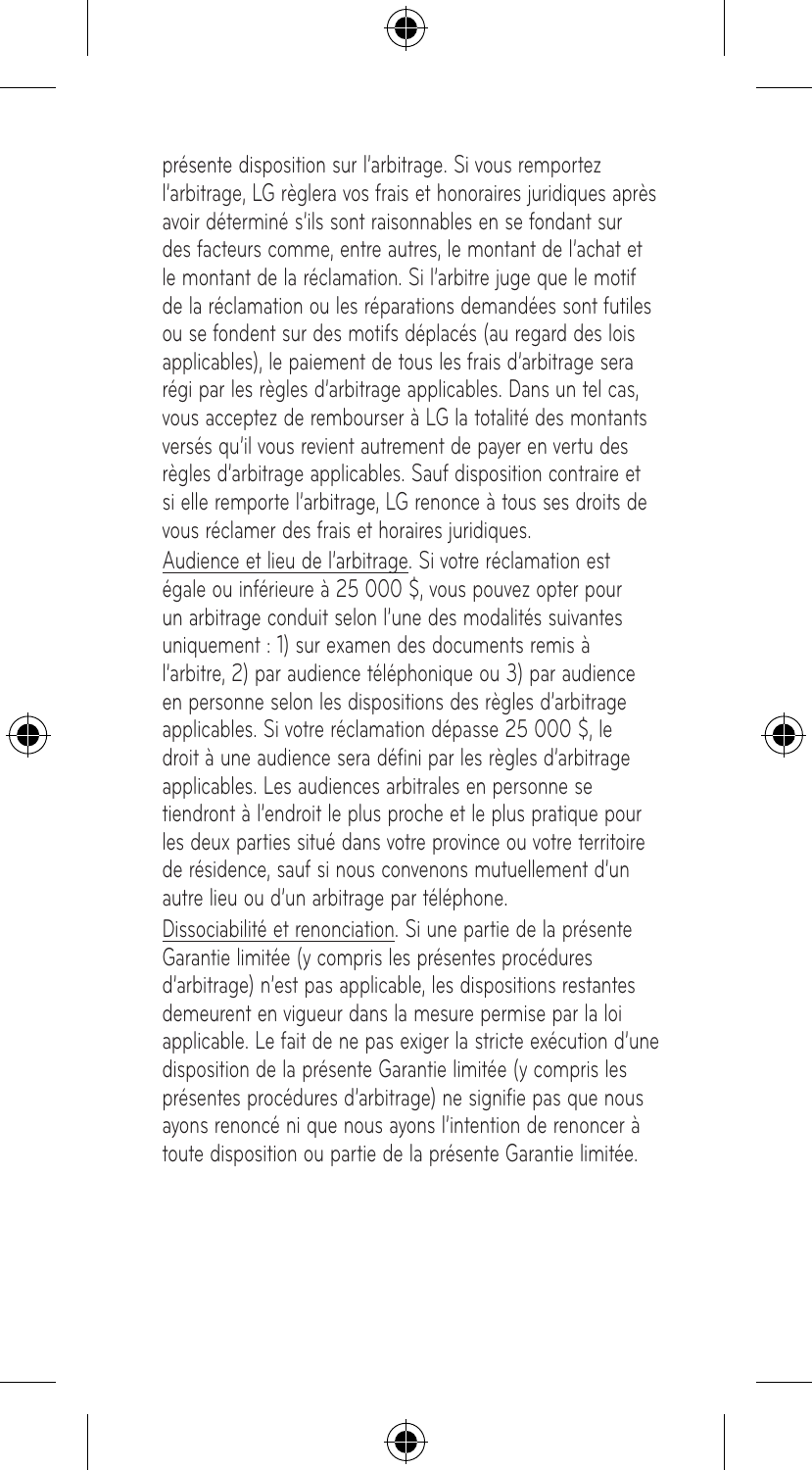Option de retrait. Vous pouvez vous retirer de la présente procédure de règlement de différend. Dans ce cas, ni vous ni LG ne pouvez imposer à l'autre partie de participer à une procédure d'arbitrage. Pour vous prévaloir de l'option de retrait, vous devez envoyer un préavis à LG dans les trente (30) jours civils à compter de la date de l'achat du produit par le premier acheteur i) dans un courriel adressé à optout@lge.com et dont la ligne d'objet porte la mention « Retrait de l'arbitrage » ou ii) en composant le 1-800-980- 2973. Que ce soit par courriel ou par l'appareil, vous devrez donner a) votre nom et votre adresse; b) la date d'achat du produit; c) le nom ou le numéro de modèle du produit et d) le numéro IMEI ou MEID ou le numéro de série, selon ce qui convient (le numéro IMEI ou MEID ou le numéro de série peuvent être trouvés (i) sur l'emballage du produit; (ii) sur une étiquette à l'arrière du produit sous la batterie, si celle-ci est amovible; ou (iii) dans le menu Paramètres en sélectionnant : **Paramètres** > **Système** > **À propos du téléphone** > **État**).

Si vous vous prévalez de l'option de retrait, les lois de votre province ou territoire de résidence régissent la présente Garantie limitée et tout différend entre nous, sauf dans la mesure où de telles lois sont supplantées par des lois fédérales, provinciales ou territoriales applicables ou sont incompatibles avec ces dernières. Si l'arbitrage n'est pas autorisé pour régler une réclamation, une poursuite, un différend ou un litige nous opposant, nous nous en remettrons à la compétence exclusive des tribunaux de votre province ou territoire de compétence pour le règlement de la réclamation, de la poursuite, du différend ou du litige nous opposant.

Vous ne pouvez vous prévaloir de l'option de retrait que de la manière décrite plus haut (c'est-à-dire par courriel ou par l'appareil). Aucun autre type d'avis ne sera pris en compte pour le retrait de la présente procédure de règlement de différend. Le fait de se retirer de la présente procédure de règlement de différend ne compromet d'aucune façon la protection accordée en vertu de la Garantie limitée, et vous continuerez à jouir de tous les avantages prévus par la Garantie limitée. Si vous conservez ce produit sans vous prévaloir de l'option de retrait, vous acceptez les conditions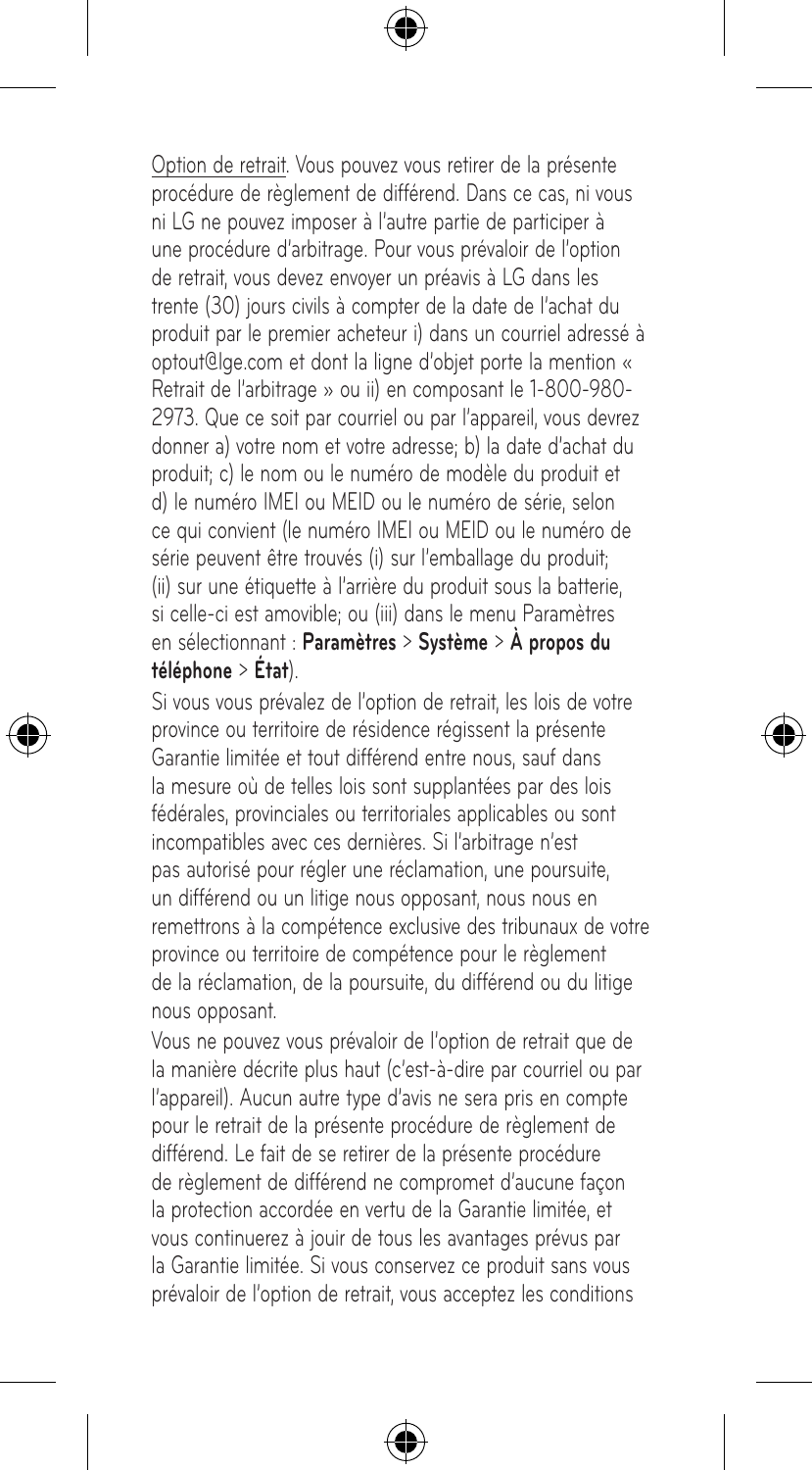générales de la disposition sur l'arbitrage énoncée ci-dessus. Conflit de modalités. En cas de conflit ou d'incompatibilité entre les modalités de la présente garantie limitée et le contrat de licence d'utilisation (CLU) en ce qui concerne le règlement des différends, les modalités de la présente garantie limitée contrôlent et régissent les droits et obligations des parties et ont préséance sur le CLU.